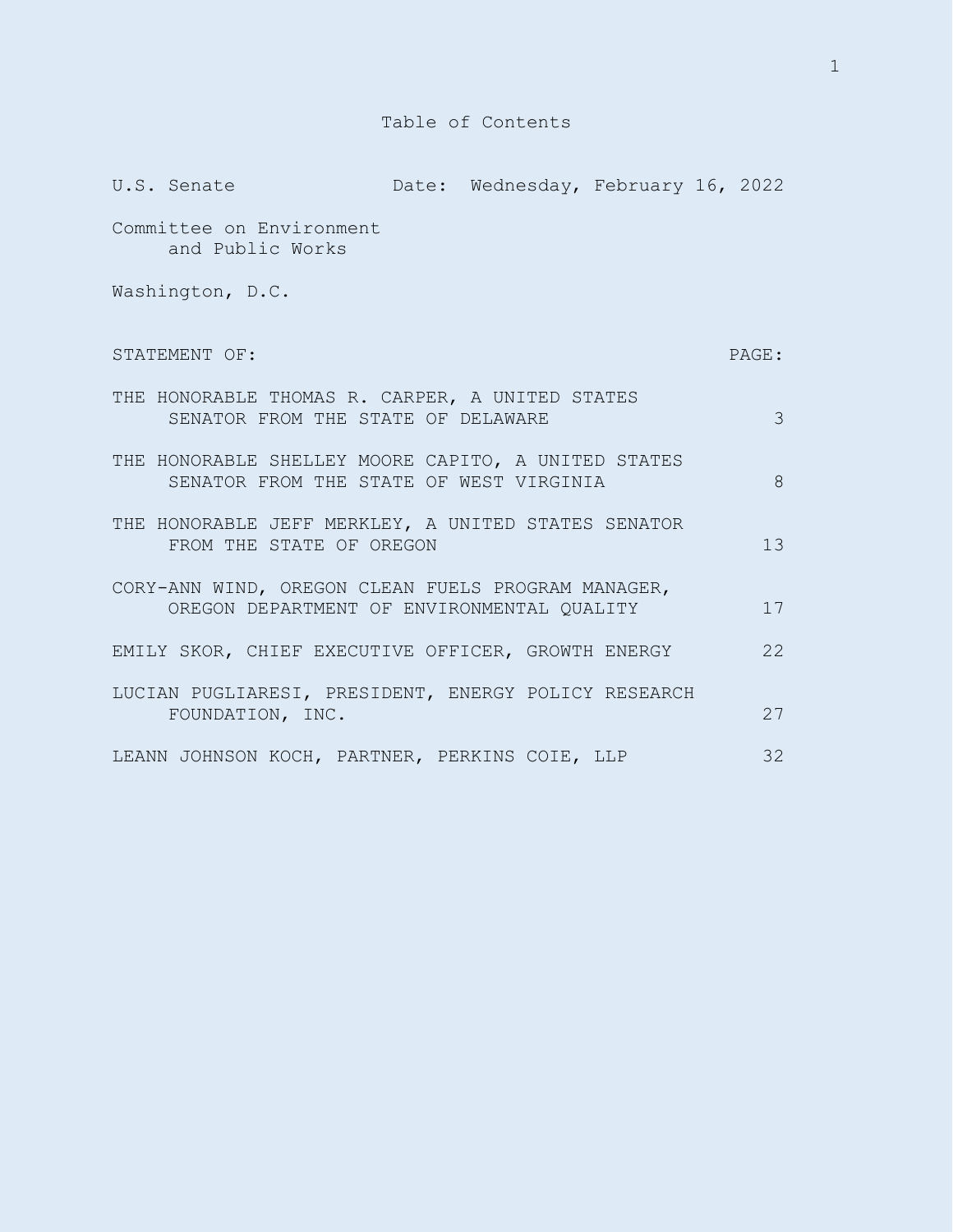THE ENVIRONMENTAL PROTECTION AGENCY'S RENEWABLE FUEL STANDARD PROGRAM: CHALLENGES AND OPPORTUNITIES

Wednesday, February 16, 2022

United States Senate

Committee on Environment and Public Works

Washington, D.C.

The committee, met, pursuant to notice, at 10:04 a.m. in room 106, Dirksen Senate Office Building, the Honorable Thomas R. Carper [chairman of the committee] presiding.

Present: Senators Carper, Capito, Cardin, Whitehouse, Merkley, Stabenow, Inhofe, Cramer, Lummis, Boozman, Wicker, Sullivan, Ernst.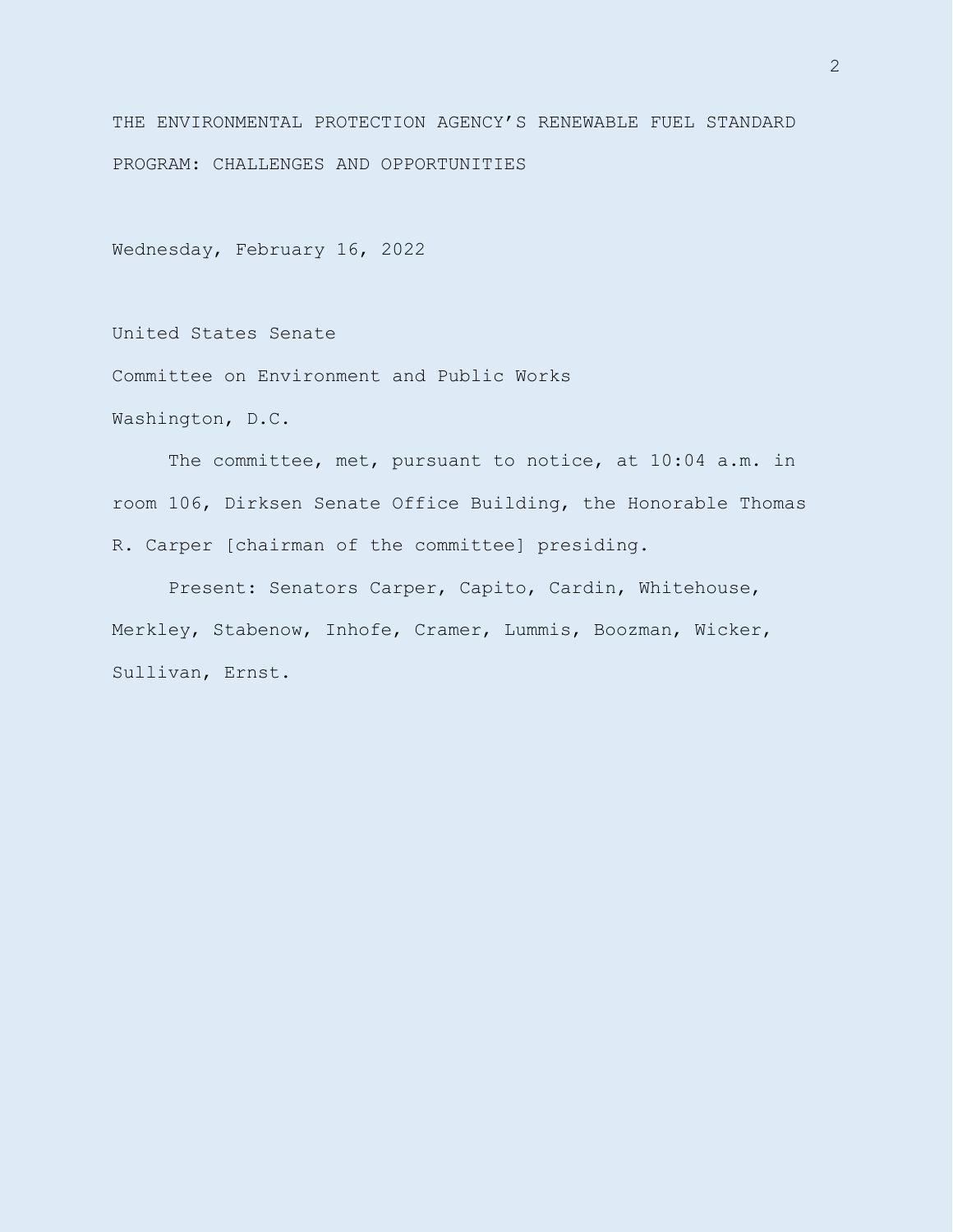STATEMENT OF THE HONORABLE THOMAS R. CARPER, A UNITED STATES SENATOR FROM THE STATE OF DELAWARE

Senator Carper. Good morning, everybody. I am pleased to call this hearing to order.

Today, we are going to examine the Environmental Protection Agency's Renewable Fuel Standard Program. This includes management and implementation challenges, as well as opportunities to encourage greater deployment of more sustainable fuels. My staff tells me that our committee has not held an oversight hearing on this topic since 2016. This has gone on six years. It is probably time.

To help inform our discussion, we are fortunate to have an expert panel of witnesses who are joining us today. We want to thank all of you for participating in this meeting discussion.

Winston Churchill is credited with saying a lot of things. One of my favorite Churchill quotes is "the further back you look, the further forward you see." We are going to take a moment, if you will, to understand the history of this program and how we got to where we are today.

In the early 2000s, our Nation's energy future didn't look all that promising. Americans were consuming more and more gasoline and diesel fuel. We were incredibly relying on imported oil to fuel this growth, and that reliance was increasing. As a result, global oil prices were on the rise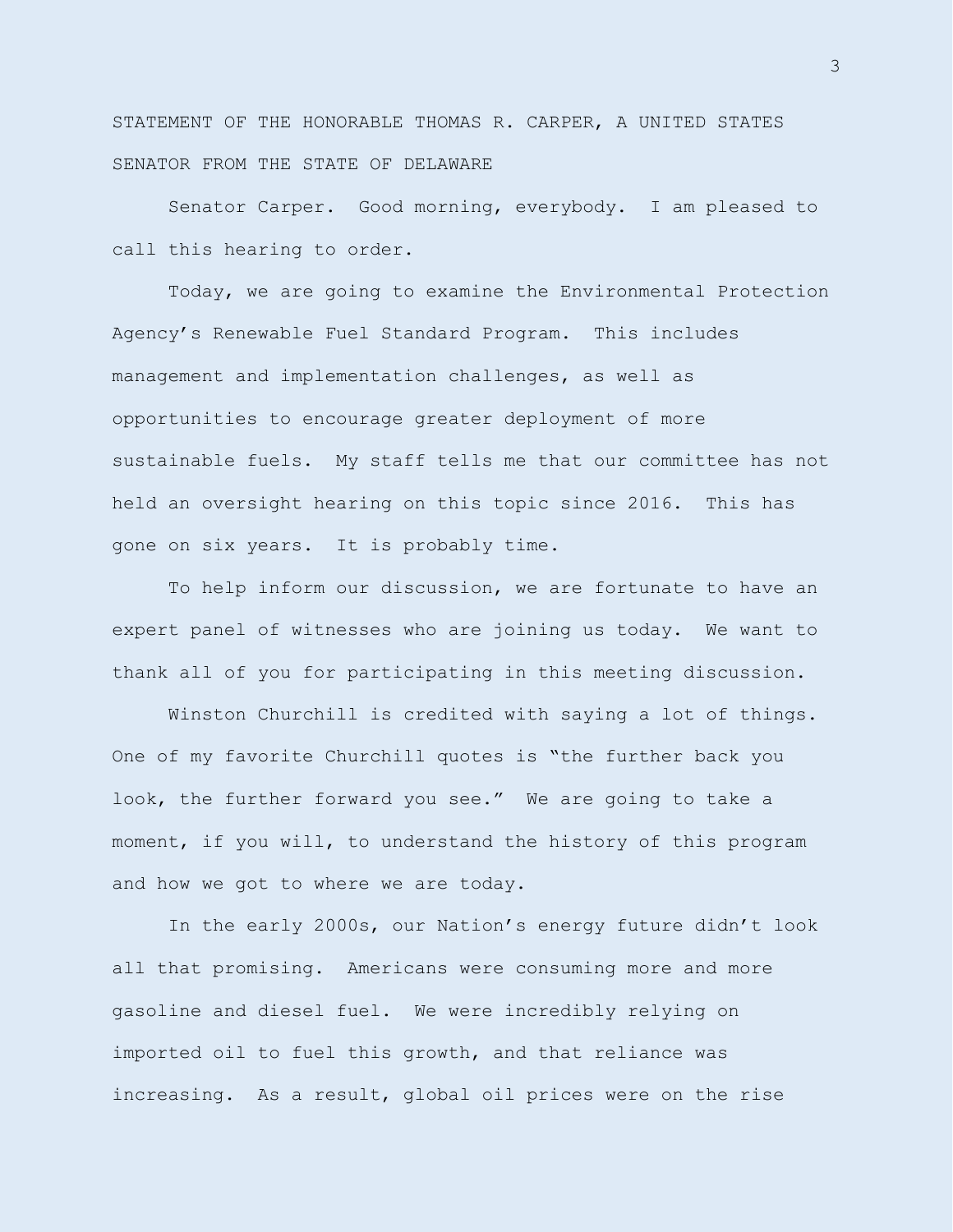without any indication of slowing down, and consumers were paying more at the pump every year.

At the time, a bipartisan group of us in Congress took several steps to improve our Nation's energy future and, I would say, with the leadership of the President at the time, George W. Bush. Among those steps, we created and expanded the Renewable Fuel Standard under the Clean Air Act. Our goals included providing new economic opportunity for our farmers while also lowering our dependence on foreign oil and reducing greenhouse gas emissions from the fuel we burn in our cars and trucks and vans.

Since the implementation of the program, we have come a long way toward achieving our goals. Economic growth in agricultural communities has expanded, and our fuels have become significantly cleaner than they were two decades ago. In fact, the Renewable Fuel Standard presents economic and energy opportunities for the people in Delaware and every other State to seize.

Like many of our colleagues on this committee, I still support the goals of the Renewable Fuel Standard. Having said that, there have been a number of challenges when it comes to the implementation of the program, as we know.

For example, the amount of advanced renewable fuels used today in this Country is far less than the 36 billion gallons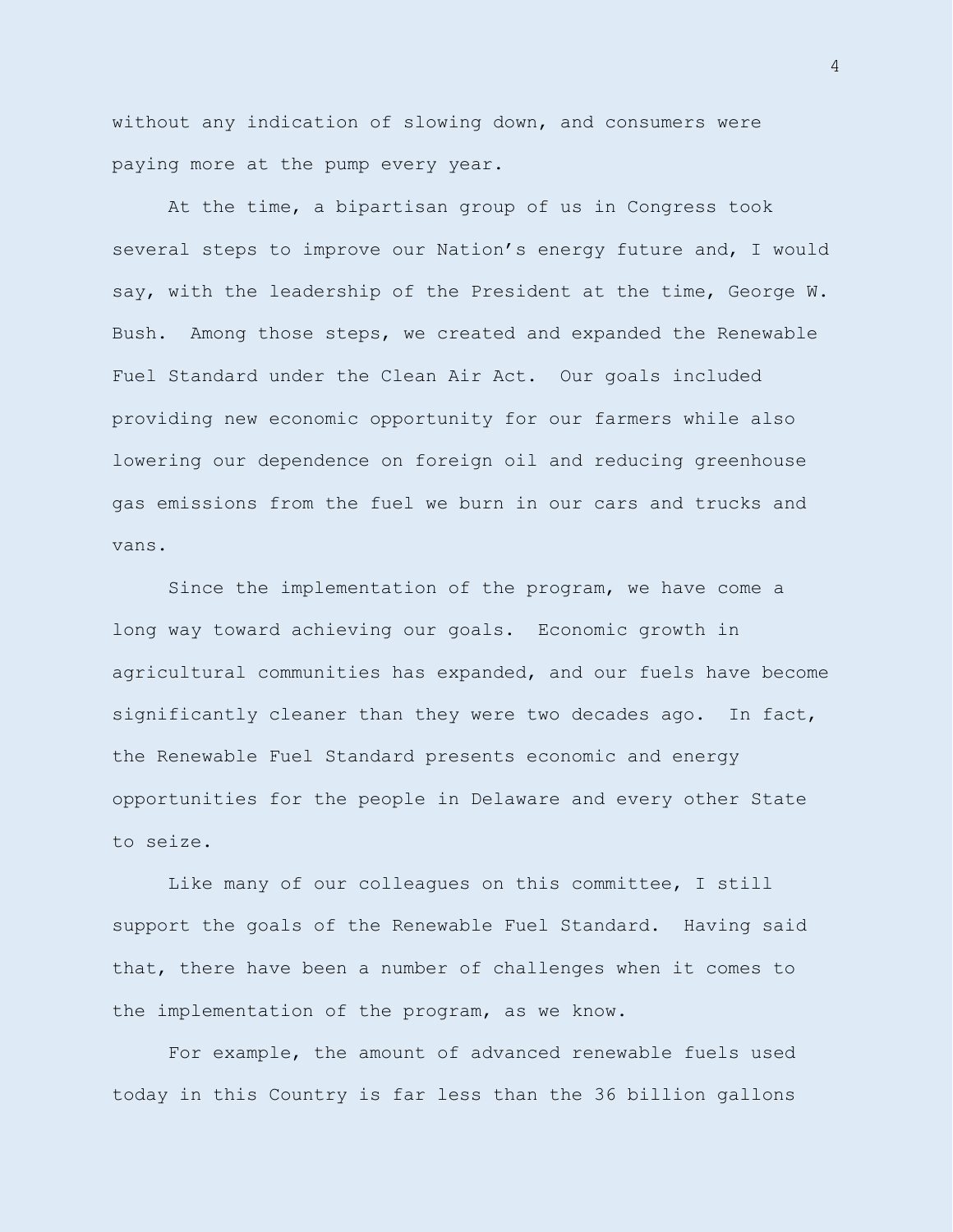that Congress and the President mandated in 2007 to be used by 2022. That shortfall is partly due to unforeseen market challenges, and it is partly due to EPA's delay in approving new fuels to enter the marketplace.

Make no mistake, advanced renewable fuels are being produced that have the potential to replace gasoline, diesel, and jet fuels on a gallon-for-gallon basis in today's combustion engines with no loss of performance. Many of these advanced fuels have already been approved for use in State renewable fuel programs in States like Oregon.

However, EPA has been slow to make decisions on new advanced biofuel applications and pathways for usage. At the same time, the Clean Air Act prohibits some of the advanced renewable fuels that qualify for State programs from qualifying as renewable fuel under the federal program.

We must find better ways to allow new advanced renewable fuels to qualify for the Renewable Fuel Standard. Doing so would be good for our environment, would help refineries meet their obligations, and further support a growing domestic biofuel industry.

Another challenge in implementing the Renewable Fuel Standard is the volatility in compliance costs for refiners. Years of mismanagement under the previous Administration, coupled with the unexpected changes in both fuel supply and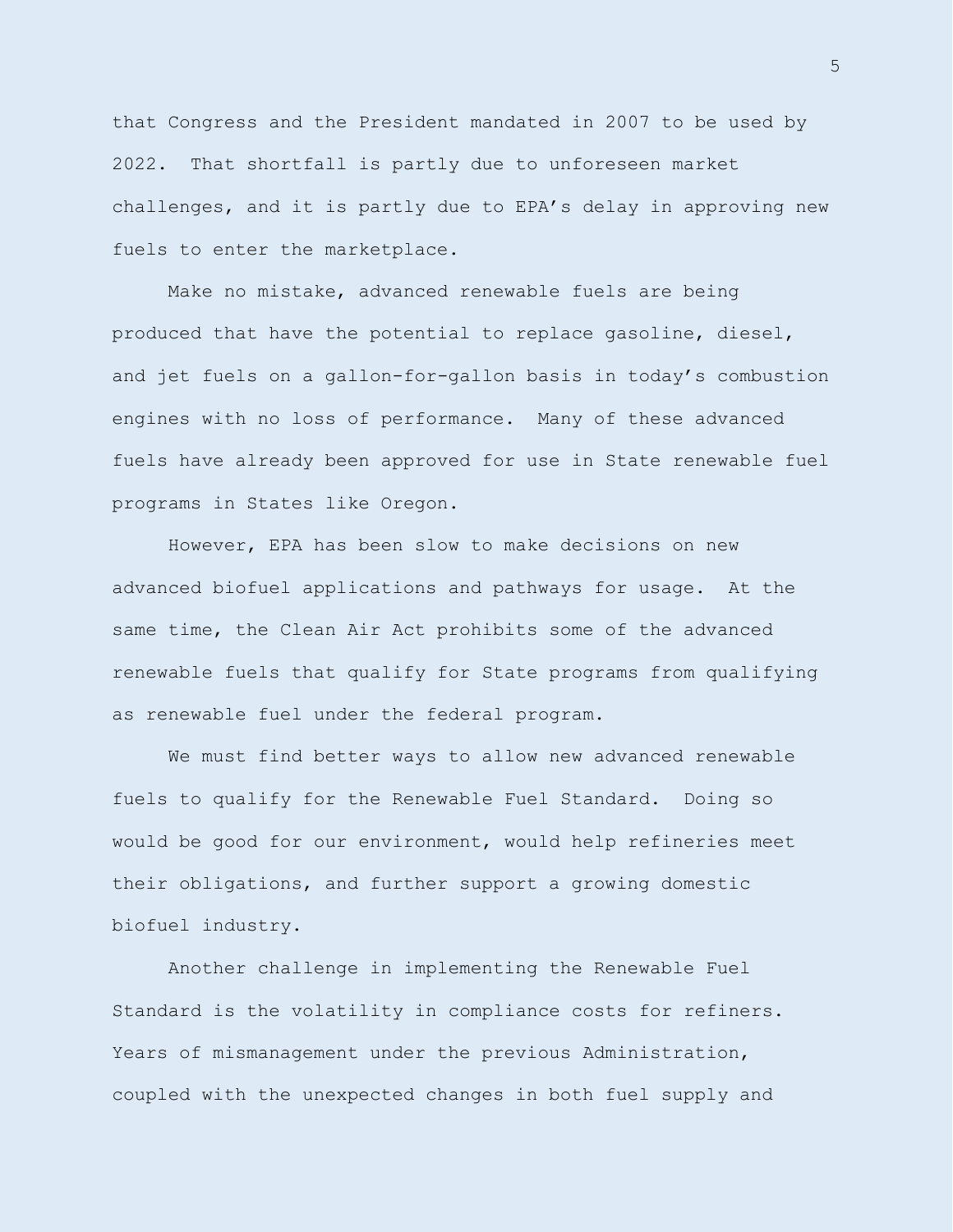demand caused by the pandemic, have collectively wreaked havoc on the program's compliance market, known as the RIN market.

What is the RIN market? EPA tracks compliance with the Renewable Fuel Standard by using tradable credits, referred to as renewable identification numbers, or RINs. Refiners and importers can generate RINs either by blending biofuels into fuel or by purchasing RINs from another party through what is known as the RIN market.

The huge price swings in RIN costs, from 30 cents to almost \$2 per gallon of renewable fuel in less than two years, have created financial uncertainty for just about everybody, especially those who are required to comply with the Renewable Fuel Standard. That, in turn, has made it extremely difficult for obligated parties to make forward-thinking investments in producing cleaner fuels. We must help reduce the volatility in compliance costs for this program to be successful.

As a recovering governor, when exploring ways to improve Federal policies, I oftentimes look to see what is working in our States, the laboratories of democracy, and see if we can maybe replicate some of them.

Many States, like California, like Oregon, have implemented technology-neutral low-carbon fuel standards. These standards have successfully advanced cleaner fuel usage, kept consumer and compliance costs low, all while fostering local clean fuel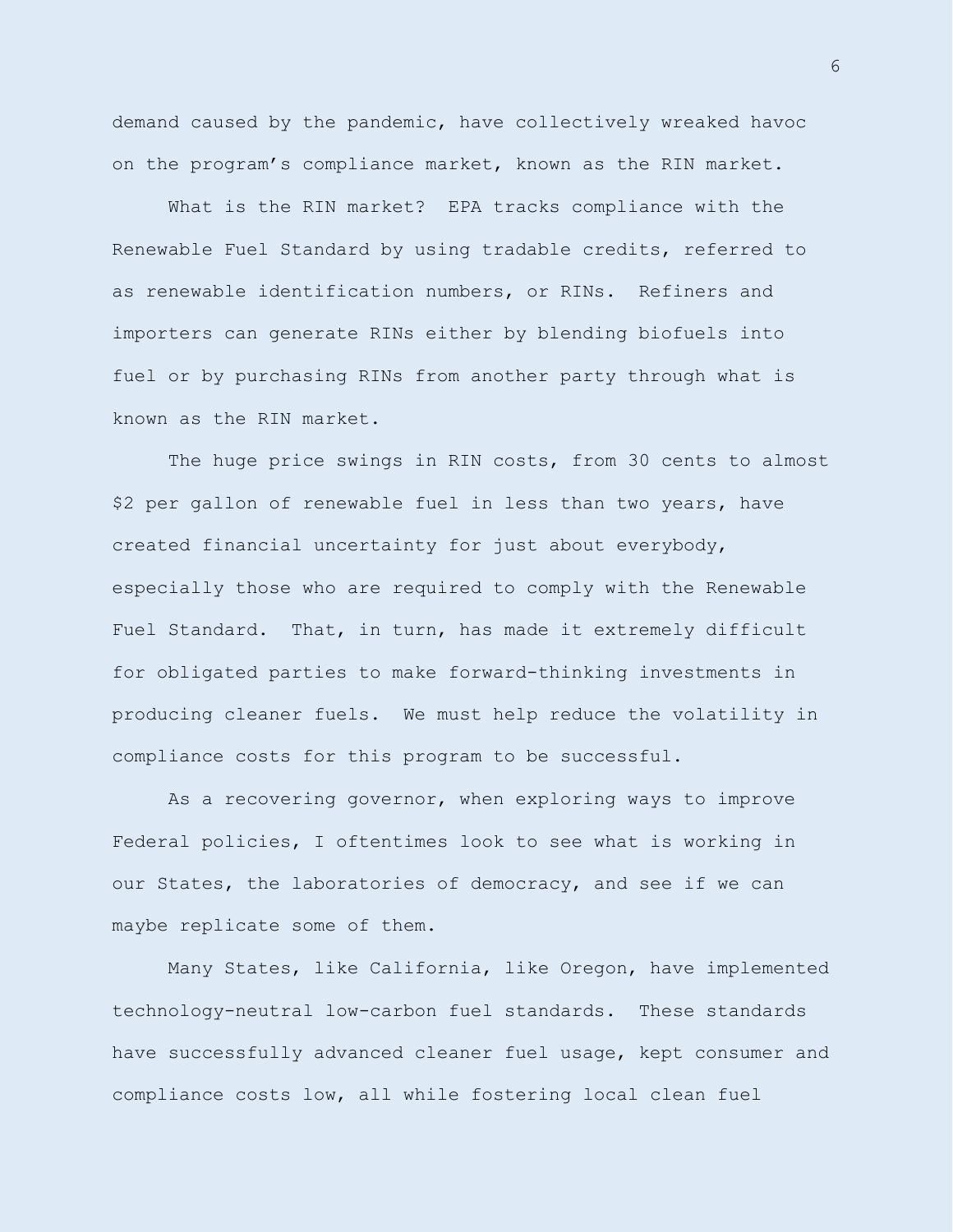investments and job creation. As we will hear today, these State programs have fuel flexibilities, long-term predictability, and cost-containment provisions that are not included in the Renewable Fuel Standard today, but maybe they should be.

In closing, as one of the strongest supporters of electric vehicles in the Senate, I know it is important to remember that we aren't yet in a post-liquid fuel world. We must retain our domestic capabilities to produce and refine the motor vehicle fuels that power our lives, while also ensuring that these fuels are as clean as possible in order to meet our climate goals.

We look forward to hearing from our witnesses today, but before we do that, let me turn to Senator Capito, who is off of the DL, the disabled list, after a very brief stay there. Happy you are back and looking great. You are recognized for your opening statement.

[The prepared statement of Senator Carper follows:]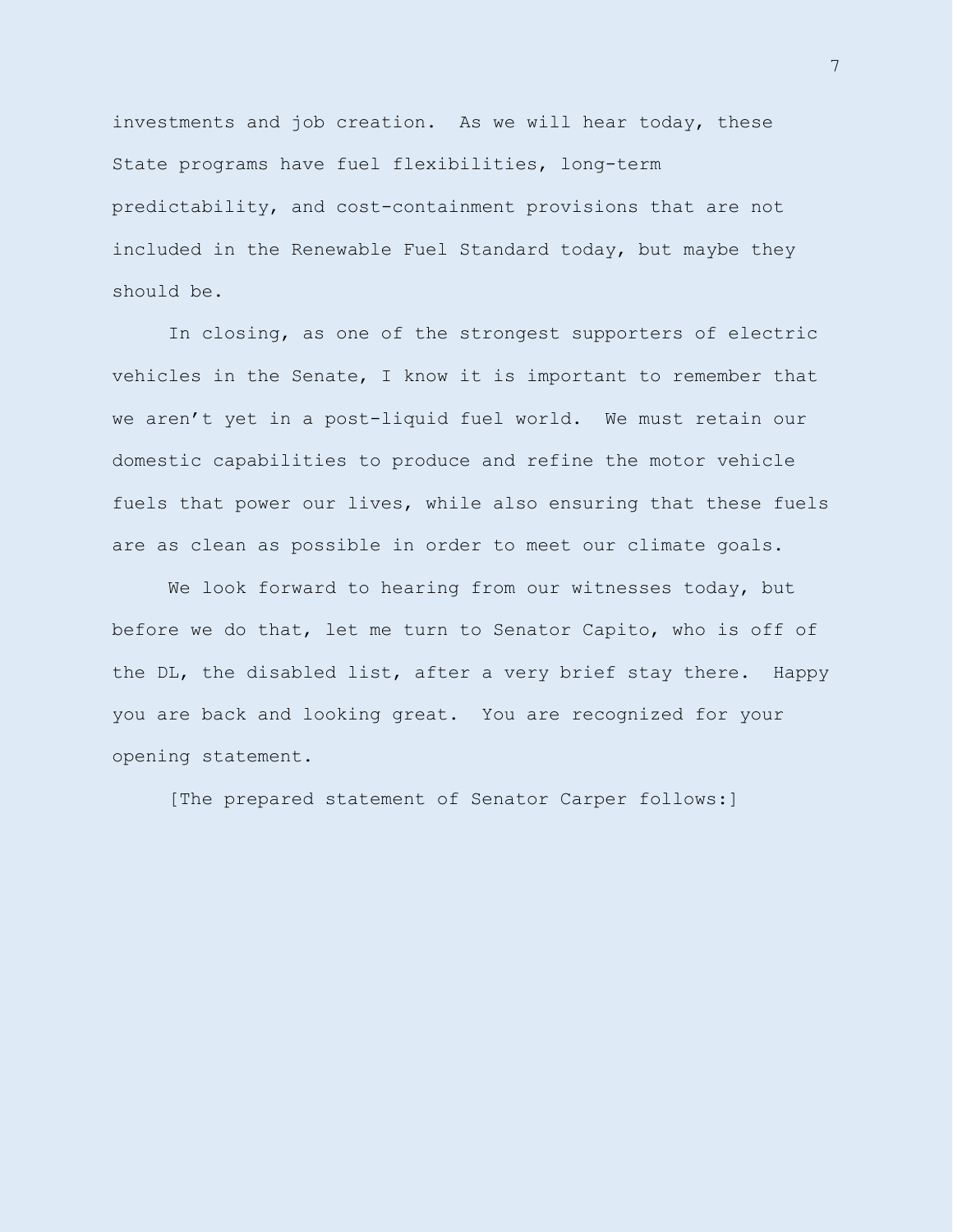STATEMENT OF THE HONORABLE SHELLEY MOORE CAPITO, A UNITED STATES SENATOR FROM THE STATE OF WEST VIRGINIA

Senator Capito. Thank you, Mr. Chairman. It is nice to be back in the Nation's capital, so I appreciate that.

I want to thank you for calling today's hearing, and I also want to thank our witnesses for joining us here today.

The Renewable Fuel Standard, as the chairman defined it, known as RFS, is an important topic for our committee, but we haven't had that hearing since 2016. I think the long gap between hearings sort of speaks to the intricacies of the program, but it also is the fact that the potential fault lines between opponents, supporters, and would-be reformers do not always align between one party or another.

For my part, there are a few issues I would like to cover today during this hearing: small refinery exemptions is one, the changes to the program coming in the year 2022, and the need for accountability from EPA's Office of Air, including the need for a nominee to head it.

I would like to highlight my concern about the two actions that the EPA recently announced. First, in December, the agency proposed an all-time high Renewable Volume Obligation for 2022 that does not really reflect, I don't think, market realities. I would be interested to hear what our panel has to say about that. I am concerned that this volume obligation is going to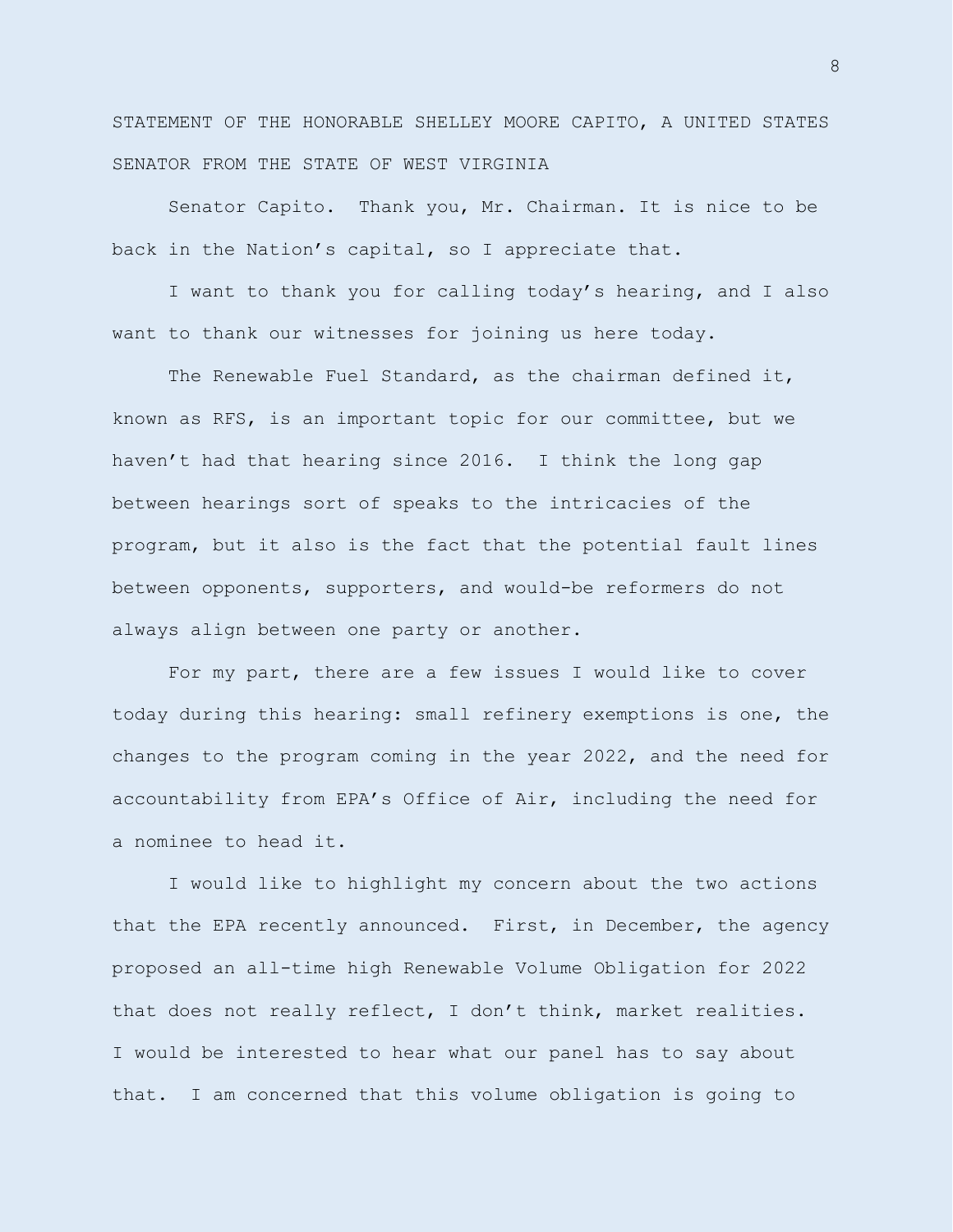raise costs at a time when gasoline is high in and of itself, impacting American consumers and the economy.

Second, also in December, EPA also announced a proposal to deny all pending small refinery exemptions, which provide critical relief to small refineries experiencing financial hardships that are imposed by the RFS program. This action runs counter to the Congressional intent under the Clean Air Act.

EPA's proposed action will negatively impact Ergon, a small refinery located in northern West Virginia. Ergon has already won two court cases in the Fourth Circuit finding that the EPA acted in an arbitrary and capricious manner in denying its small refinery exemption petitions, but Ergon is just one of a number of small refineries around the Country that had petitions pending before the EPA.

This unprecedented and drastic step to propose a blanket denial of outstanding small refinery hardship petitions is especially puzzling as we see increasing gasoline prices and several small refinery closures around the nation, eliminating good-paying jobs in some of our rural communities as well. Ultimately, this proposal will only lead to more litigation and increased uncertainty under the RFS, with American consumers bearing the costs amid already record-high inflation.

I have urged EPA to reconsider its proposal to provide much-needed relief for small refineries and the families and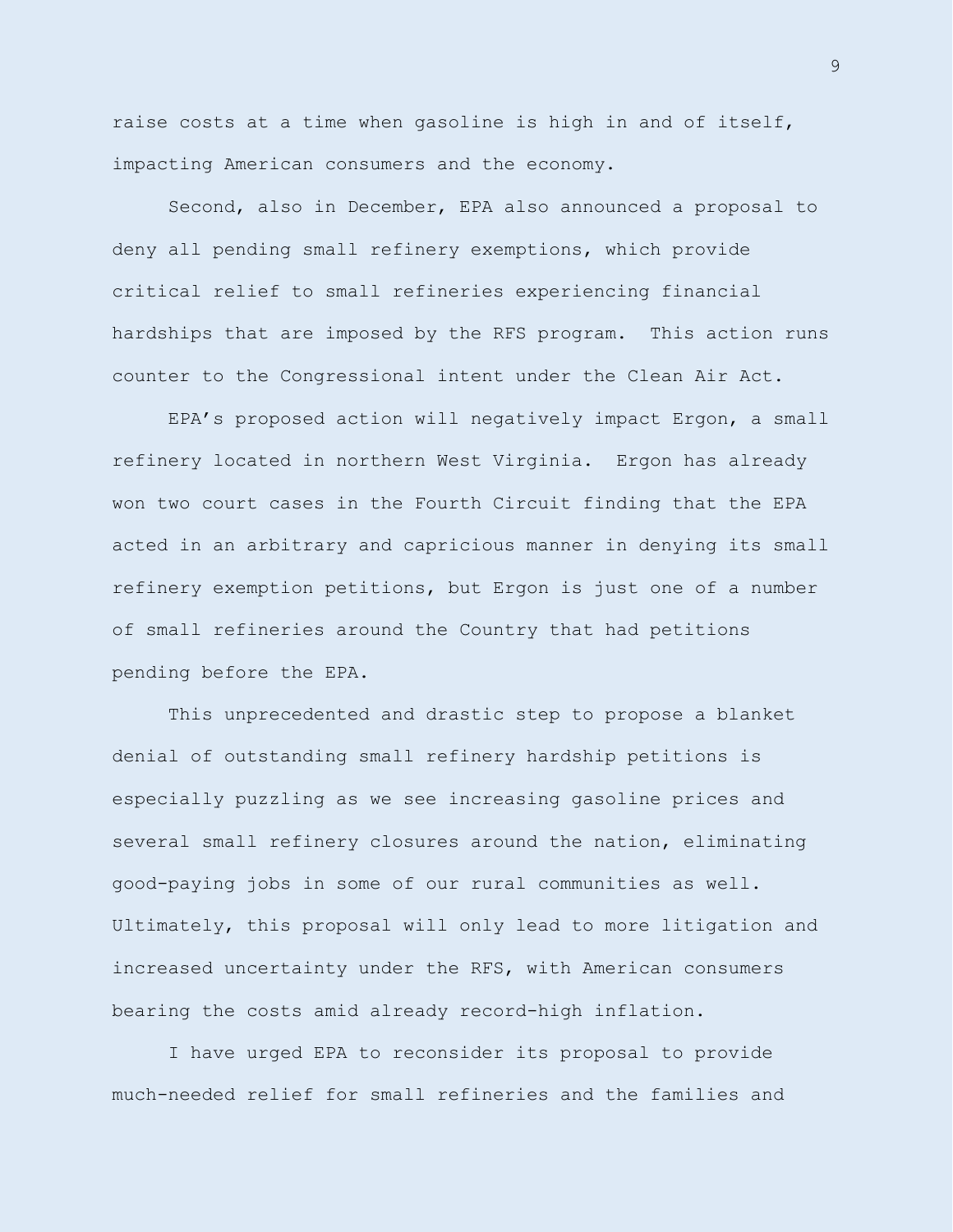businesses being harmed by elevated fuel costs. I look forward to hearing more from our witnesses on this issue.

Next, I would like to touch on an issue that I believe many of us agree upon, and that is that our liquid fuels, and the Chairman touched on this, are still very, very important. I can tell you firsthand, liquid fuel is not going away any time in my State of West Virginia.

Forcing a single-technology approach, such as insisting on 100 percent electric vehicles, disregards the important fact that different communities and businesses have different needs for transportation solutions. It may be true that electric vehicle sales are slowly but surely increasing, but liquid fuel is not used exclusively in passenger vehicles. It is also important for heavy-duty trucks and our airplanes, to name a few.

So, one issue I would like to hear about today is: how important are liquid fuels, and do you think liquid fuels are going away anytime soon. This conversation on liquid fuel is especially important as the RFS program enters a new phase next year.

When Congress enacted the RFS, annual volumes were included for the calendar years 2006 through 2022, but after 2022, EPA has the power to determine the annual volume amounts. The Chairman pointed out that we are not even hitting the amounts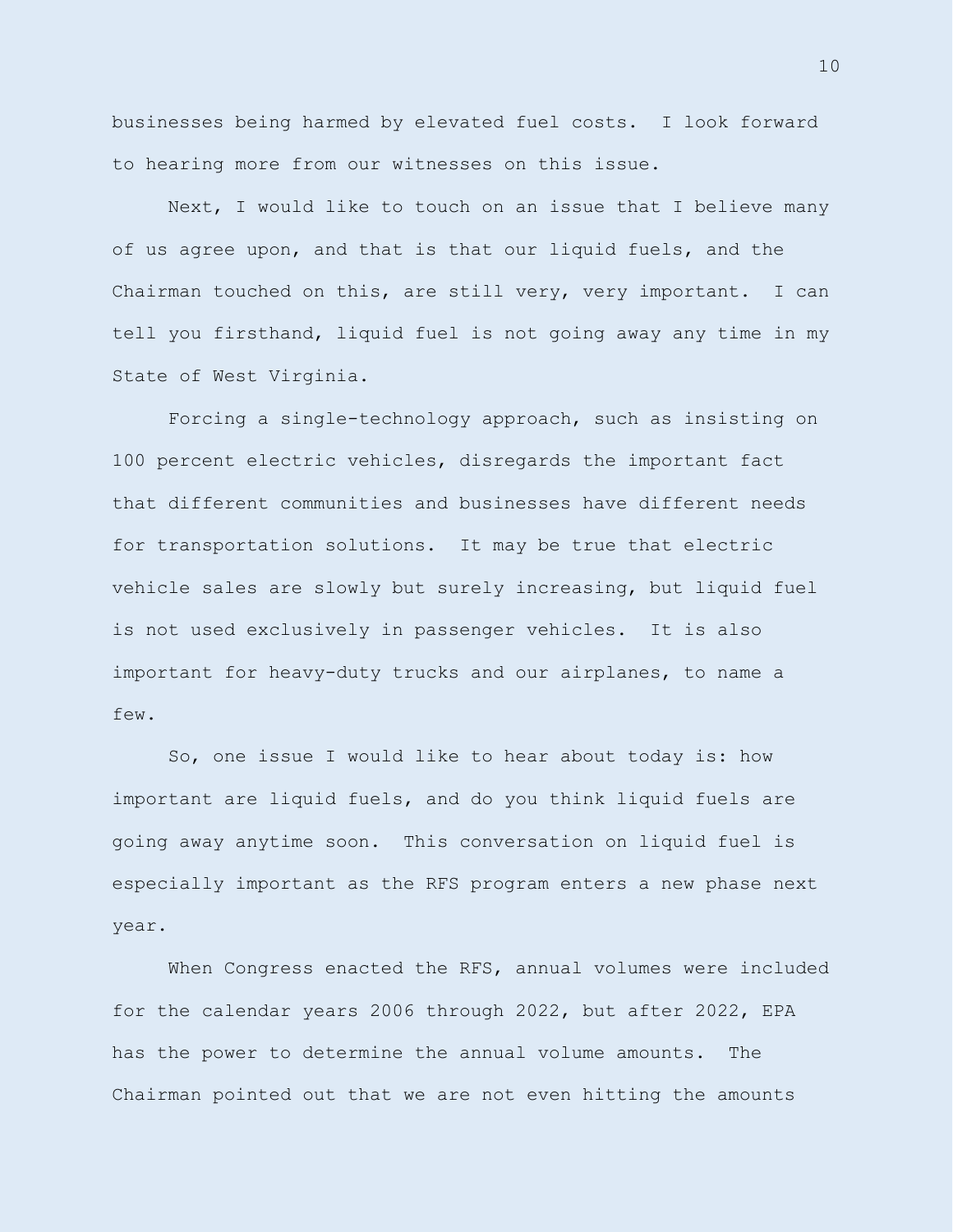that we are supposed to be hitting as it is now. EPA is expected to issue a rule to do just that sometime this year. However, I have concerns about how EPA plans to take action on this program without anyone in a Senate-confirmed role in the office that handles the RFS Program.

The Office of Air and Radiation at EPA: this is the office that is in charge of air emissions and climate issues, and it handles the renewable fuel standard and many other complex regulatory programs. Yet, we have been waiting for more than a year for the Administration and the President to name a nominee to that office. I have talked about this more than once in our committee. Instead, Principal Deputy Administrator Joe Goffman has served as the lead political official in the office, in regular communication with his former boss, the climate czar in the White House, Gina McCarthy.

No incoming Administration has waited this long to send up a nominee for this critical position since its creation. The previous record was 260 days, set by President Clinton. If EPA is deciding important actions related to the future of the RFS program, the Administration needs to send up an Office of Air and Radiation nominee who can be accountable to Congress.

With that, Mr. Chairman, I yield back my time. [The prepared statement of Senator Capito follows:]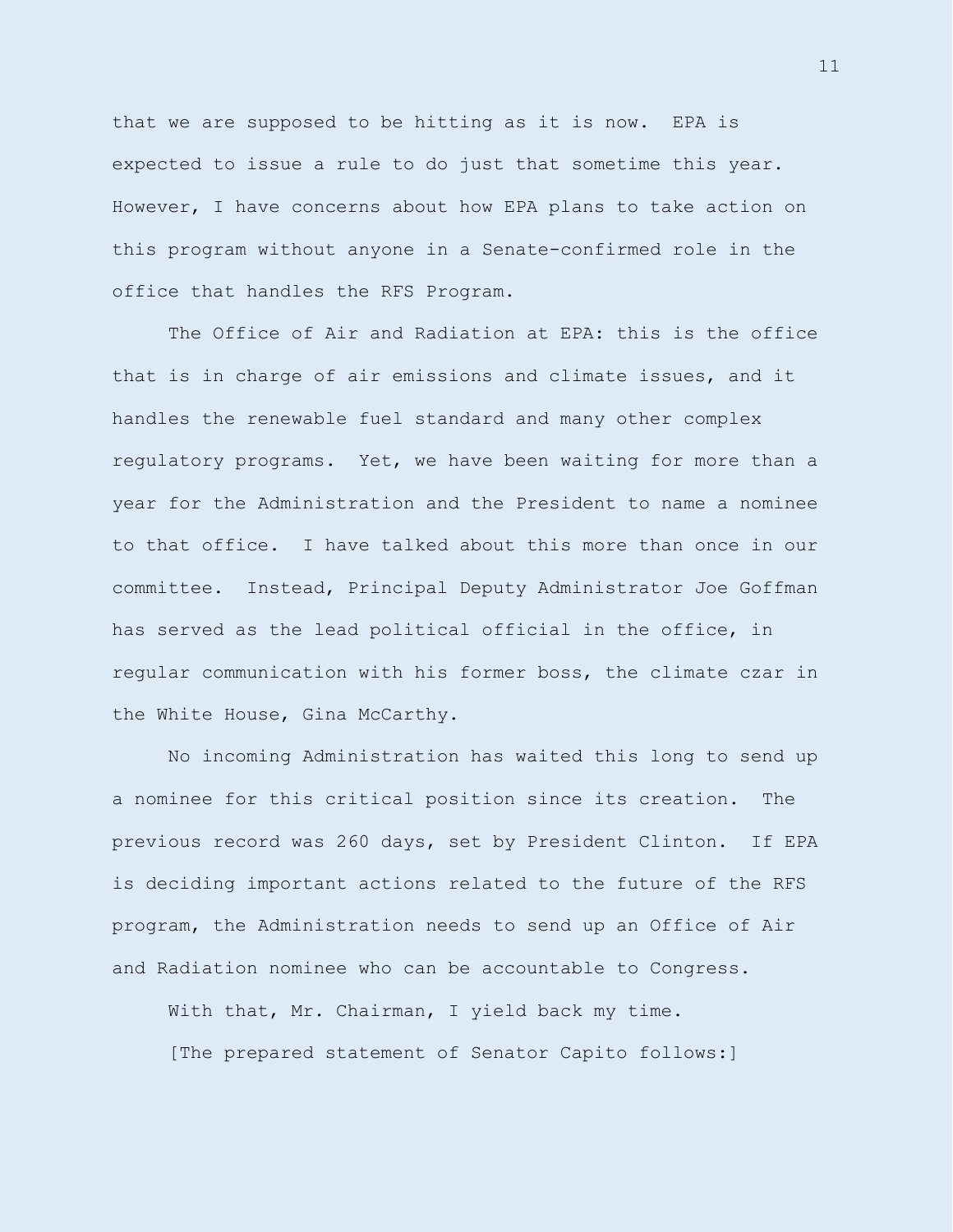Senator Carper. Thank you very much for those comments.

Now, we are going to turn to our esteemed panel of witnesses. In a couple minutes, we will hear from them in this order: first, Cory-Ann Wind, the Clean Fuels Program Manager at the Oregon Department of Environmental Quality. Second, we will hear from Emily Skor, Chief Executive Officer of Growth Energy. Third, we are going to hear from Lucian Pugliaresi. Lucian, would you just say your name for us?

Mr. Pugliaresi. Lucian Pugliaresi.

Senator Carper. All right, Lucian Pugliaresi, thank you.

Next, the President of the Energy Policy Research Foundation. Finally, last but not least, we are going to hear from LeAnn Johnson Koch, Partner at Perkins Coie.

Before our witnesses begin their testimony, I will turn it over to our colleague, Senator Merkley, to introduce one of our witnesses. Senator Merkley, the floor is yours. Thank you.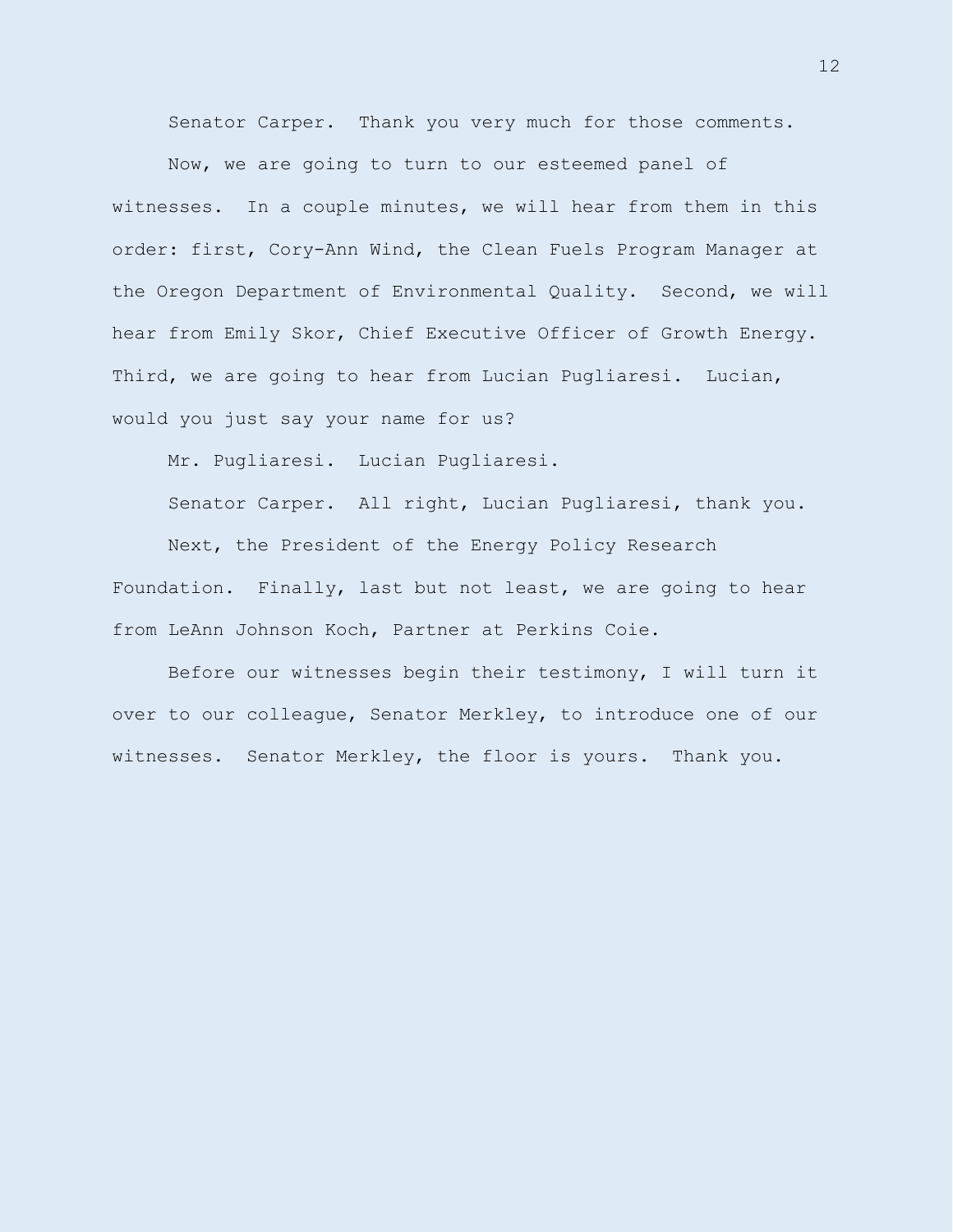STATEMENT OF THE HONORABLE JEFF MERKLEY, A UNITED STATES SENATOR FROM THE STATE OF OREGON

Senator Merkley. Thank you very much, Mr. Chairman and Ranking Member Capito and fellow committee members, for today's hearing looking at the Renewable Fuel Standard.

As we look around the world at all the visible and measurable signs of global climate change, we need to adopt cleaner forms of energy and end our dependence on carbonemitting fossil fuels. It is plain to see.

I believe we have an incredible opportunity to reduce emissions by electrifying our cars and trucks. The investments we have made in the Infrastructure Investment and Jobs Act, as well as the ones we want to make in Build Back Better, are important steps toward that goal. But there is no doubt that sustainable liquid fuels are going to play an important role for years to come as we strive to tackle the challenge of global climate chaos.

Not all of the solutions are going to start with the Federal Government. We are going to see States innovate, and we need to learn from them. This is something we have recognized back home in Oregon, as year after year, we confront fiercer wildfires devastating our force, historic droughts devastating our ranching and farming communities and having a huge impact on the health of our lakes and streams, and acidifying oceans that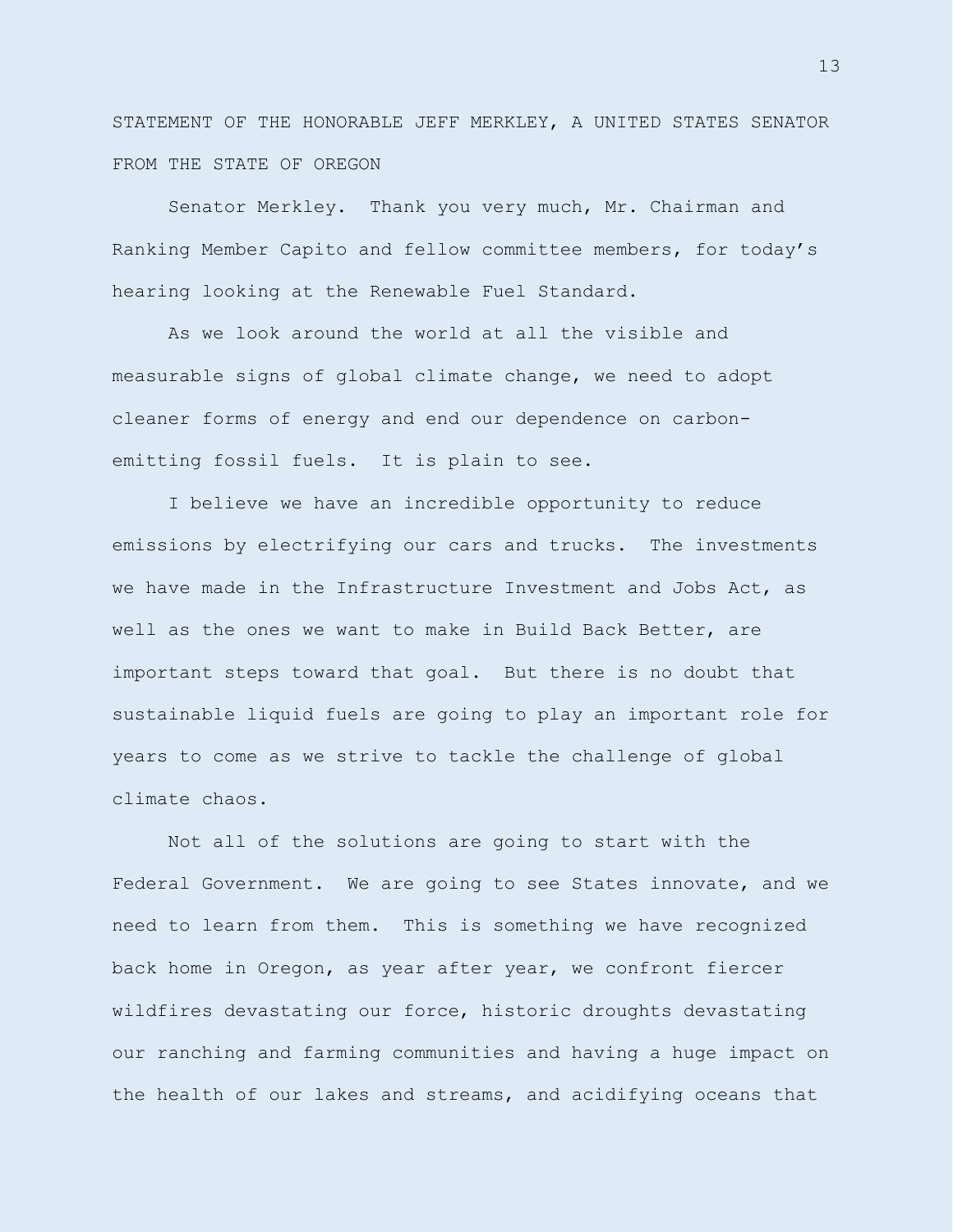is wreaking havoc on our sea life off the Oregon coast, and certainly on our fishing community.

Oregon has stepped up to do more through the Oregon Clean Fuels Program. Since it began almost six years ago, it is a resounding success. Through this program, our State has reduced a significant amount of greenhouse gas emissions from transportation fuels and put us on track to meet our goal of a 10 percent reduction within the next three years.

I think that the success we had back home in Oregon can and ought to help inform the discussion for our Nation regarding the federal fuels policy. Oregon stands as an example of fact that a low-carbon fuel standard can work in the transportation sector, which is why I am delighted to introduce my fellow Oregonian, previously from Hawaii but now many decades in Oregon, is Cory-Ann Wind, the manager of the Oregon Clean Fuels Program.

She is a proud graduate of Oregon State University, with a degree in bioresources engineering. She has been an integral member of Oregon's Department of Environmental Quality for almost three decades, working the last twelve of them in fuels and transportation and climate policy.

As the head of the Clean Fuels Program, Ms. Wind is responsible for coordinating between the State fuel importers affected by the regulations and the clean fuels industry to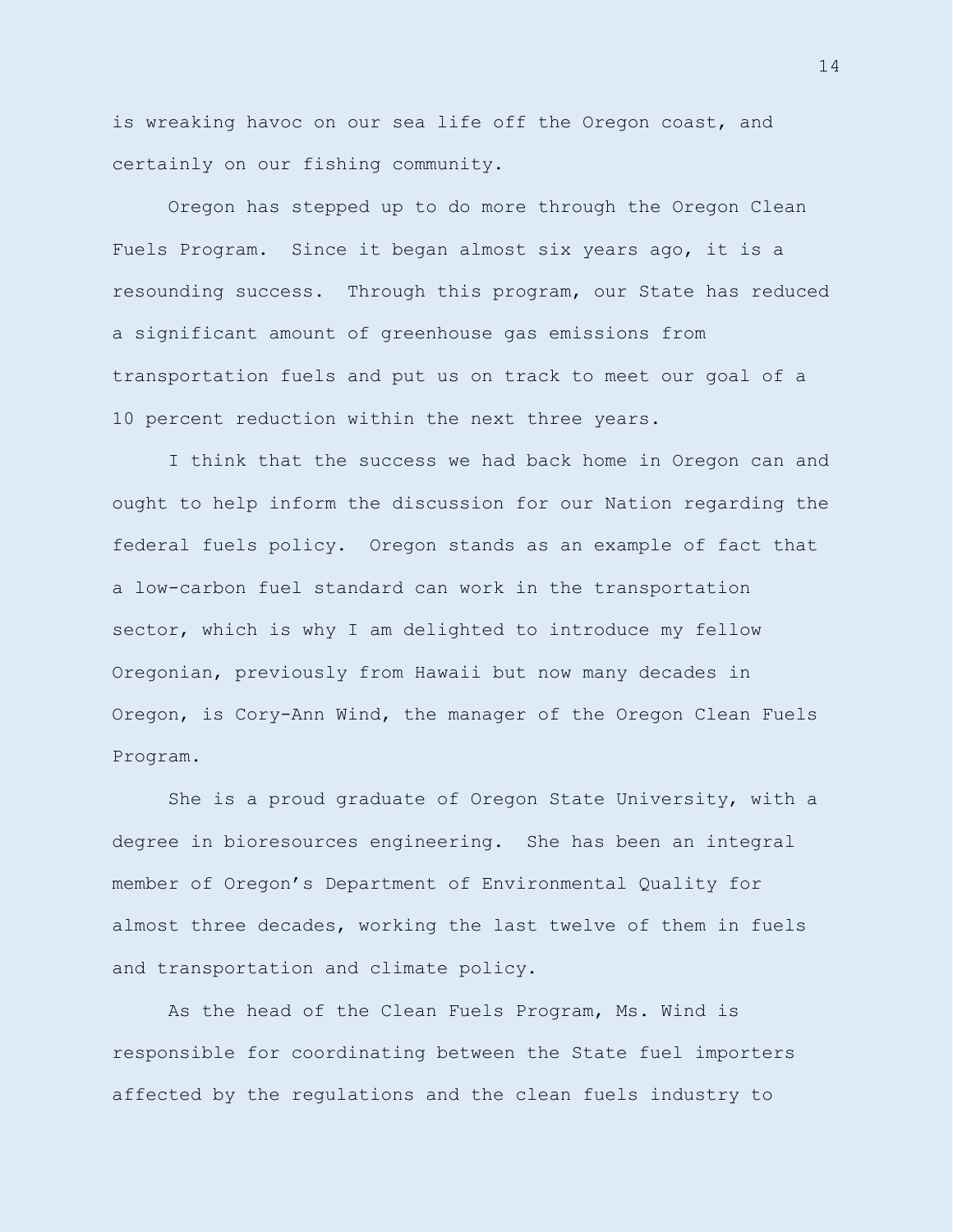ensure that everyone has the tools and technical assistance necessary to transform our fuel market.

She works to ensure that our rules and regulations align with those of neighboring States, certainly Washington and California, to help make sure that the States along the West Coast are moving in the same direction.

I am thrilled that she is with us today through the miracle of electronics to share her experiences about what has worked in Oregon and how those successes can be implemented on a larger scale.

Thank you, Mr. Chairman.

[The prepared statement of Senator Merkley follows:]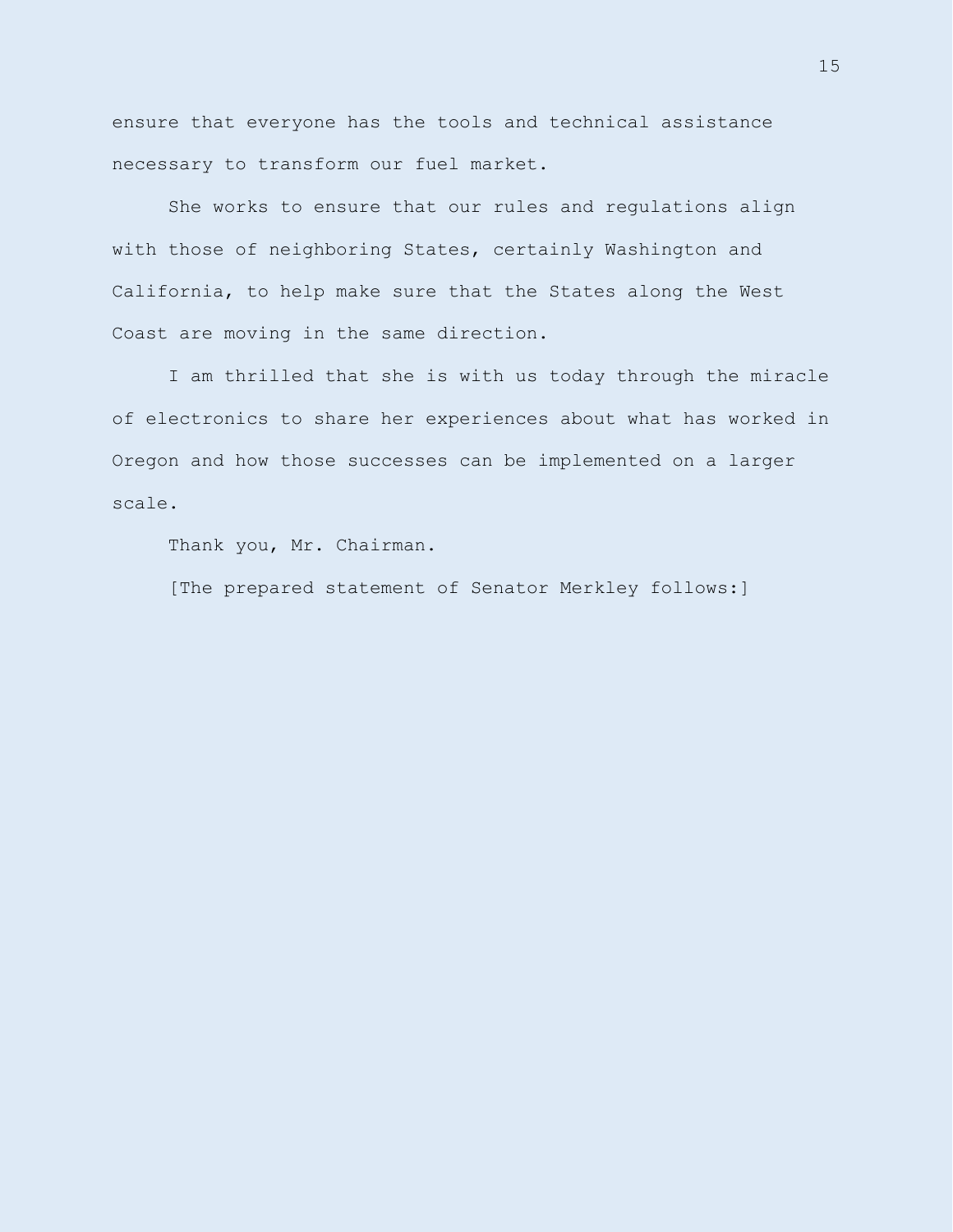Senator Carper. Thank you, Senator Merkley, very much.

Now, we are going to begin our witness testimony. We are going to start off with Ms. Wind. I am going to ask you to please proceed with your statement if you are ready.

Go right ahead.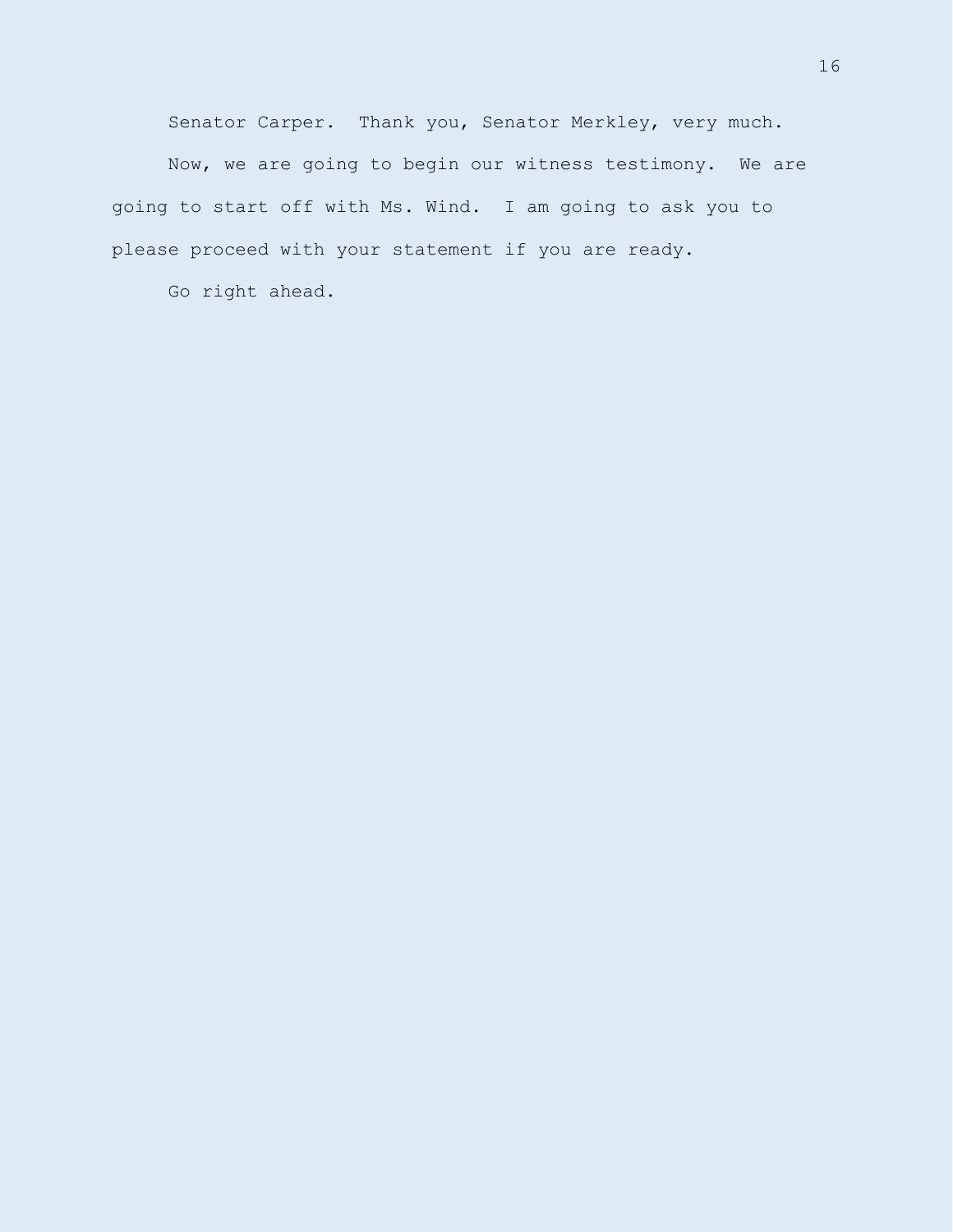STATEMENT OF CORY-ANN WIND, OREGON CLEAN FUELS PROGRAM MANAGER, OREGON DEPARTMENT OF ENVIRONMENTAL QUALITY

Ms. Wind. Good morning, Chair Carper, Ranking Member Capito, and members of the committee.

For the record, my name is Cory-Ann Wind, and I work for the Oregon Department of Environmental Quality as the Oregon Clean Fuels Program Manager.

Thank you for the invitation to speak to you today about the Oregon Clean Fuels Program, which is Oregon's version of the low-carbon fuel standard. I would also like to thank, at this time, Senator Merkley, for the very nice introduction and for your continued leadership in addressing the climate crisis.

The Clean Fuels Program is one of Oregon's most successful statewide policies for addressing the State's contribution to global climate change. The program began in 2016, and thus far, the program's success and progress can be summarized in three distinct outcomes.

First, the companies that are producing biofuels are making those fuels more cleanly and delivering them in greater volumes to Oregon. The carbon intensity of the ethanol and biodiesel that Oregon uses has decreased, and we have seen significant increases in the blending of biodiesel and renewable diesel in recent years. Renewable forms of diesel, natural gas, propane, and electricity have all entered the Oregon market since the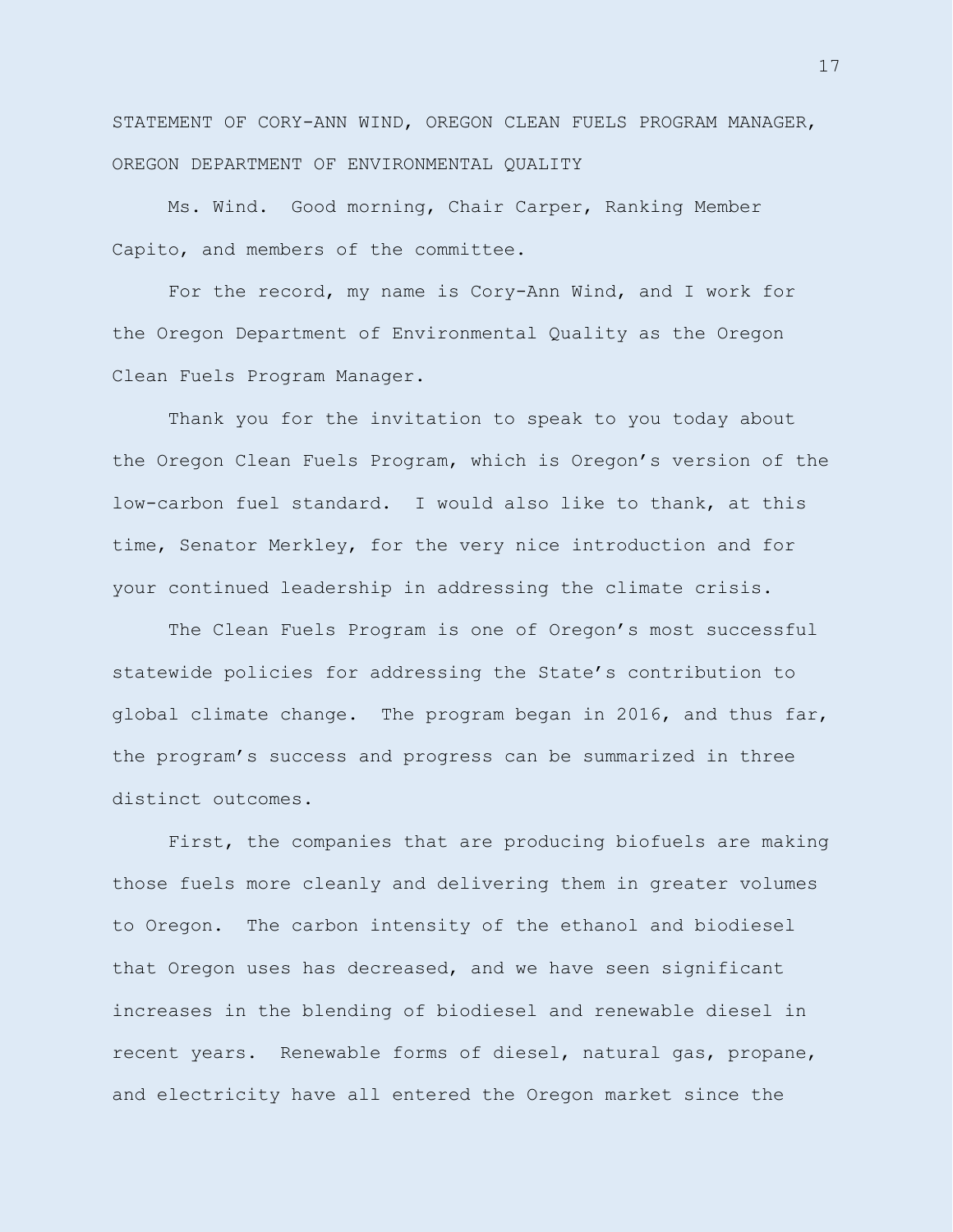beginning of the program and have emerged as commercially viable and cost-effective replacements of their fossil versions.

Electricity will become increasingly important as new regulations and incentives for vehicles and infrastructure are implemented. All of these fuels have played an important role in reducing about six million tons of lifecycle greenhouse gas emissions so far and displacing over a billion gallons of fossil fuels in Oregon.

Second, the transition from fossil fuels to biofuels and electricity is reducing tailpipe emissions in Oregon and improving the public health of Oregonians. In addition to reducing greenhouses gases, low-carbon fuels also emit less carbon monoxide, nitrogen oxides, and particulate matter compared to fossil fuels.

Reducing these pollutants has saved Oregonians millions of dollars in avoided health costs over the years. This is especially important for Oregon's historically overburdened communities that are located near transportation corridors, multimodal facilities, and distribution hubs.

Third, the program has spurred innovation and investment without impacting the price at the pump. The program has fostered a \$100 million a year-plus market where investments are being made to increase the production of lower-carbon fuels, spark new innovations in technology, and invest in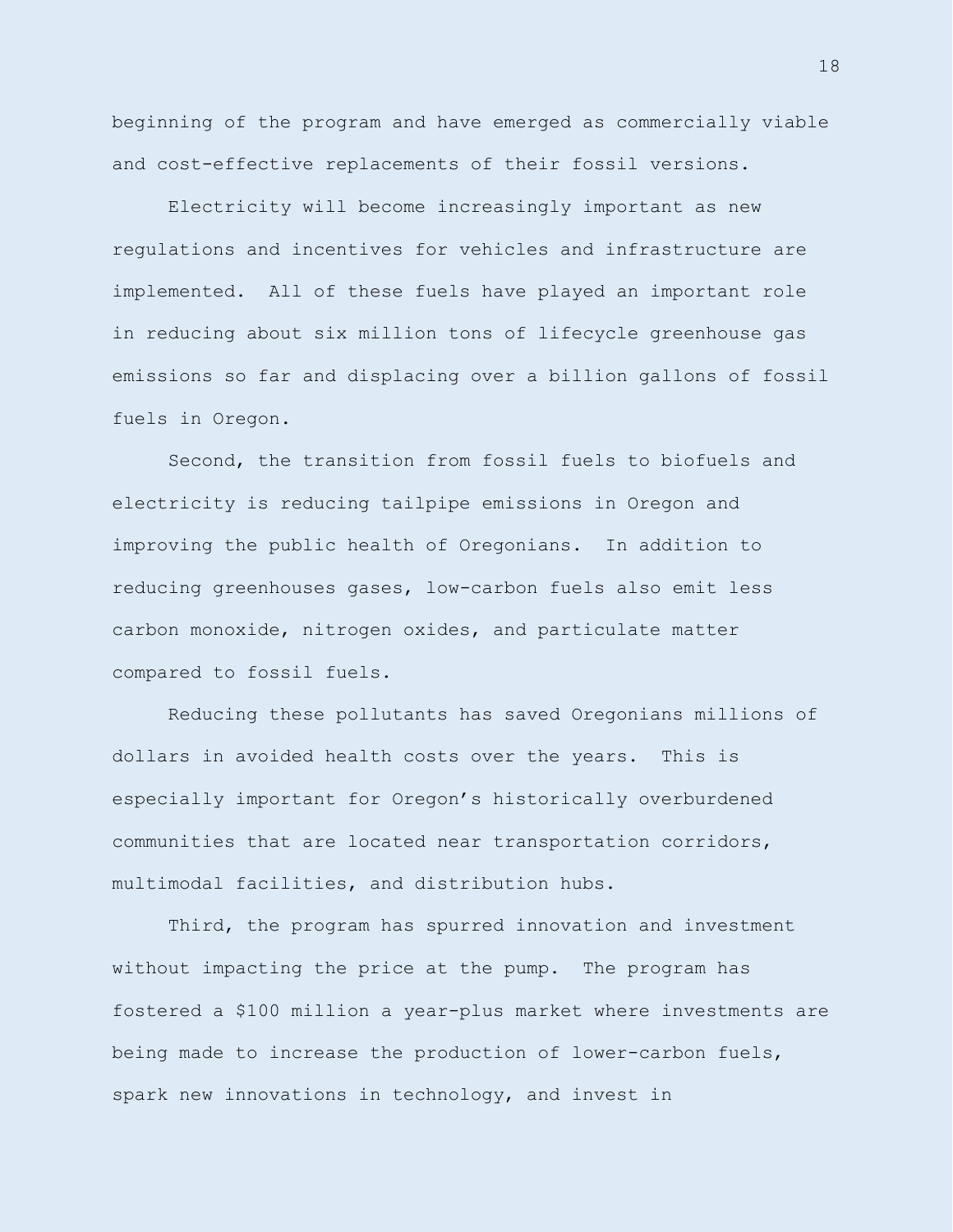infrastructure to deliver these fuels across the State. These investments have allowed the transition from fossil products to cleaner fuels to happen without any significant rise in retail or wholesale prices when compared to our neighboring States, even those that do not have similar fuel regulations. In fact, the program has lowered the cost of many low-carbon fuels and has created a powerful financial incentive to decarbonize the transportation sector.

The Clean Fuels Program that we have created in Oregon takes the best parts of the Renewable Fuel Standard and combines it with the best parts of a low-carbon fuel standard. The Renewable Fuel Standard creates the base demand for biofuels that are needed to begin the transition to lower-carbon fuels, and the low-carbon fuel standard ensures that the lowest of the low-carbon fuels comes to Oregon.

Participants can stack the value of the credits from the Renewable Fuel Standard with the credits from the low-carbon fuel standard, as both are necessary to provide the necessary incentives to fuel providers to continue to lower their carbon intensities. The market also benefits from the long-term certainty from low-carbon fuel standard programs that have established targets through 2030. Oregon is currently in a rulemaking that will extend its targets and establish standards through 2035, but we have not done this alone.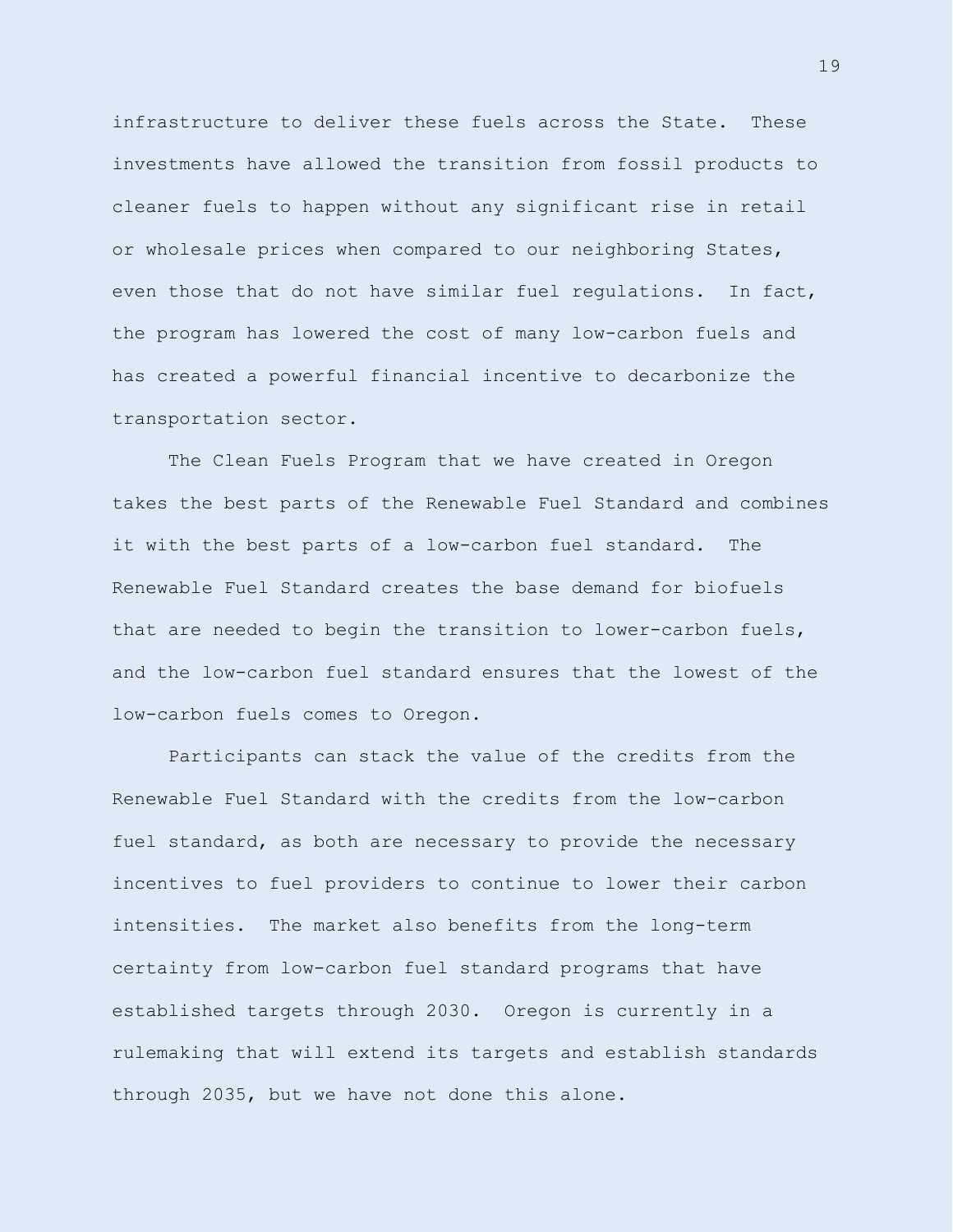Oregon has benefitted greatly from being a signatory to the Pacific Coast Collaborative. Since 2013, British Columbia, Washington, Oregon, and California have worked together to harmonize best practices for policy alignment, program design, and implementation to create the largest market for cleaner, lower-carbon fuels on the West Coast.

This collaboration has grown to other States that are now also looking for smart strategies to reduce transportation emissions, ones that can build off of strong federal support of the agriculture and biofuels industry, zero emission vehicle standards, and investments in electric vehicle charging and alternative vehicle fueling infrastructure.

That concludes my testimony for today. I am happy to take any questions that you might have. Thank you again for the invitation to be here.

[The prepared statement of Ms. Wind follows:]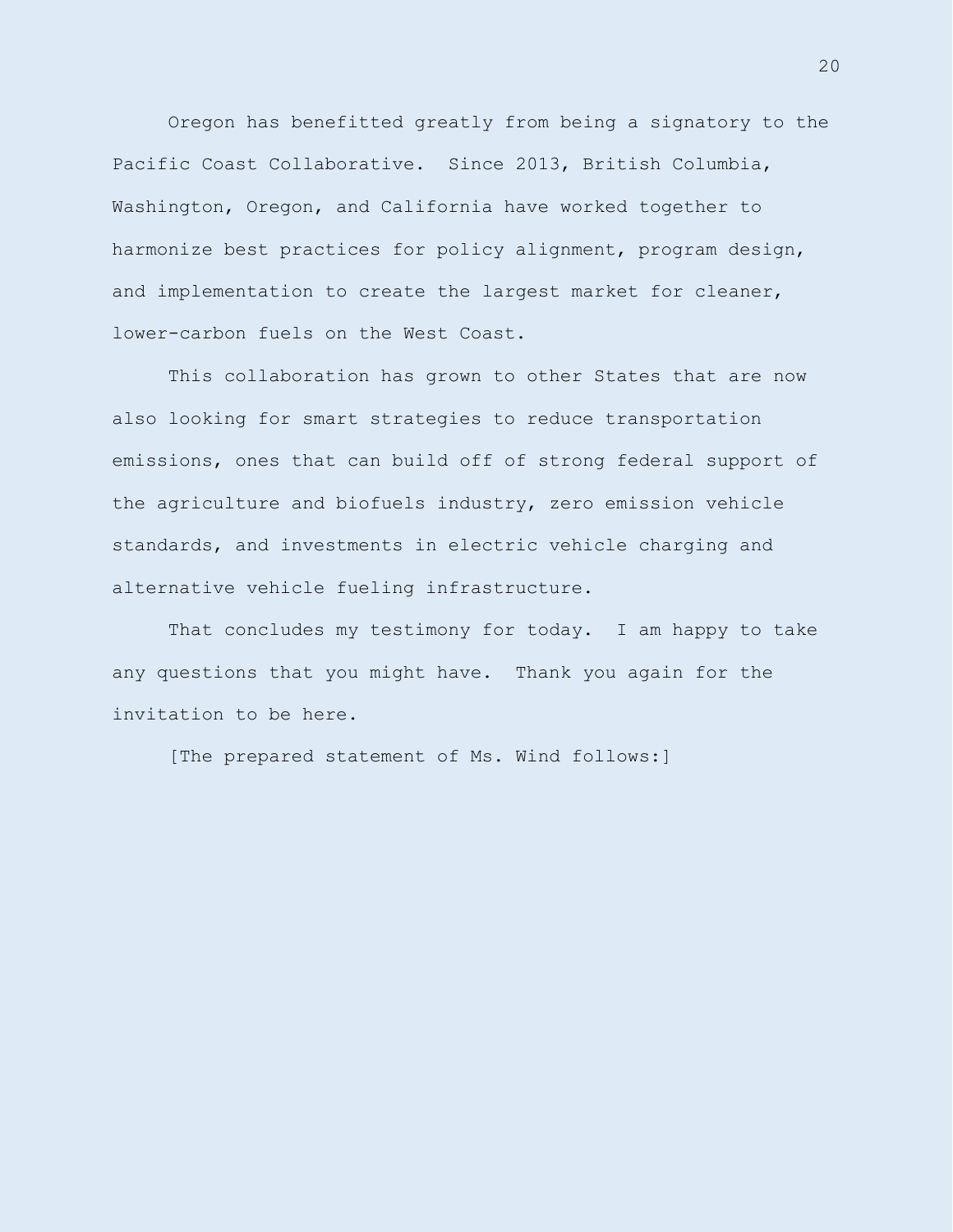Senator Carper. We are delighted that you are here. Thank you so much. I like to say, find out what works, do more of that. Sometimes those States come up with some pretty good ideas that we would benefit from. Thank you very much for your testimony.

Next, we are going to hear from Ms. Skor. Ms. Skor, please proceed. Thanks so much for joining us. Nice to see you.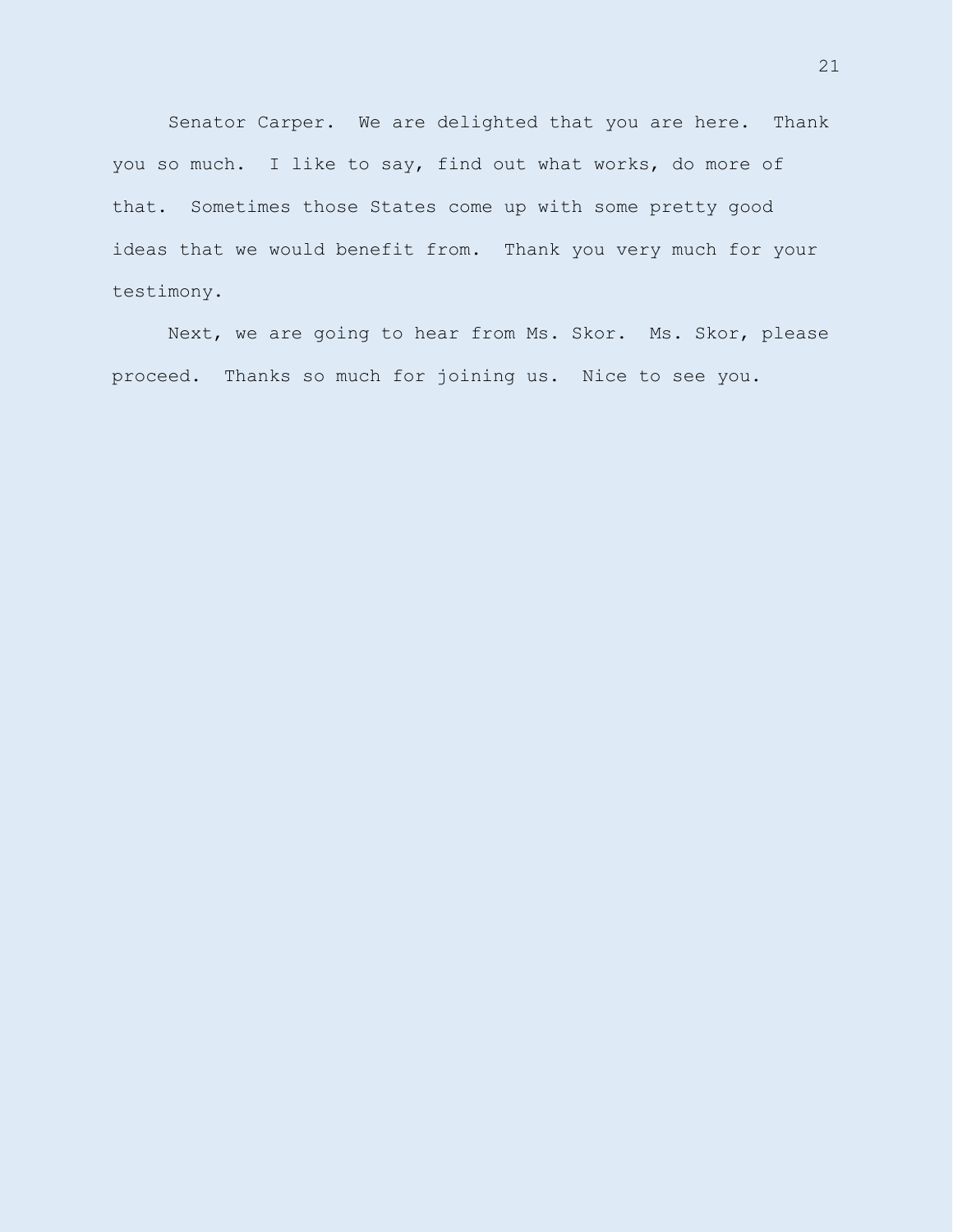STATEMENT OF EMILY SKOR, CHIEF EXECUTIVE OFFICER, GROWTH ENERGY

Ms. Skor. Nice to see you, Chairman Carper, Ranking Member Capito, and members of the committee. Thank you for the opportunity to testify today.

I am Emily Skor, CEO of Growth Energy, the world's largest biofuel trade association.

The RFS remains the Nation's most successful clean energy policy, yet its full potential as a climate solution remains untapped. For the past eight years, a lack of accountability and failure to comply with the law has slowed progress in carbon reductions.

But today, as Congress looks to immediately reduce the carbon intensity of our Nation's transportation fleet, it is imperative that biofuels like ethanol, the most affordable and abundant source of low-carbon, high-octane fuel on the planet, are part of our transportation mix now and into the future.

Let me be clear: there is no path toward net-zero emissions by 2050 without biofuels. Ninety-eight percent of the cars on the road today use liquid fuels, and EIA projects that gasoline or flex fuel-powered vehicles will dominate new vehicle sales through 2050.

We can achieve progress in carbon reductions with today's infrastructure, today's vehicles, and a home-grown supply chain through a robust and binding Renewable Fuel Standard and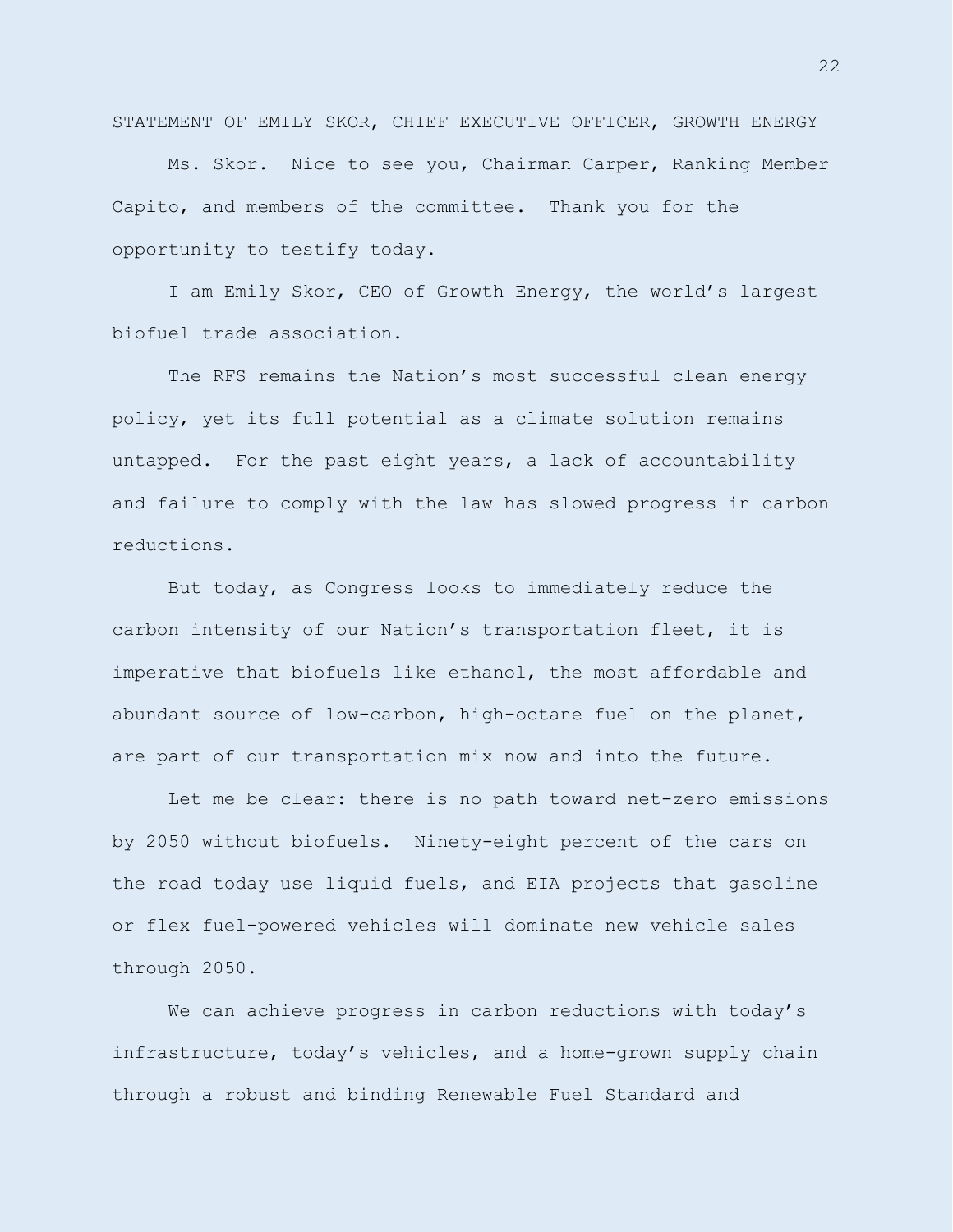acceleration toward nationwide, year-round use of lower-cost biofuels like E15.

To date, the RFS has reduced almost one billion metric tons of greenhouse gas emissions. Expanded use of low-carbon biofuel cuts emissions in air pollution, drives energy innovation and economic growth, creates biomanufacturing jobs, and lowers gas prices for American drivers.

Since 2013, the RFS has consistently been undermined through the abuse of waivers, small refinery exemptions, and compliance deadline extensions. Most of these administrative actions have been to appease the unfounded claims of a select few looking to subvert the RFS, slowing progress in carbon reductions.

EPA's recent proposals, delayed as they are, right some of these wrongs. They include the required 15 billion gallons of conventional biofuel in 2022, a long overdue remedy for EPA's unlawful 2016 general waiver, and an end to the abuse of small refinery exemptions.

Despite these positives, EPA takes a major step backward by seeking to reduce the 2020 blending obligations finalized two years ago. This retroactive change exceeds the agency's authority and creates market disruption and uncertainty. EPA needs to fix and finalize the proposals as soon as possible.

Looking forward, to achieve our shared clean energy goals,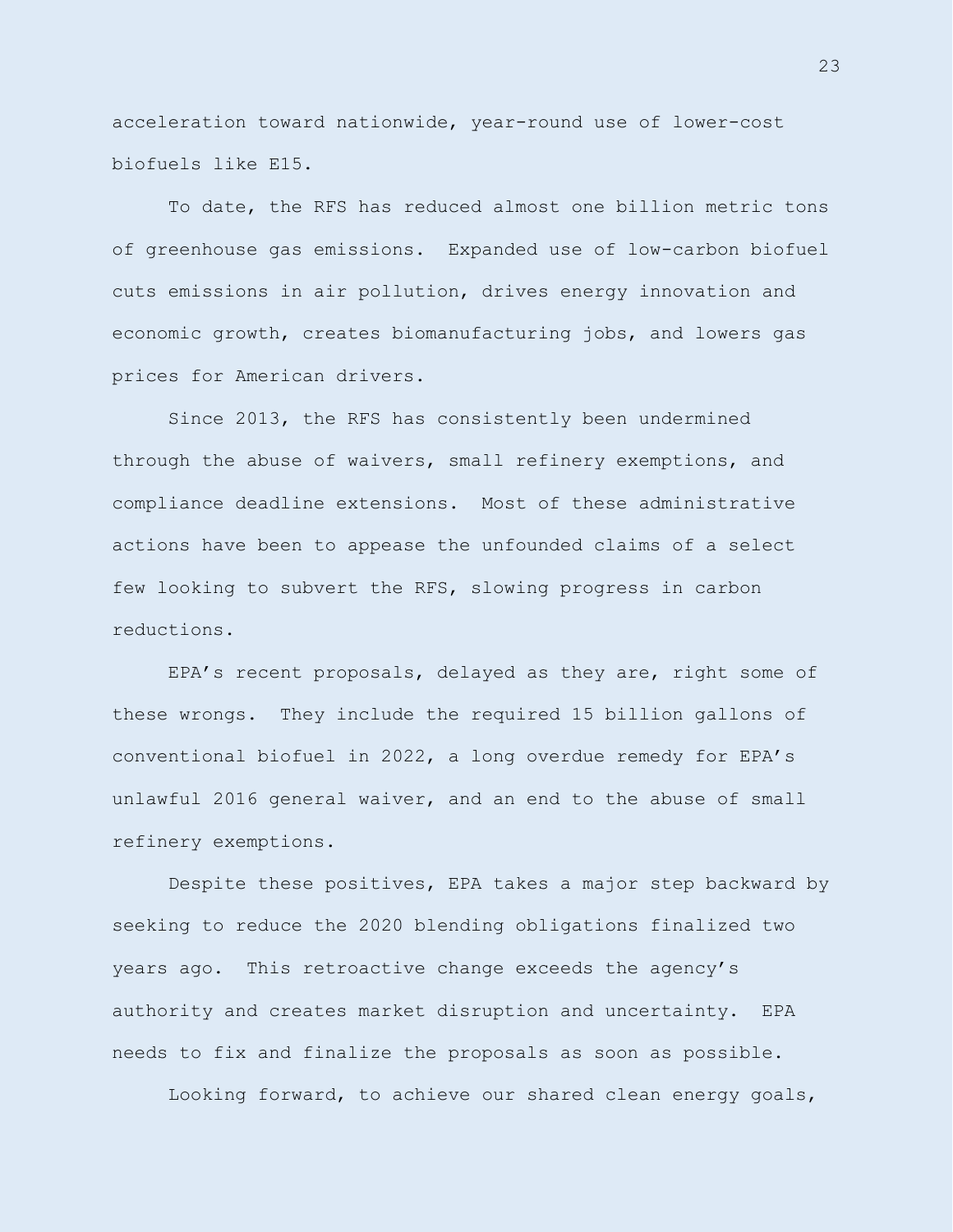we need year-round access to higher blends of ethanol, like E15. Nationwide, E15 would slash CO2 emissions by more than 70 million tons, support more than 180,000 new jobs, and save consumers more than \$12 billion in annual fuel costs.

Unfortunately, refiners successfully sued to prevent E15 from being sold in the summer throughout much of the Country. Not only have they deprived consumers of a lower-cost fuel, they eliminated an easy path for their own RFS compliance. Without immediate action, consumers will lose access to their most affordable fueling option on June 1st, when Americans drive the most. Congress or EPA must restore market access so drivers can save up to 10 cents per gallon every time they fuel up with E15.

In addition to reducing emissions in light-duty vehicles, biofuels are poised to play a greater role in decarbonizing other forms of transportation, and biorefineries are already deploying carbon capture and wind and solar energy and incentivizing sustainable farming practices, all to drive further innovation and further reductions in our carbon intensity. We see promise in new and emerging low-carbon fuel markets in hard-to-electrify sectors, like aviation, marine, and heavy-duty vehicles.

To lead our Nation through a clean energy transition, we must have a healthy and thriving biofuel industry. We must have a strong and growing RFS. We must move toward E15 as the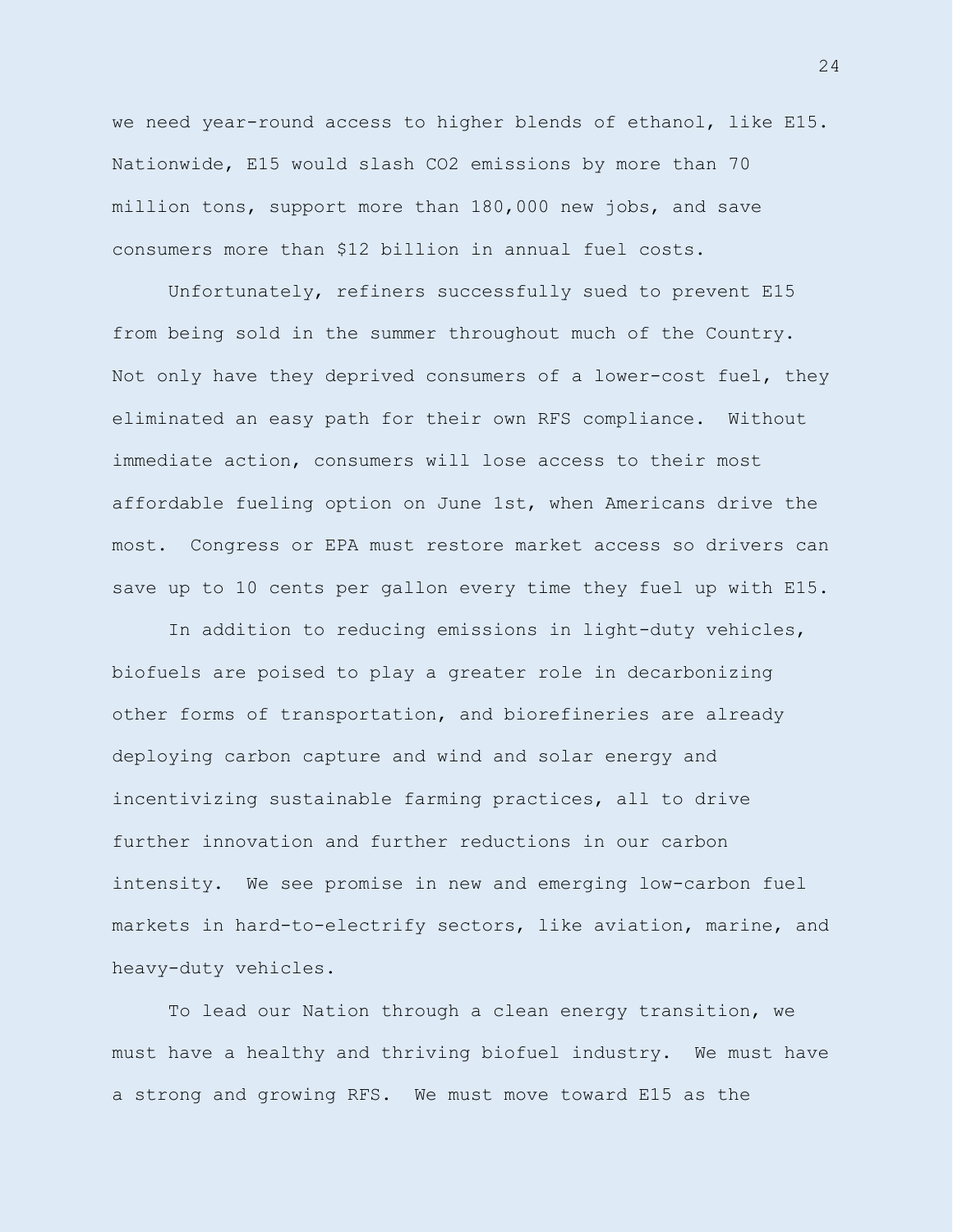Nation's standard fuel.

Don't be fooled: the RFS does not harm refiners. Three Administrations and the courts have affirmed this. Claims to the contrary are just a smokescreen to divert attention away from clean, affordable, American energy. Undermining the RFS and delaying the rollout of E15 means increasing gas prices for American consumers, period. Yes, prices are driven by the price of crude, not the cost of the RFS.

America's farmers and biofuel producers are ready to work with the Administration and Congress to restore E15 and put the RFS back on track.

Thank you, and I look forward to your questions. [The prepared statement of Ms. Skor follows:]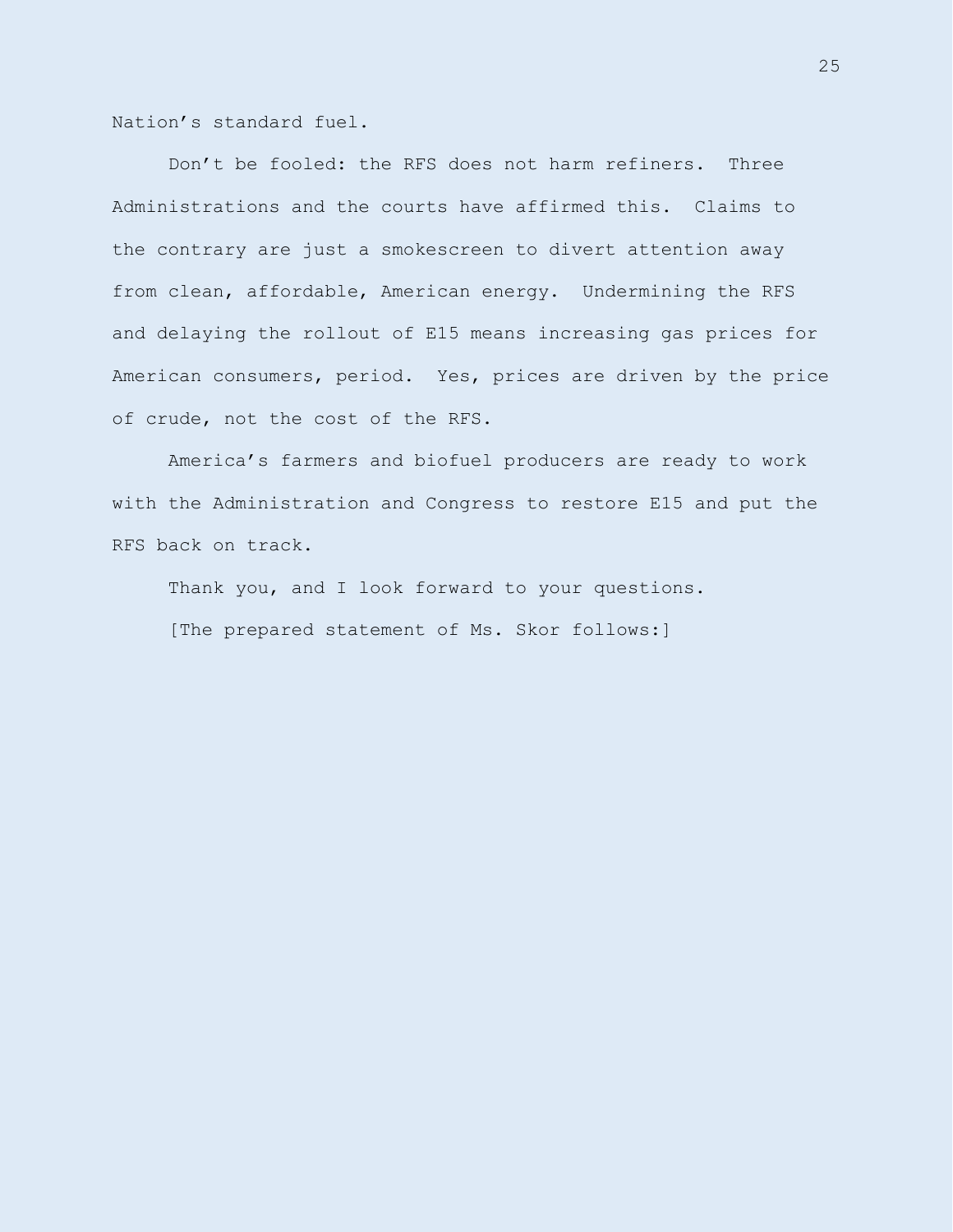Senator Carper. Thanks very much for joining us, and for your testimony.

Mr. Pugliaresi, you are recognized. Please proceed.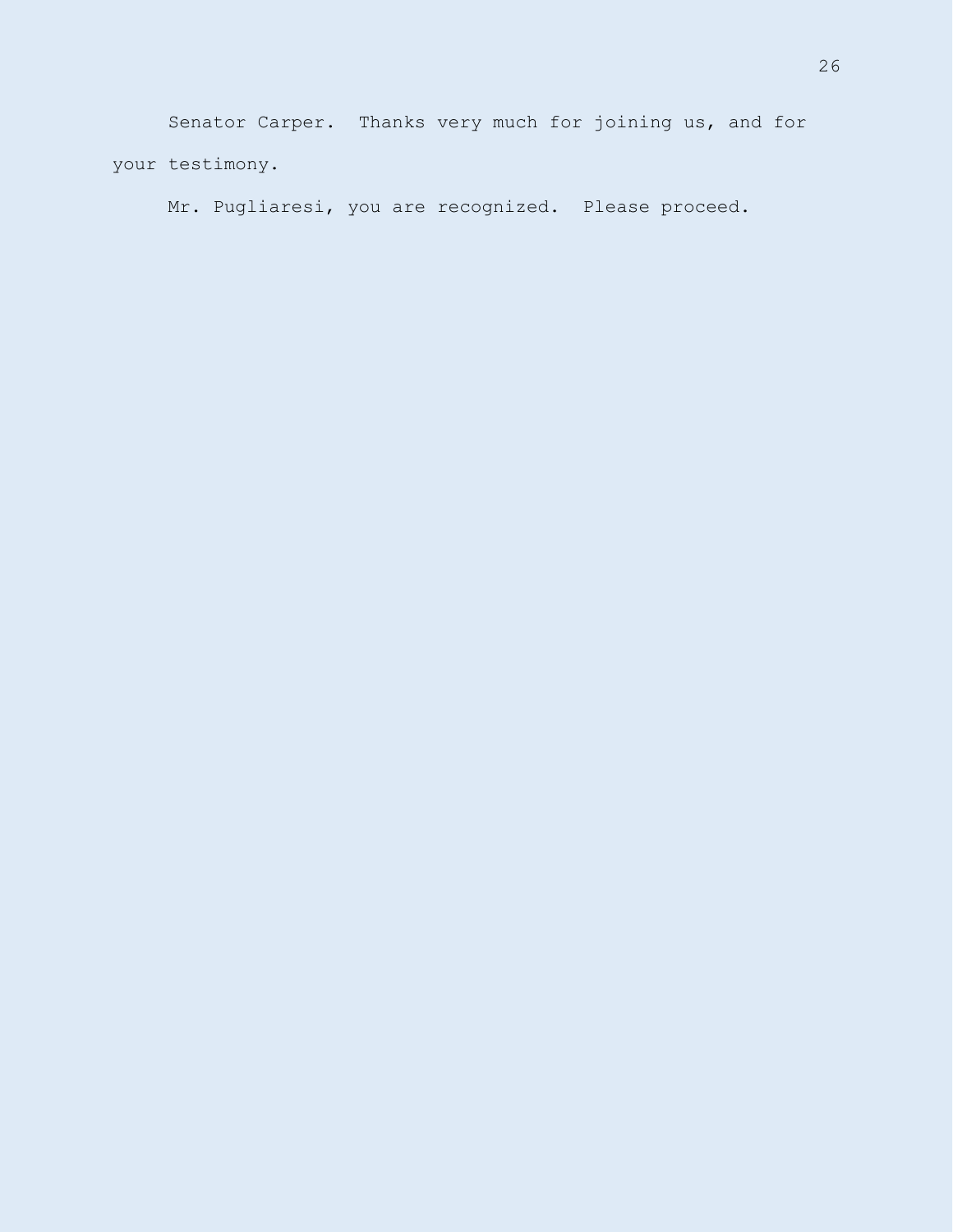STATEMENT OF LUCIAN PUGLIARESI, PRESIDENT, ENERGY POLICY RESEARCH FOUNDATION, INC.

Mr. Pugliaresi. Thank you, Senator. Could we queue up the charts, please?

Chairman Carper, Ranking Member Capito, members of the committee, thank you for this opportunity to make some comments on the EPA's Renewable Fuel Standard and our management of the program.

I am President of the Energy Policy Research Foundation. We have been around since 1944. I also want to thank EPRINC's Senior Director, Max Pyziur, for helping me with the testimony and the preparation of the charts.

The first thing I would like to say is that in all our work over the years, and we testified here, actually, in 2016, we have always said that biofuels, and particularly ethanol, represent a very important component of the fuel supply for the U.S. It is a very cost-effective way to get octane and extend the supply.

A basic criticism of the program is not in the biofuel; it is with the mandate. Let's go to the first chart. As you can see in the first chart, and Chairman Carper talked about this already, we are not hitting the original targets of the Energy Security Act. In fact, there are a lot of reasons for that. You can see now we are about \$20 billion against the initial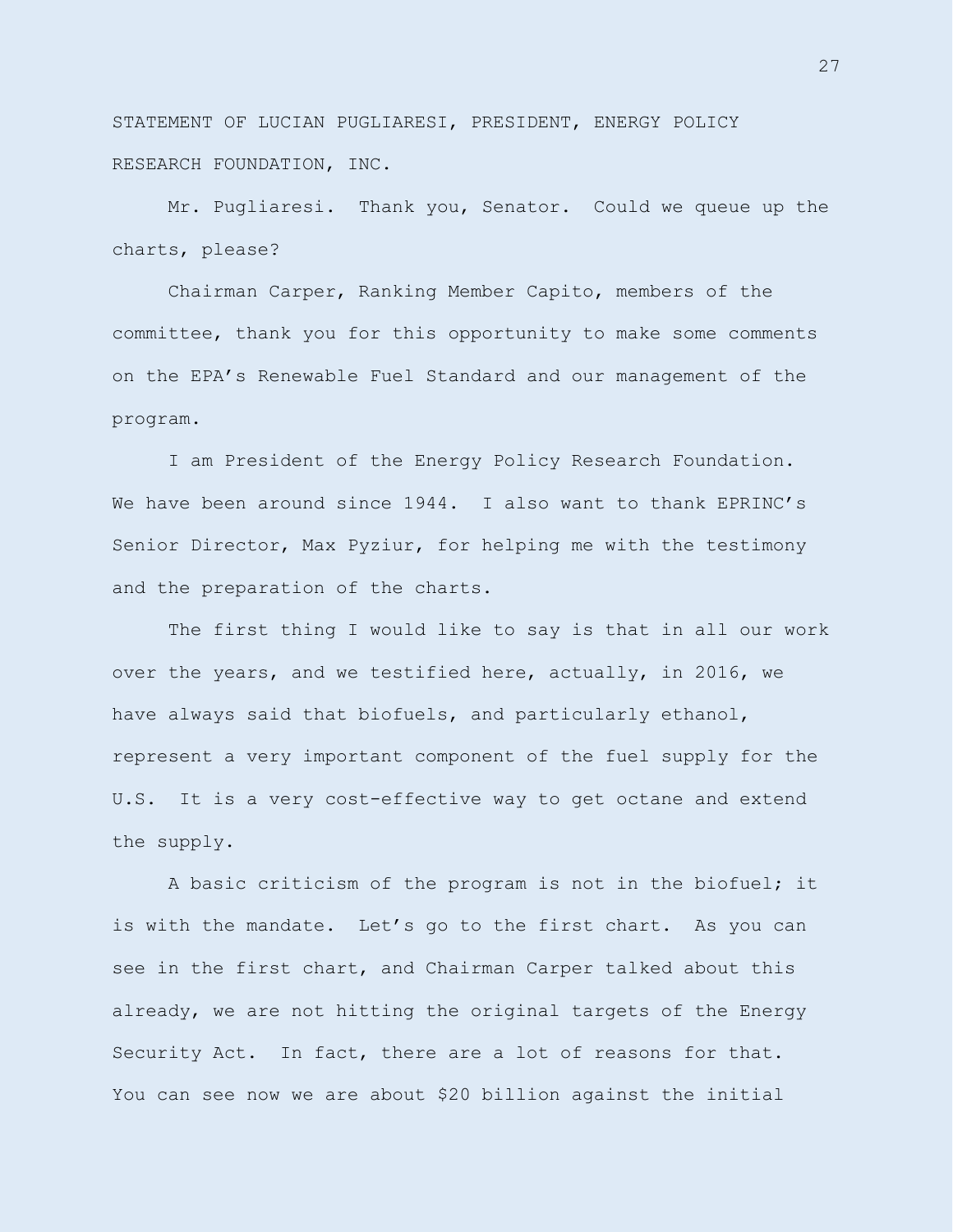proposed target of 36.

The basic reason we are not hitting the targets is because our expectations were wrong. There is a lot of uncertainty in the future of oil and gas prices and supply and demand, and in 2007, expectations were that gasoline demand was going to grow dramatically by about 30 percent over the next 20, 30 years. In fact, it declined dramatically.

This made it more difficult to incorporate biofuels because when biofuels become a large percentage of the gasoline pool, the costs rise. There are actually quite low-cost and actually save money up to around the 10 percent, above 10 percent, compliance costs rise. You can see this here.

This is actually very interesting to us, because when we testified in 2016, we informed the committee that there was a certain price risk to the program, that if you try to drive these biofuels by mandates above 10 percent of the gasoline pool, the compliance costs escalate.

As Chairman Carper pointed out, the RIN credits are one way to understand what the program costs. We estimated that, using the CBO scenarios alone, that the increase in the cost of the program per gallon to consumers could be anywhere from 30 to 50 cents. Well, today, RIN prices are driving up the cost of gasoline about 28 and a half to 30 cents.

You can see this is something called the crack spread. I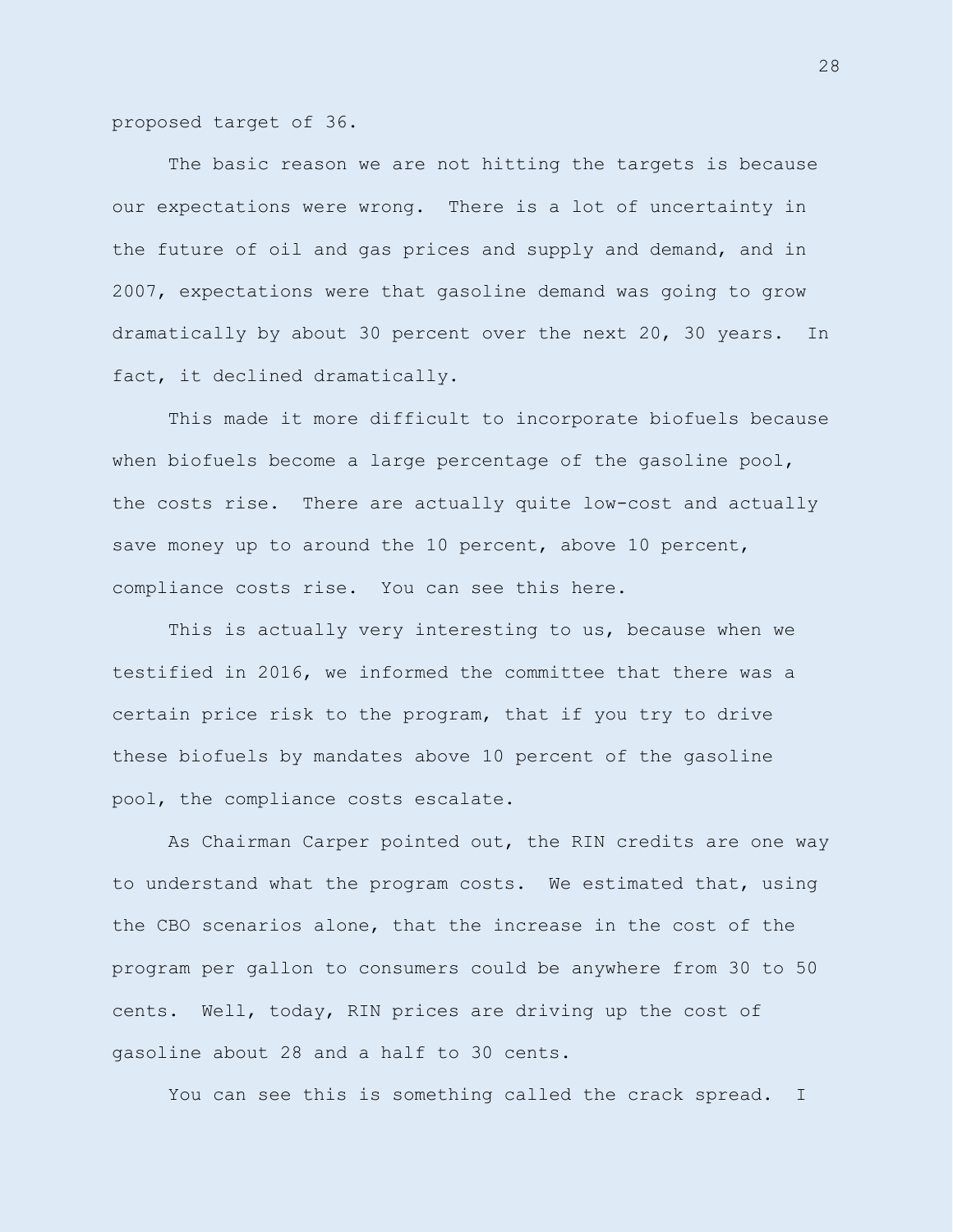am not going to bore you with this, but in a way, the crack spread is what it costs to take crude oil and turn it into gasoline, diesel fuel, and other petroleum products.

You can see here that when we had a period, and LeAnn is going to talk a lot about this, but before EPA changed the rule on how to treat the credits under the exemption, the small refiner exemptions were driving down RIN prices, because it essentially increased the volume, but that program has ended. Combined with the acceleration in prices as we come out of the COVID, we now have very high RIN prices in the U.S., and these are reflected in this chart.

The other issue I would like to point out is that we are now entering a period of very high oil prices. In this period, preceding this, prices were low, and a lot of the costs of the program were masked, because as Ms. Skor pointed out, a big percentage of the cost of gasoline and products is crude oil.

I would like to show you here, from California, the problem is yes, crude oil might be contributing about \$2, but an array of programs, low-carbon fuel standard, RFS, federal taxes, all of these are contributing to the cost. So, we just have to keep this in mind, that one of the components of high gasoline prices are these programs.

I think I will just flip to the end of my comments here. As we go forward, our future is very uncertain. I really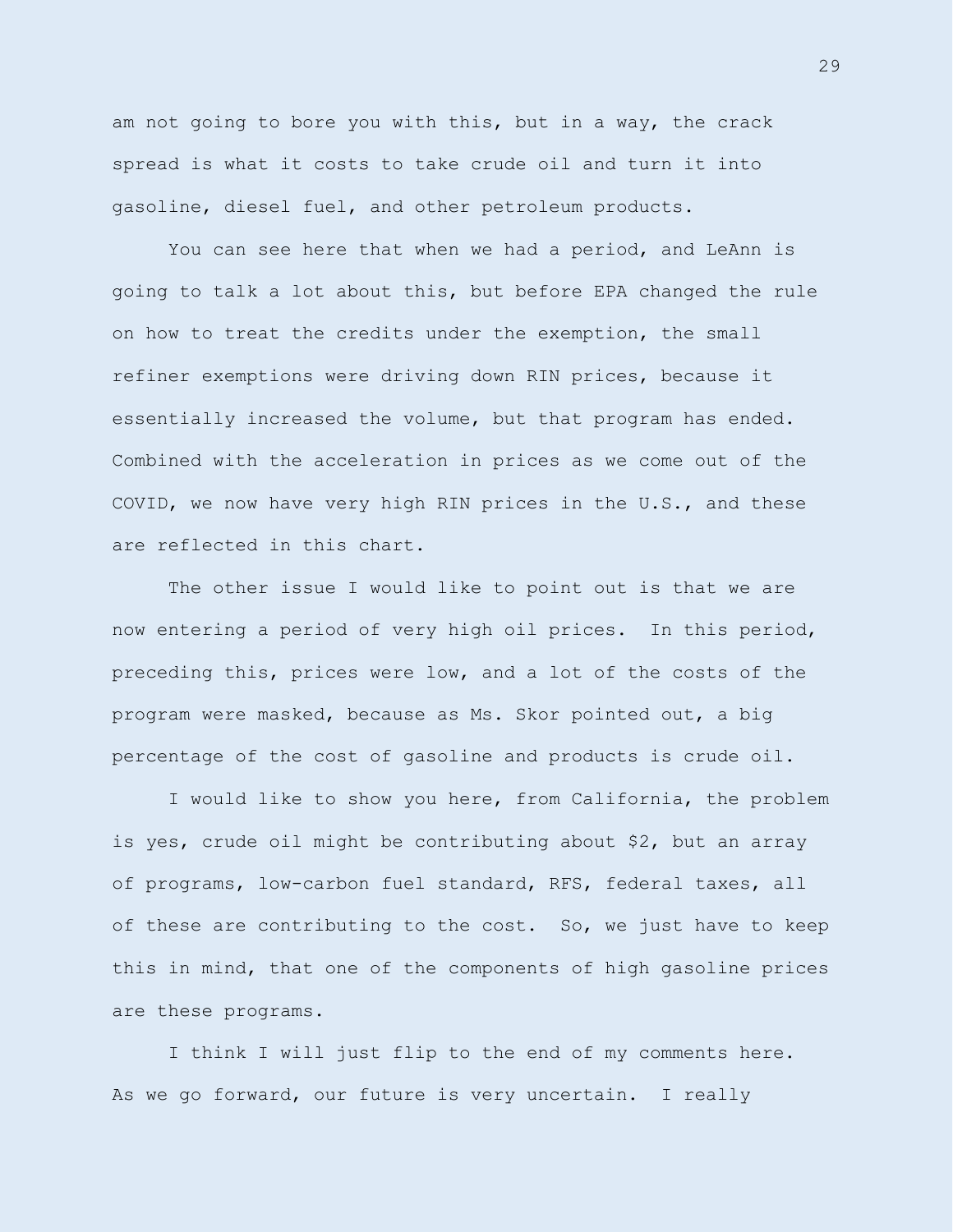encourage Congress to give some guidance to EPA, because unless we have a set of programs which are robust against uncertainty, we are likely to have a lot of dislocations. This is the fundamental problem with the program, which is the mandate.

Thank you so much.

[The prepared statement of Mr. Pugliaresi follows:]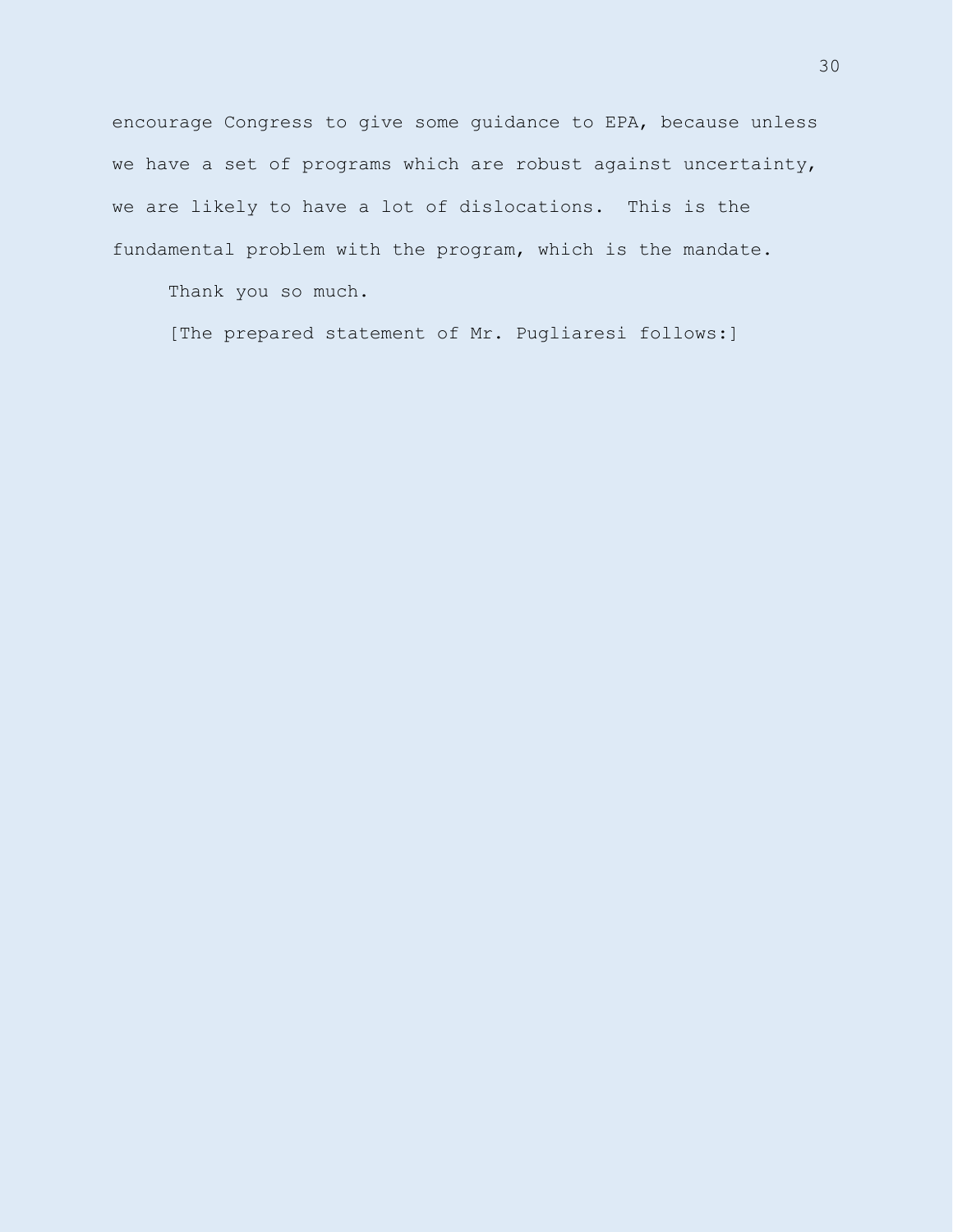Senator Carper. Mr. Pugliaresi, thank you very, very much. Last, but not least, we will listen to Ms. Koch. We thank you for your testimony. Please proceed.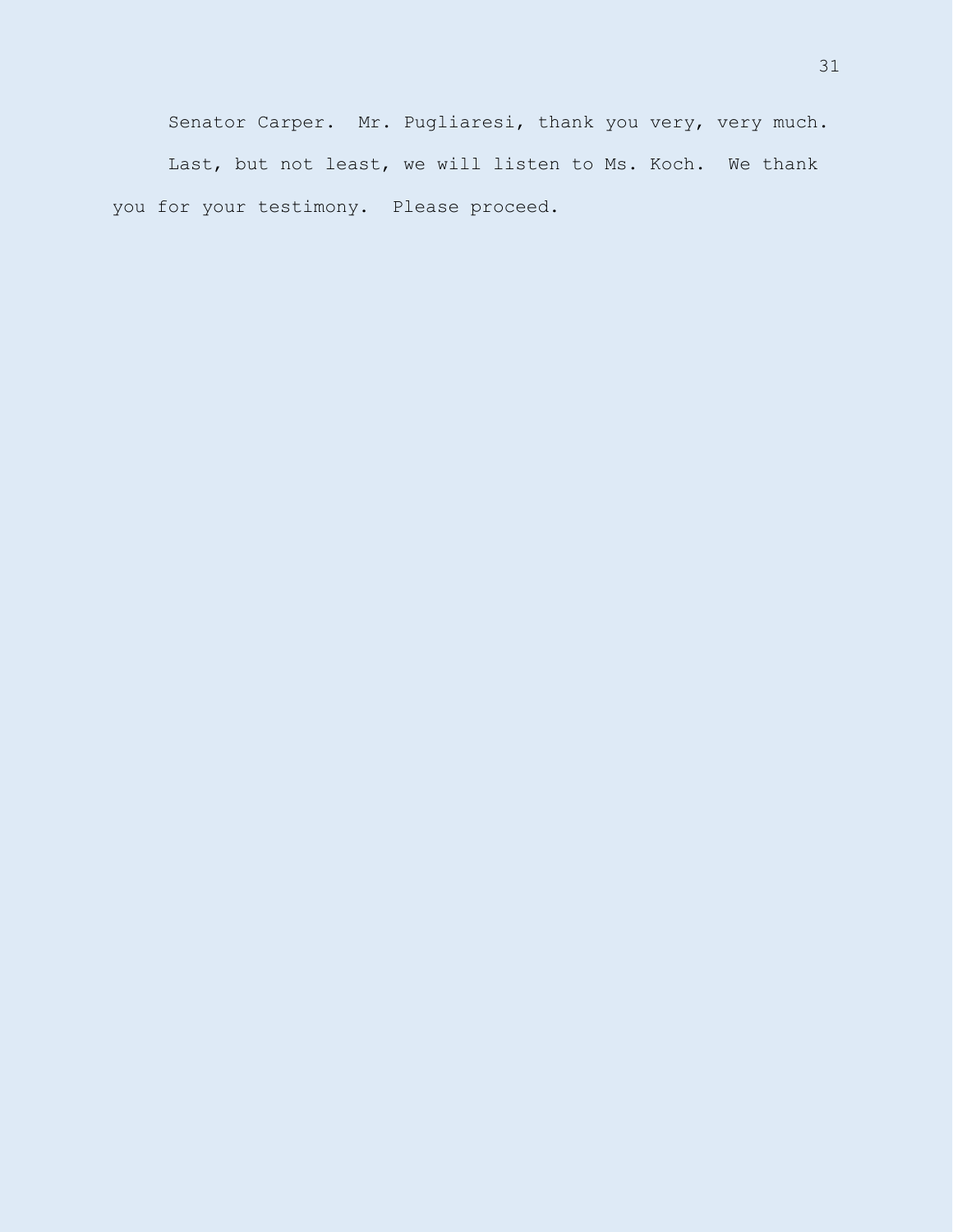STATEMENT OF LEANN JOHNSON KOCH, PARTNER, PERKINS COLE, LIMITED LIABILITY PARTNERSHIP

Ms. Koch. Thank you, Chairman Carper, Ranking Member Capito, and members of the committee for the opportunity to talk about the Renewable Fuel Standard.

I spent the entirety of my 30-year career representing the petroleum refining industry, and particularly, small refineries. I know their companies; I know their people; I know their communities, and now I also know the very real threat they face as a result of EPA's proposal to end small refinery hardship relief under the Renewable Fuel Standard.

I am referring, of course, to what Senator Capito described: EPA's December 7, 2021 proposal to issue a blanket denial of all pending small refinery hardship petitions. The EPA's deadline to issue their decisions was 90 days after the petitions were submitted. Instead, they now intend to deny them retroactively, causing small refineries to enter the market to buy RINs at their near-record highs.

Most important and most telling is the fact that EPA's proposed denial did not reference its legally required consultation with the Department of Energy, and the Department of Energy's conclusion that if EPA acts as they propose to do, small refineries will be at risk of shutdown and bankruptcy. Notwithstanding that advice from the Department of Energy or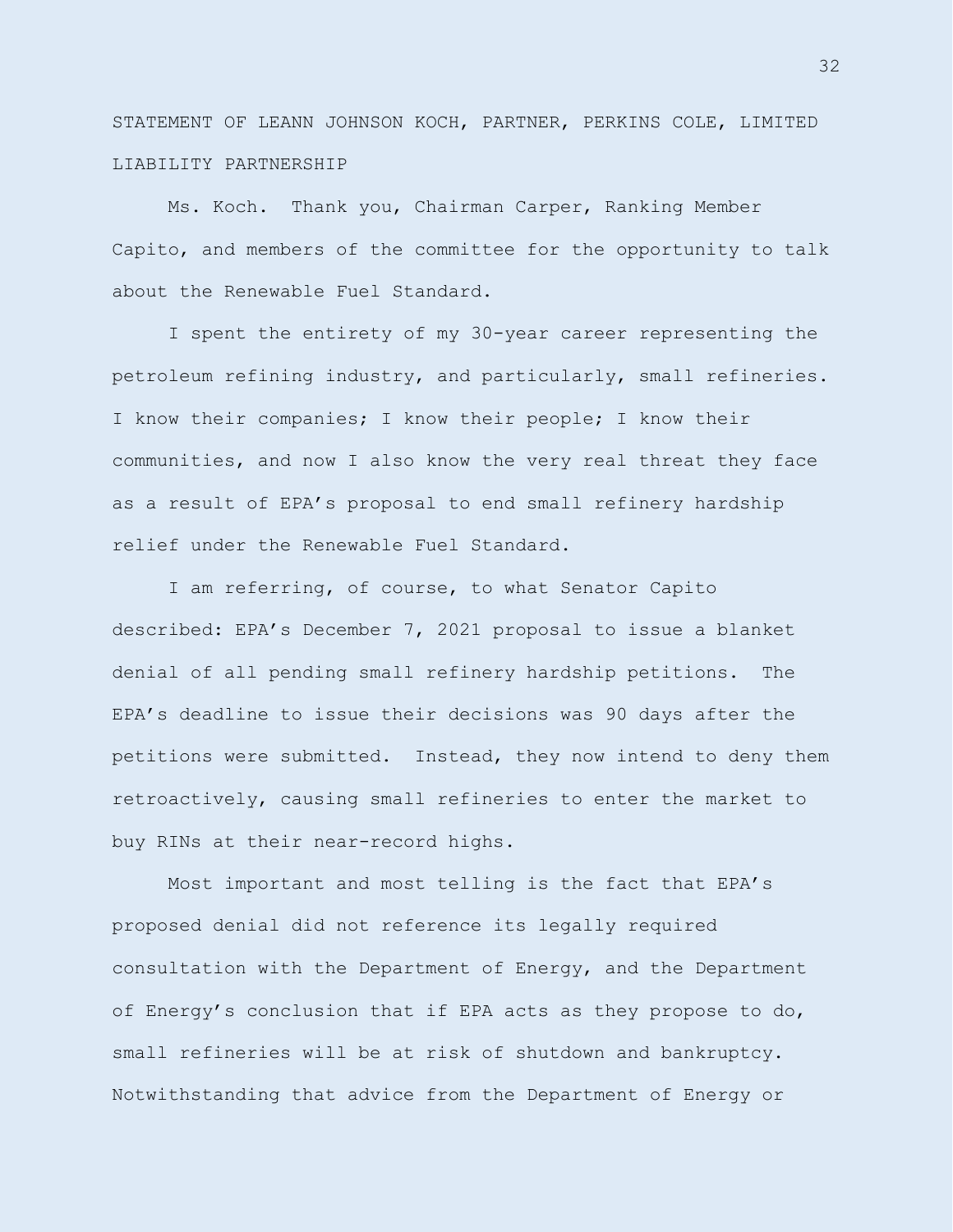legally required consultation, EPA is moving ahead with its plans. Certainly, this was material information to parties asked to provide comments on the fate of small refineries.

Senators, I am sure you are acutely aware of the fact that gas prices are at their highest levels in eight years, and that the inflation rate is increasing faster now than in the last 40. We are at a crossroads. If EPA persists ignoring its statutory duty and taking aim at America's small refineries, it will not only violate the law, it will exacerbate these already adverse economic conditions that our Country faces. The harm to refineries and to the U.S. economy will be harm for harm's sake, because denying small refinery hardship relief cannot and will not affect one gallon of biodiesel. No biodiesel blending will be lost.

At Congress's direction, the Department of Energy in a 2011 report determined that small refinery hardship would grow increasingly acute as the volume mandates increase, because as the volume mandates increase, RIN prices increase. When RIN prices increase, small refineries' costs increase, and that is because small refinery hardship is caused by their limited ability to blend, not their unwillingness to blend.

EPA's 2021 proposed denial concludes that a small refinery with limited access to renewable fuel blend stocks, no downstream blending capability, no retail capability, no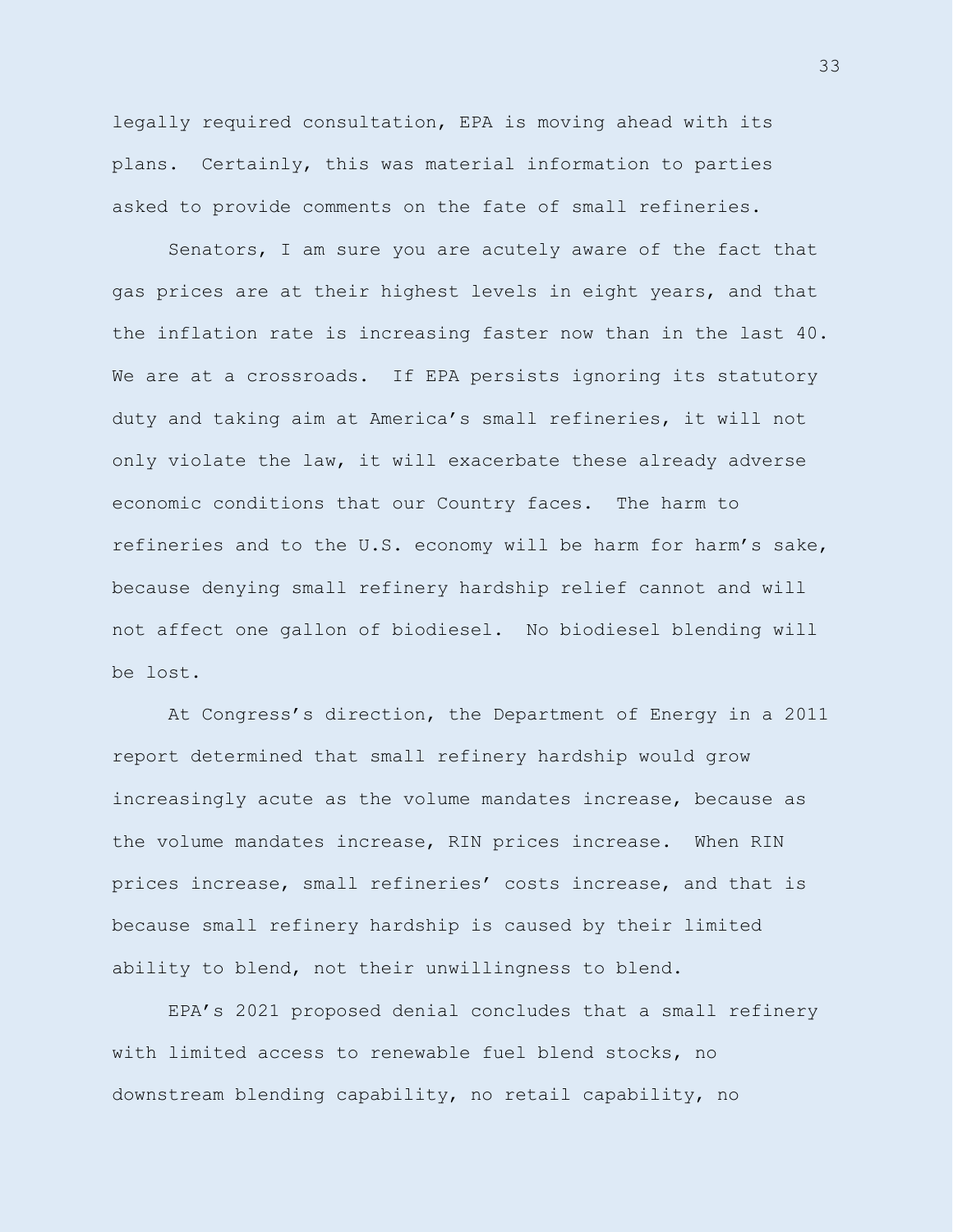pipelines to access lucrative product markets, will have the exact same costs to the penny to comply with the Renewable Fuel Standard as the largest integrated oil company in the United States, companies that have the ability to export their fuel and avoid the RFS mandate completely, companies with the ability to blend others' fuels, fuel produced by small refineries, to generate excess RINs, and the ability to take those excess RINs and trade them, speculate in them, in the wholly unregulated \$30 billion RIN market. Large, integrated refineries report in their public reports earning tens of millions of dollars in profits speculating in RINs.

I listened to a hearing talking about the harm to the biofuels industry from granting small refinery hardship relief, which is a fiction. Small refineries, first of all, disproportionately produce diesel, not gasoline. They blend as much ethanol as they can, but gasoline is a small part of their production. The data demonstrate that there is zero correlation between small refinery hardship relief and the blend rate, generally. So, in the years when the hardship relief was granted more than in prior years, there was zero impact on the blend rate.

This is a question that we have to have Ms. Skor explain to us, because there is clearly no correlation between the two.

Forcing small refineries to buy RINs in record-high RIN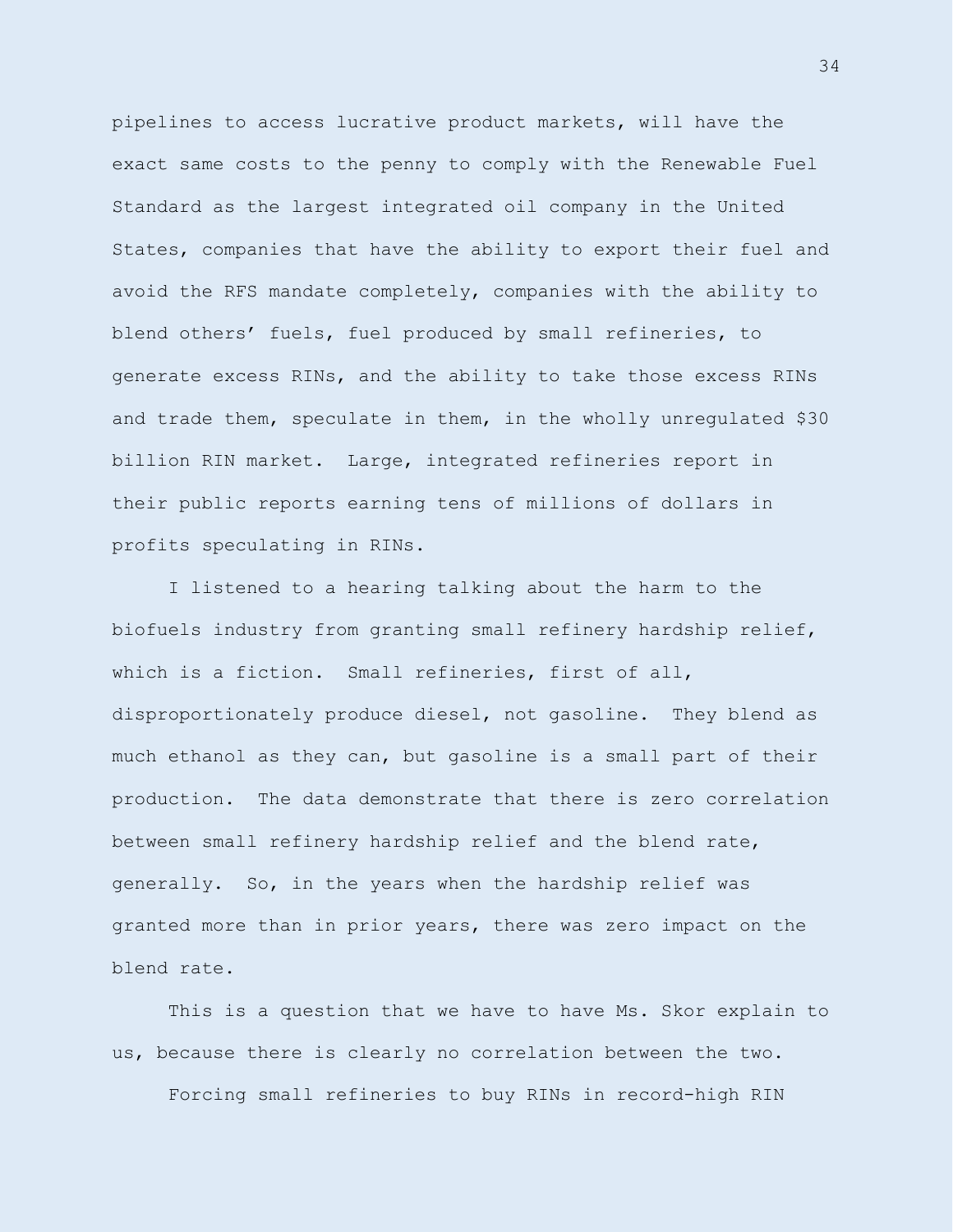prices will result in their failure. It will result in their closure, and it will result in their bankruptcy, according to the Department of Energy, and EPA needs to step back.

[The prepared statement of Ms. Koch follows:]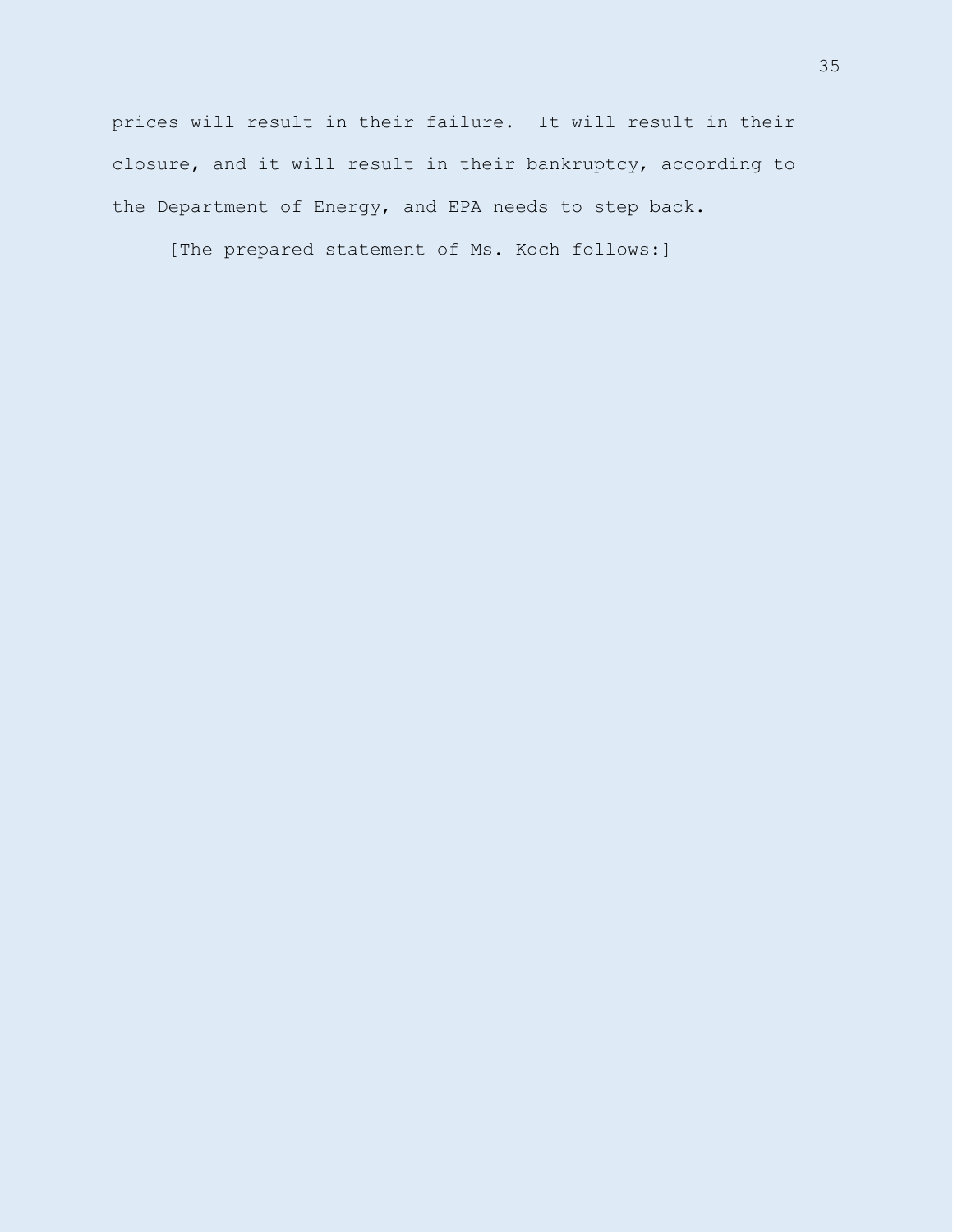Senator Carper. Ms. Koch, thank you so much.

Before we begin questions, I am going to ask unanimous consent to place into the record materials on historical fuel and energy prices. Hearing no objections, so ordered.

[The referenced information follows:]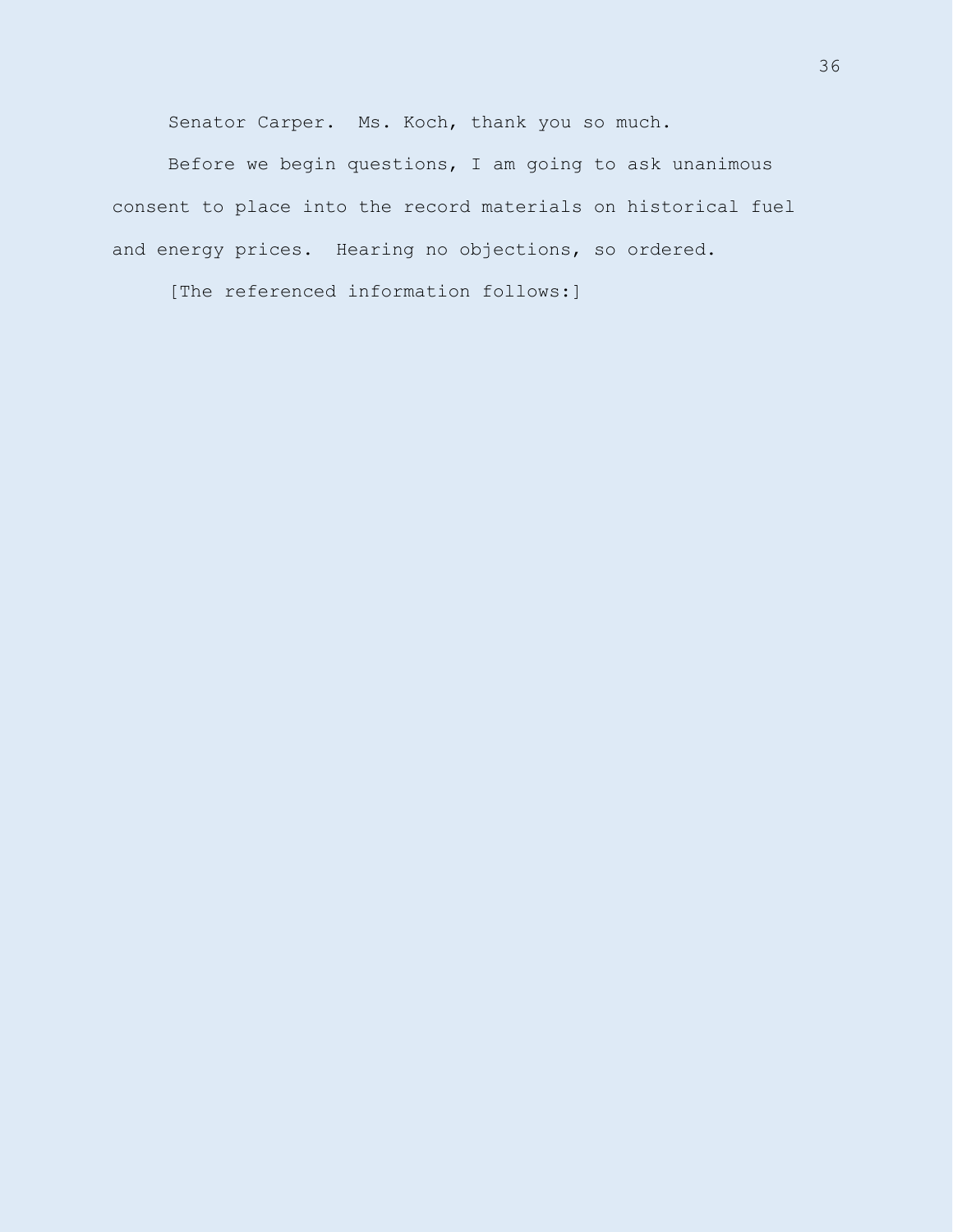Senator Carper. Let's ask some questions.

Ms. Wind, the past Administration's mismanagement of the Renewable Fuel Standard, along with the ongoing fuel impacts of the pandemic, have created volatile swings in compliance costs for the Renewable Fuels Program in recent years, making it hard for all stakeholders to plan and invest to meet the program's requirements. It is my understanding that Oregon has not experienced the same volatility in compliance costs with its Clean Fuels Program.

My question is this: how have the flexibilities built into Oregon's low-carbon fuel standard, along with the additional cost containment and other measure within Oregon's program that differ from the federal program, how do they help to mitigate compliance cost spikes, Ms. Wind?

Ms. Wind. Yes, thank you for that question, Chair Carper. I think a lot of what is built into the program is the ability for the agency to monitor the costs. We do, of our neighboring States in comparison to the State of Oregon, we do routinely track the fuel retail and wholesale prices of fuel that are delivered in California and Washington, and in Idaho.

For the past years that we have been operating the program in Oregon, we have not seen a significant increase in comparison to those States. Those are States that also don't necessarily, in the State of Idaho, don't have any kind of additional fuel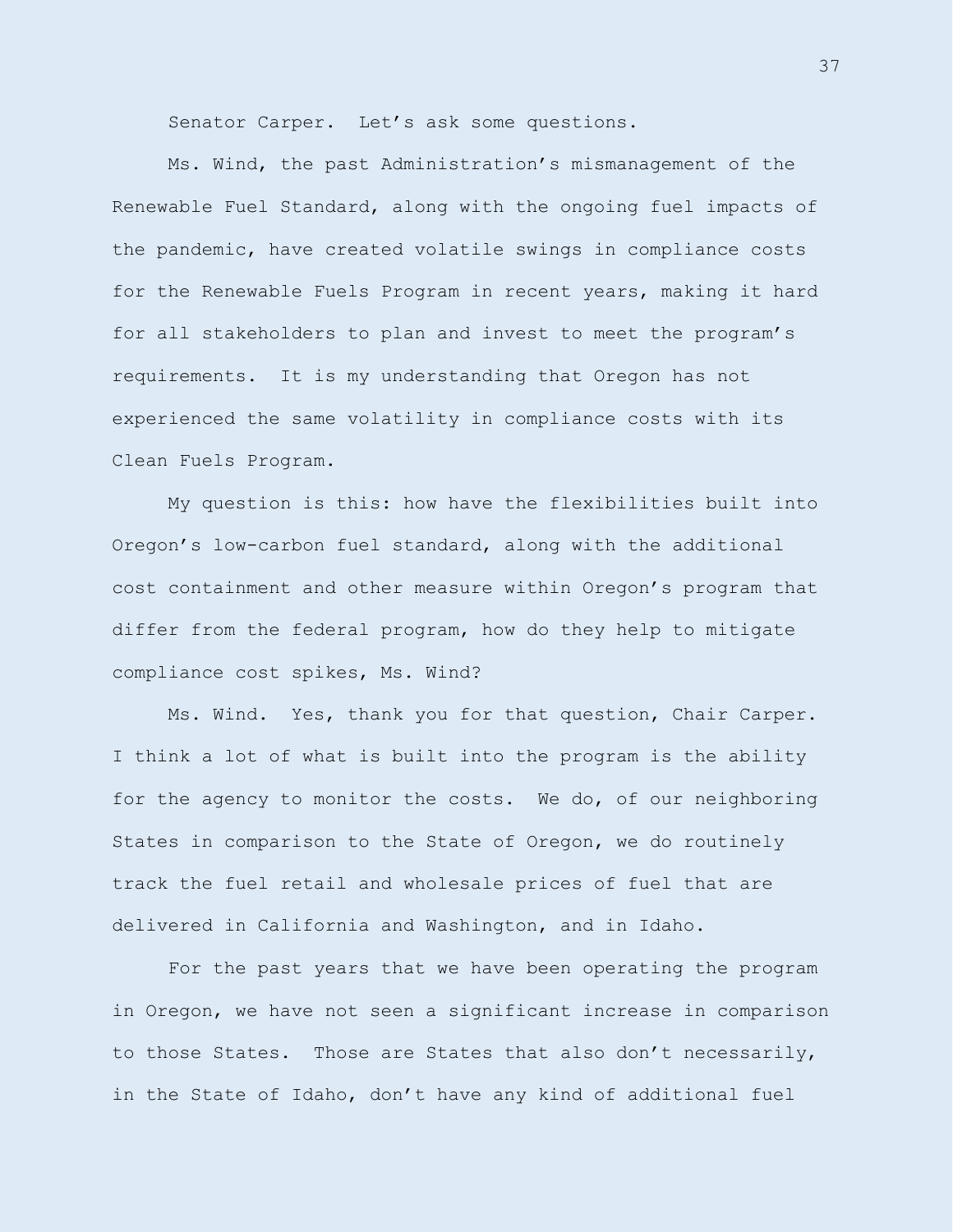standards.

We do keep track of those prices, and we are legislatively required to have cost containment mechanisms in the program to be able to monitor those fuel prices. I think it is a combination of the monitoring and the cost containment mechanisms that have not caused these large volatilities in the fuel prices in Oregon.

Senator Carper. All right, thanks a lot. Just a quick follow-up: it is my understanding that Oregon tracks consumer fuel costs and the surrounding States' consumer fuel costs as part of its implementation of the low-carbon fuel standard. Very briefly, are there surrounding States that do not have a low-carbon fuel standard today that have higher fuel costs than Oregon?

Ms. Wind. Thank you for that question, Chair Carper. As I previously stated, in the most recent analysis of the data that we have been looking at, we do compare our fuel prices, both retail and wholesale, to the States of Washington and California and Idaho. It is noted that our fuel prices in Oregon have shown that we are lower than even the State of Idaho.

The State of Idaho does not have any additional fuel regulations. They don't have a low-carbon fuel standard in place there. We feel confident that the prices of the fuels in Oregon are not being disproportionately impacted by the fact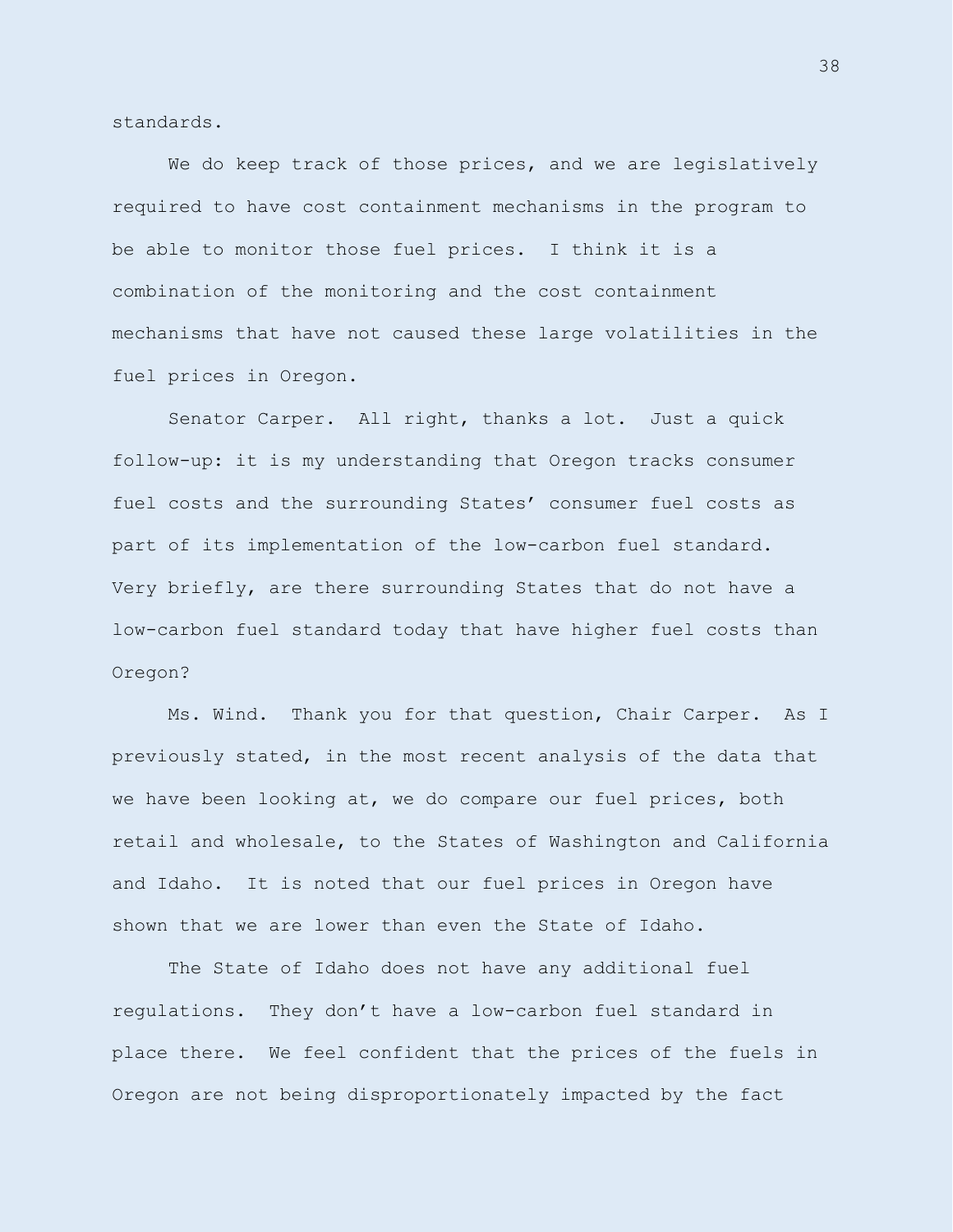that we do have a low-carbon fuel standard.

Senator Carper. All right, thanks for that.

One question for Ms. Skor, if I could, on E15 and advanced biofuels. Ms. Skor, recent court decisions prevent the sale of fuels that have blends of ethanol to 15 percent, known as E15, this coming summer, unless Congress or the Administration takes some further action. At the same time, EPA, over the course of several different Administrations has been slow to approve advanced biofuel applications for new pathways and fuels for the renewable fuel standard.

The question is this: in your mind, would the approval of additional advanced biofuel applications and Congress acting to allow E15 to be sold year-round help mitigate some of the volatility in the renewable fuel program costs that we are seeing today?

Ms. Skor. Thank you, Chairman. It most certainly would. The easiest path to bring down the price of the RIN is to blend more biofuel. It is basic supply and demand. The more biofuels blended, in particular higher blends like E15, the more RINs created. That is how you bring down the price of the RIN.

Not only will it address the stated cost, but you are also going to be introducing a lower-cost fuel into the fuel supply for consumers, and there are also technologies languishing in EPA that I have got producers currently producing cellulosic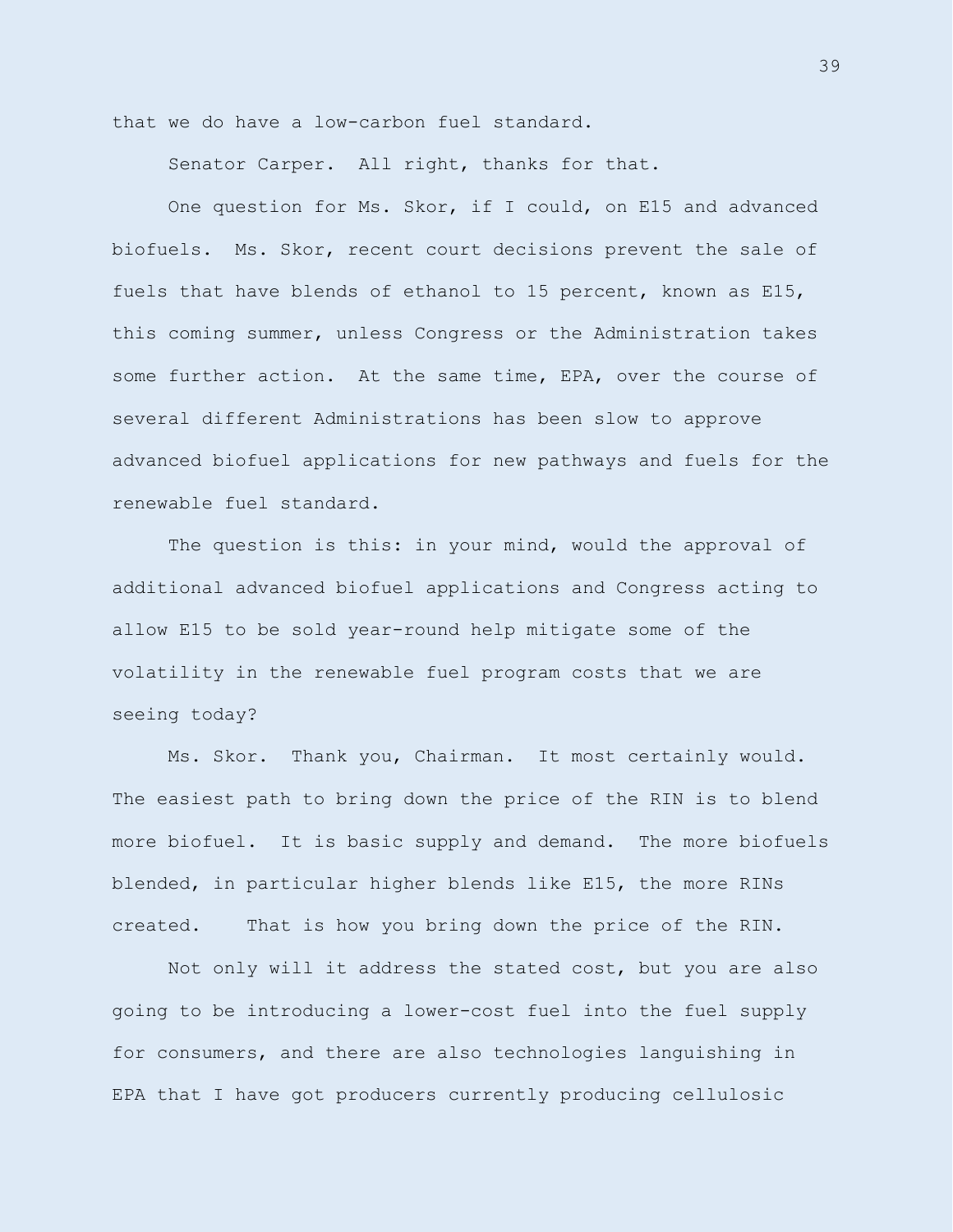ethanol. They are not getting credit for it, because the application has been sitting around for five years.

There is more innovation that we can do to bring low-cost, low-carbon fuels to the table, but we do need some certainty and some predictability and for the regulations to keep up with the marketplace and the innovation.

Senator Carper. All right. I have plenty more questions, but I am going to yield, at this point, to Senator Capito. Thank you for those responses.

Senator Capito. Thank you, Mr. Chairman.

Ms. Koch, in your remarks, you were pretty clear about the small refinery exemption. Obviously, I mentioned that in my opening remarks, my concern. You are probably aware of the case that I brought forward of Ergon in West Virginia, who has two favorable court decisions from the Fourth Circuit.

Shouldn't EPA take into consideration that our courts have actually taken into consideration making regulatory decisions, and that this was causing hardship to this small refinery? How would you respond to EPA's blanket denial of everything, when the courts have actually come forward and said it is not a sound decision?

Ms. Koch. Yes, Senator Capito. You are exactly right. For the 2016 to 2018 compliance years, the Fourth Circuit Court of Appeals vacated and remanded EPA's decision to deny hardship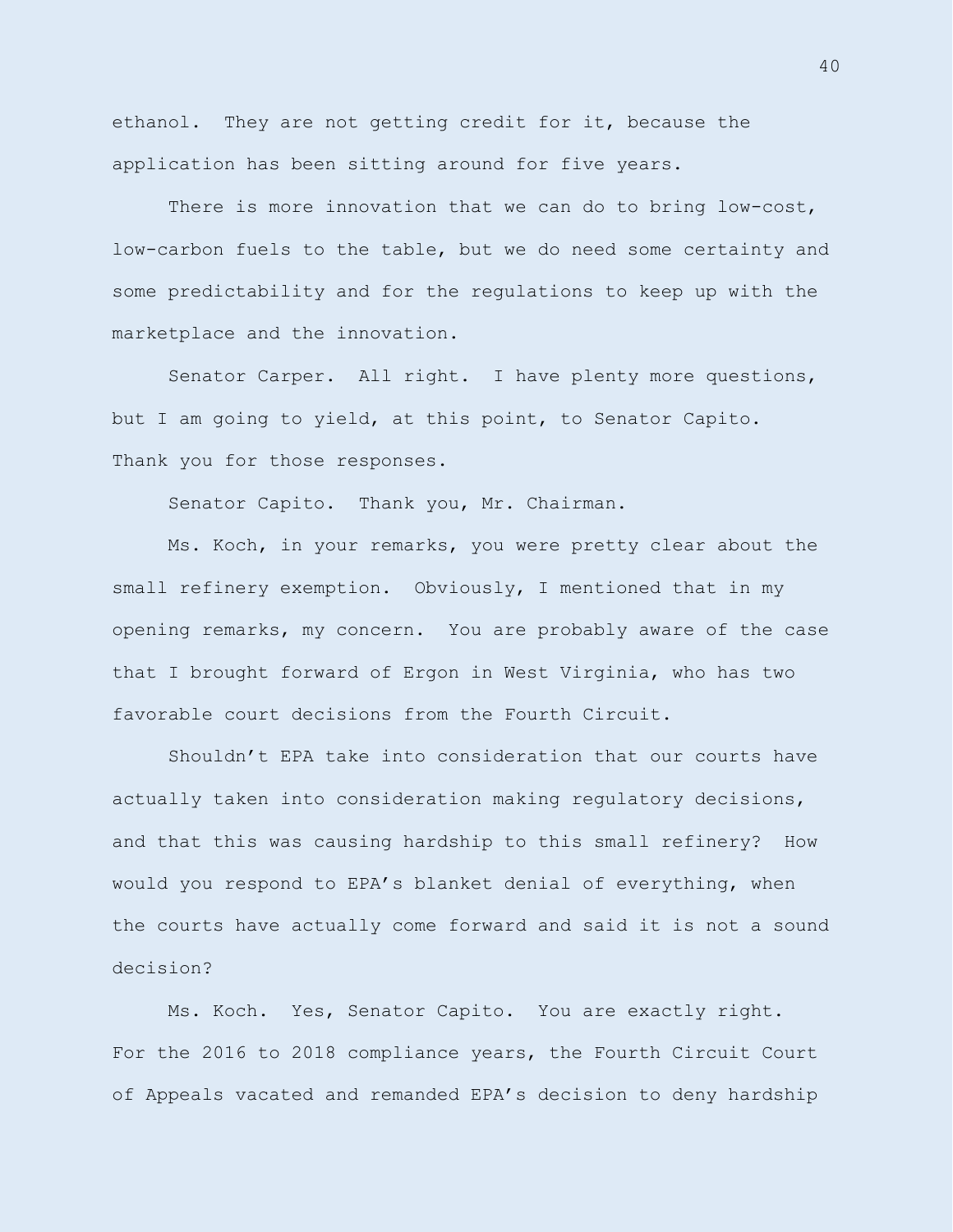relief to Ergon West Virginia. Ergon runs about 23,000 barrels per day. It is truly one of the smallest refineries in the Country. The court summarily rejected EPA's decision because EPA did not consider the facts of Ergon's specific case: its location, how it distributes its fuels, the fact that 70 percent of its then production was diesel, and it remanded to EPA.

EPA then took another shot at Ergon and again, denied Ergon's petition, even though it had been vacated and remanded by the court, and again, determined that Ergon was ineligible. The second time, the Fourth Circuit vacated EPA's decision again, this time, finding that EPA had been arbitrary and capricious in treating Ergon differently than any other small refinery.

Now, this is the third attempt to prevent Ergon West Virginia from receiving hardship relief. Essentially, what EPA is proposing to do is Ergon and every other small refinery in the United States will be denied hardship relief.

If EPA proceeds on this path, ironically, on the basis that every refinery in the United States, from the largest multinational oil company to the tiniest, small refinery in Newell, West Virginia has exactly the same cost of compliance. It doesn't matter that a large integrated oil company can export. It doesn't matter that a large, integrated oil company has excess RINs and makes millions in speculation. Everybody's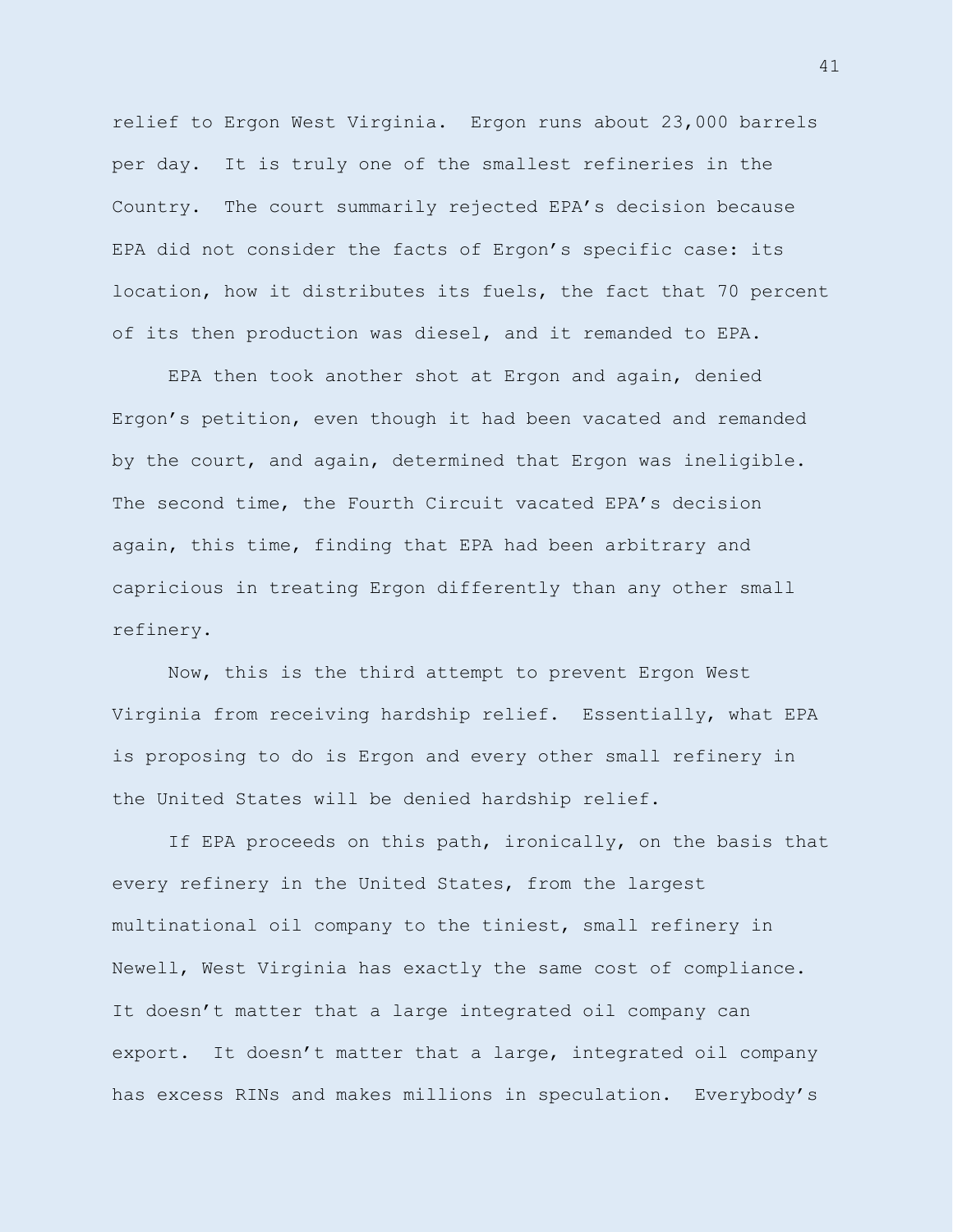cost is the same.

I always go back to the DOE study prepared for Congress, which explains the hardship that small refineries will suffer as a result of their inability to blend, as a result of their inability to take massive amounts of capital and joint venture. So yes, you are correct, Senator, that this is the third attempt to divest Ergon of relief.

Senator Capito. Right. We specifically in the law made provisions for a small refinery exemption, correct?

Ms. Koch. Specifically made provisions for each petition to be decided on its merits, that is correct.

Senator Capito. Right, thank you.

Mr. Pugliaresi, your last chart, I was looking through your charts, because we have them in our book—talks to me about where we see gas prices going and who really gets hurt the most. This talks about the rising costs of transportation fuels harm lowincome and many minority communities. We know that if you have to pay an extra \$10 to \$15 to fill your car up, that hits that person that, at the end of the month, is looking for an extra \$10 or \$15 to help pay their electric bill or some other bill that is also rising at the same time.

You talked about the cost of blending is about 20 to 30 cents per gallon, so there is a cost there. You also mentioned to me earlier, before we got started, that you think, as we are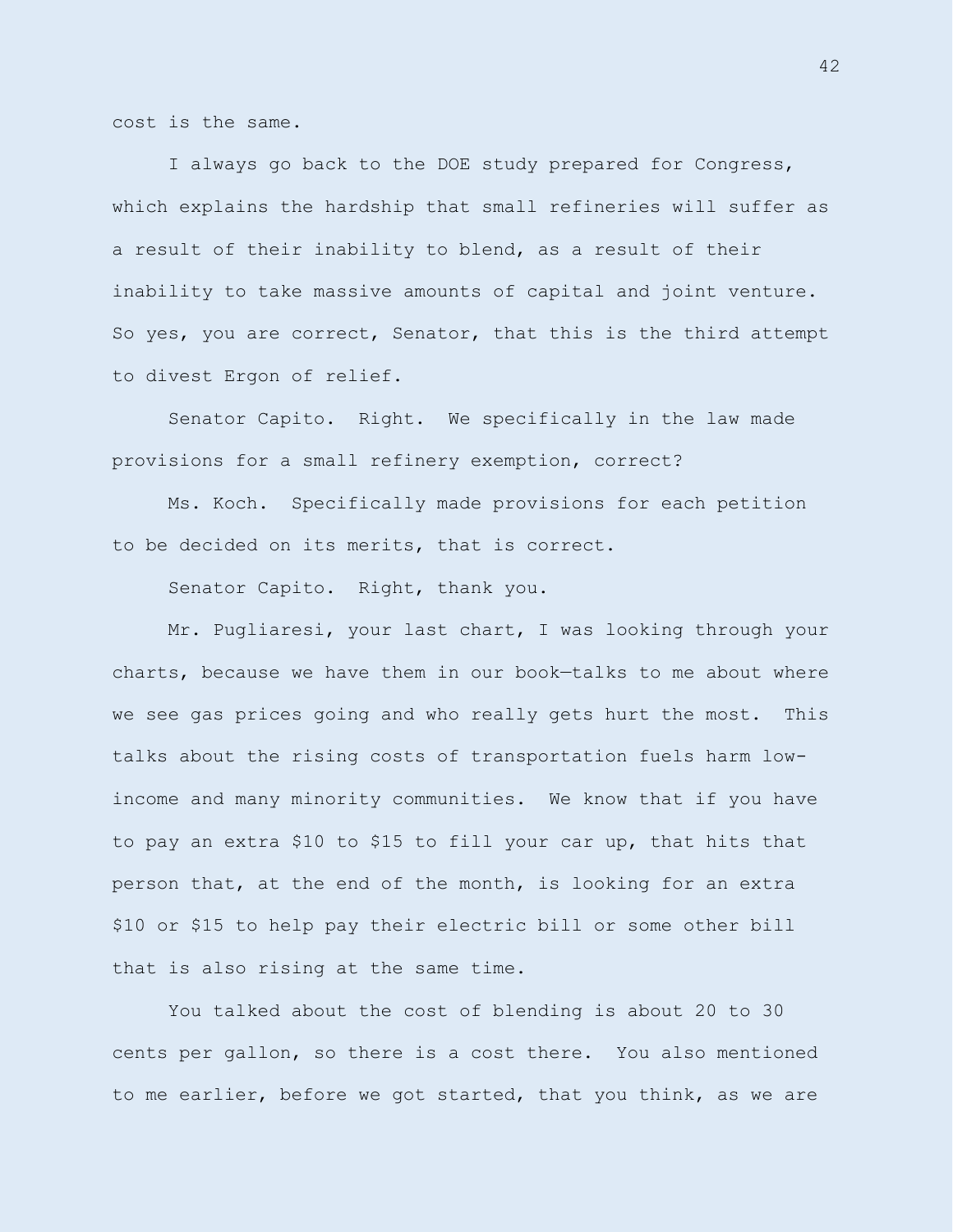moving forward, there are some guardrails that EPA needs to have as we are moving forward, that we could provide for them.

If you want to talk about that issue, I would like to hear that, but I would also like to hear your opinion on the overall cost of what we see now, the high cost of gasoline and how we can deal with this issue of who is hitting it the hardest, and how it can move. There are proposals out here to get rid of the gas tax, but that is 18 cents. That is not even close to this.

Mr. Pugliaresi. First, let's talk a little bit about the sort of government-mandated energy transition, because we are the largest oil and gas producer in the world. We are very concerned that certain policies are now seeking to constrain the North American production platform before the alternatives are ready.

We are going to produce a lot of EVs; we are going to produce a lot of alternative fuels and technologies, but if we proceed with, between 2010 and 2020, the United States alone, plus the application of biofuels, provided over 80 percent of world increases in demand for liquid fuels. That is the first thing we need to think about.

We should treat this North American production platform as a strategic and economic asset. We should be very careful before we decide to disrupt it. That is the biggest incentive, the biggest program we have to keep gas prices under control.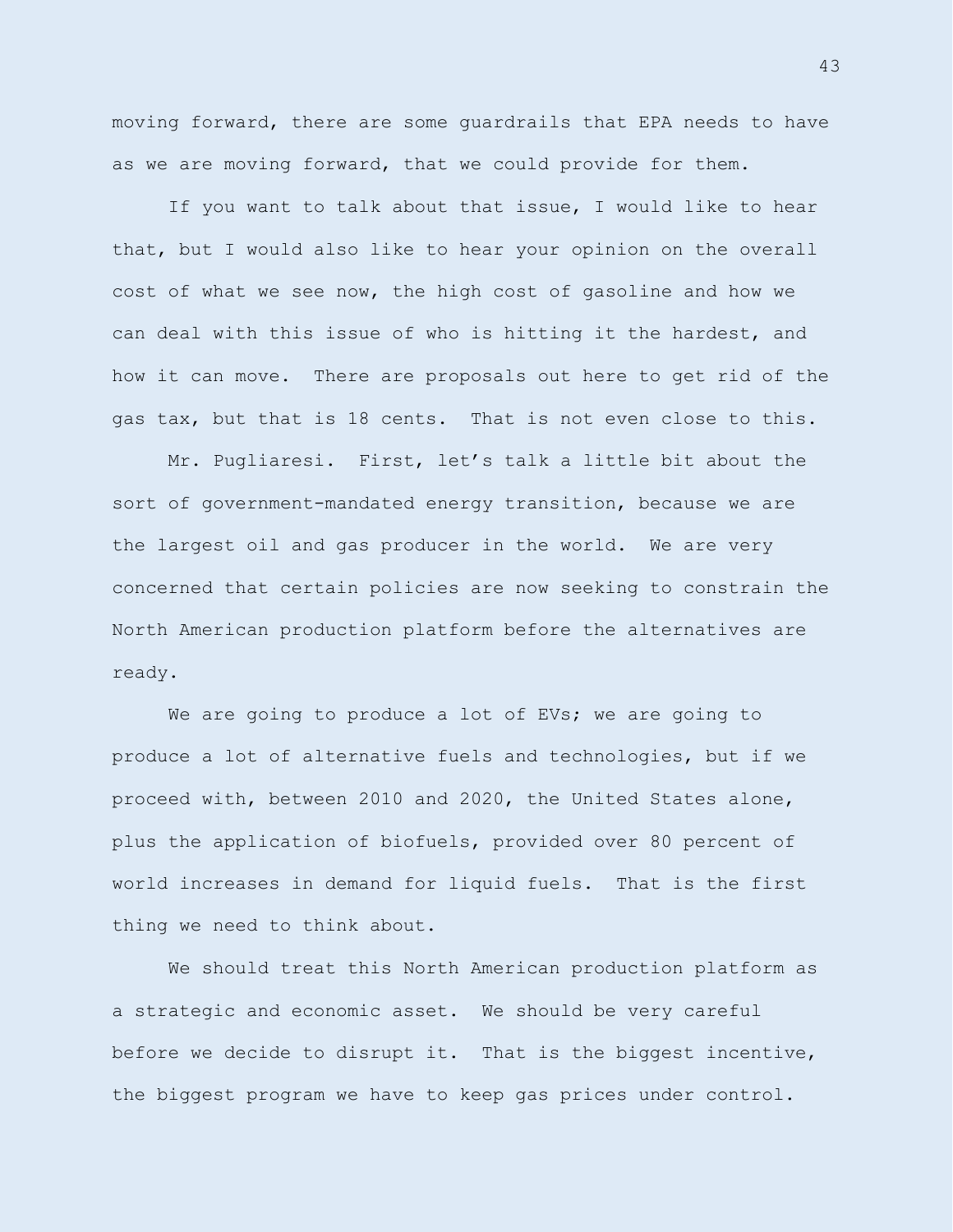The next thing is that we are fighting over a small volume. In the absence of a mandate, we would still be blending anywhere from 8 to 10 percent. Ethanol is a valuable feedstock. It helps to meet octane requirements, and other biofuels, but if we proceed with a mandate, we kind of prohibit innovation and alternatives to come forward. We have no idea what the fuels of the future really are going to look like.

Your final point, this is devastating for low-income communities, as you can see from that chart. Everyone who wants to proceed with these exotic fuels of the future should keep in mind that I don't believe the American people will react very positively if we go into a period of sustained high gasoline prices.

Senator Capito. Thank you.

Senator Carper. All done? Okay. All right, thanks so much, Senator Capito.

Senator Cardin was here earlier. He is now joining us, I think, by WebEx remotely. Senator Cardin, if you are there, please proceed with your questions. Thanks for joining us.

Senator Cardin. Well, thank you, Chairman Carper. I appreciate this very much.

This hearing is long overdue. The history of the Renewable Fuel Standards is something that needs to be understood, and we need to update this, so I very much appreciate your leadership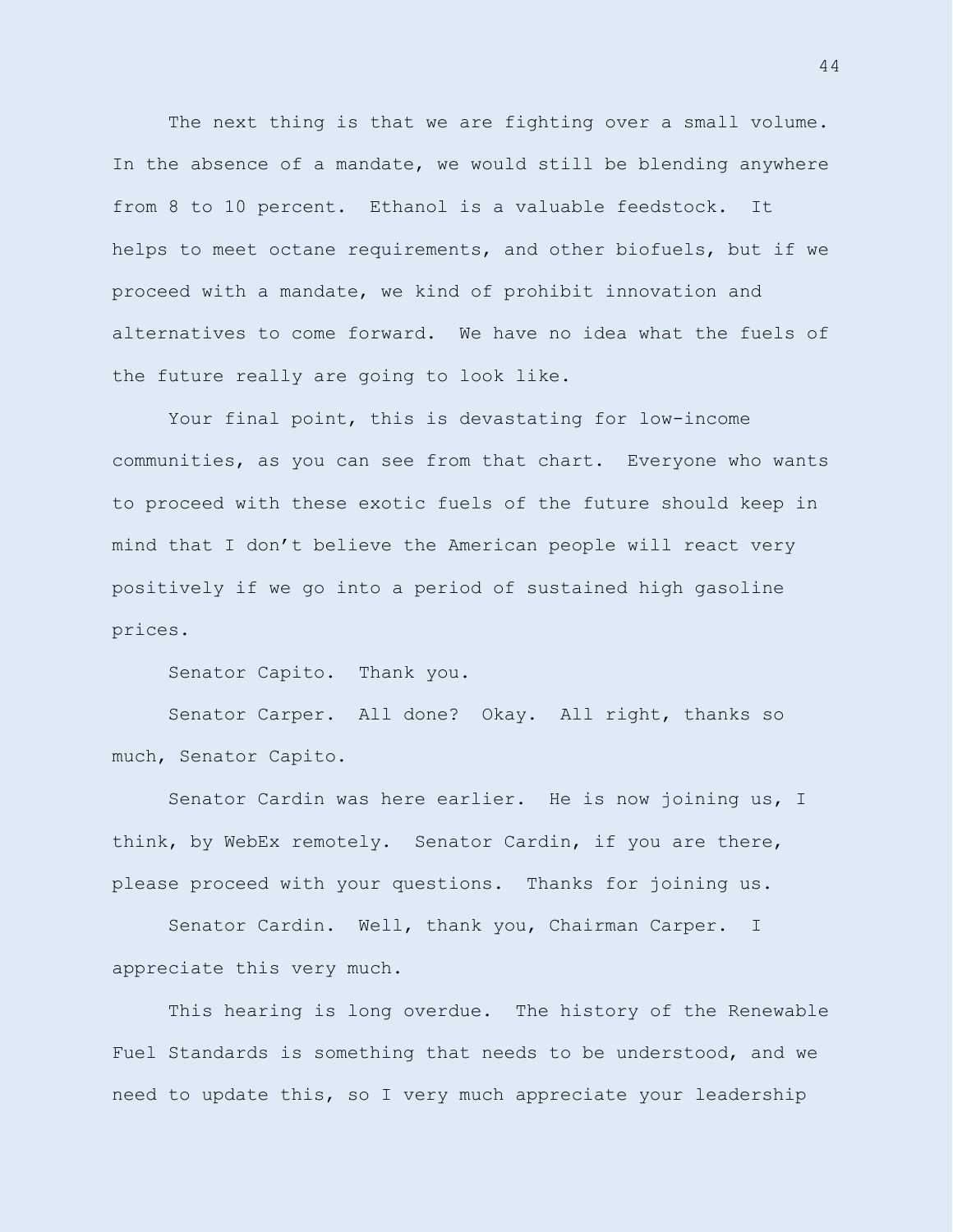on these issues. There are many competing priorities. We have energy security issues, we have the environment and our concerns for climate change. We have the cost issues, that we have just talked about.

By the way, there are lots of governmental subsidies in regard to energy that affect the cost issues, not just here. And then the food stock.

I would like to get the view from our members of the panel as to what we can do if we want to focus on development and growth of domestic advanced biofuels derived from non-food-based food stocks. How should we be adjusting our policy in regards to renewable fuel standards?

Mr. Pugliaresi. I think the way to do this is to allow a lot of alternative biofuels to compete in the marketplace for the liquids market. For those fuels which have a lot of promise and for which we think are substantial public, long-term public benefits, we should have a good research and development program, even some support for, probably, deployment.

In the end, we should allow a large opportunity for consumer choice and for competition to take place between manufacturers or processors of fuel to deploy these into the marketplace.

Ms. Skor. I will go ahead, and I will follow on those themes of choice and competition, two themes that we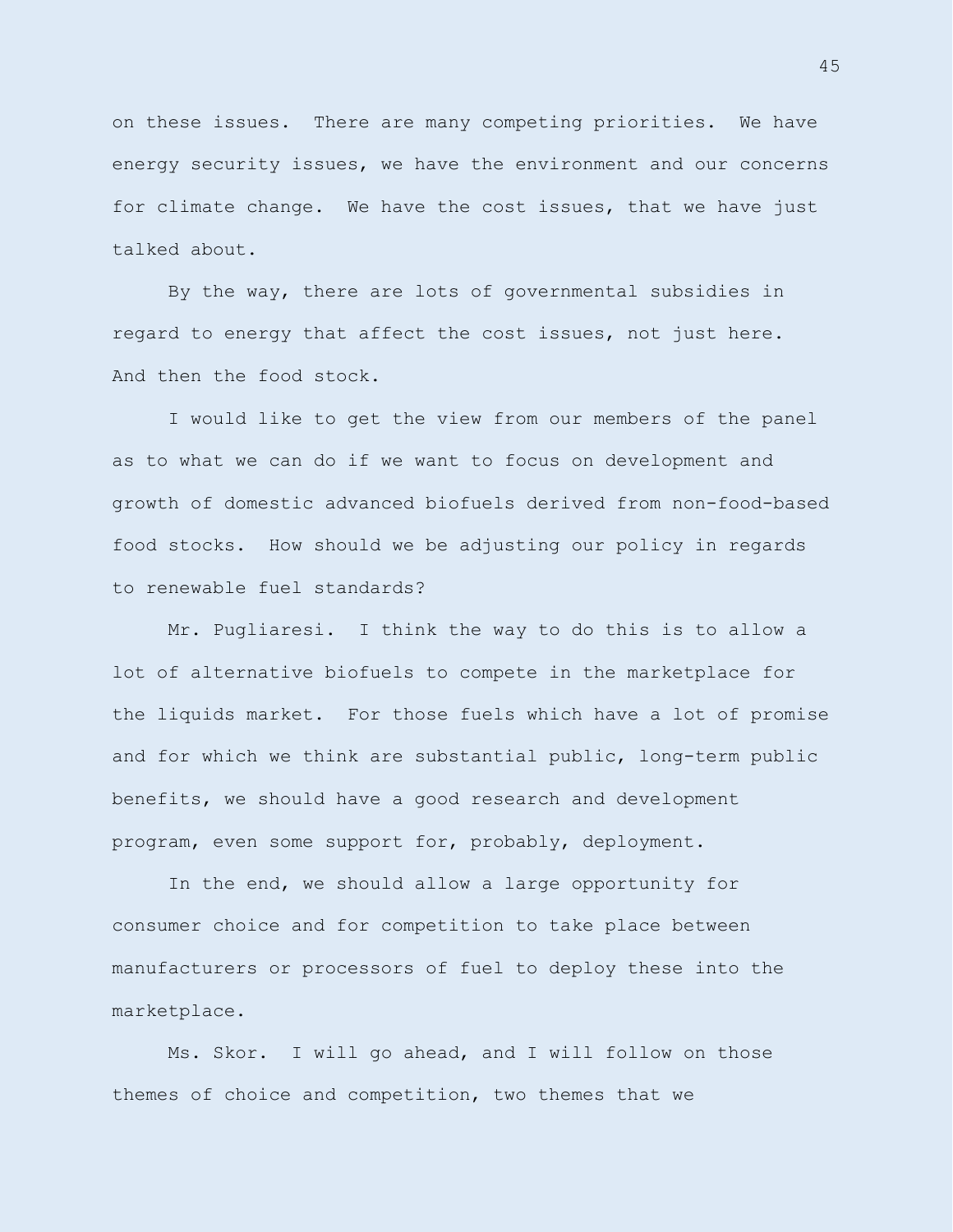wholeheartedly support. When it comes to choice, consumers do need choices. They need options at the pump. It is very unfortunate that come June 1st, one of the lowest carbon, low fuel, low-cost options available to them is going to be eliminated because a few refineries sued and won in court.

So we have to reintroduce higher blends of biofuel, yearround access to E15. That is giving consumers one low-cost choice.

When it comes to competition, as we all pursue lower carbon intense energy, that is very important. Critical to that is making sure that the modeling, that the standards, that the incentives, the performance standards, are technology neutral. In this Country, let the best win, right? So, let's make sure that we are looking at the full life cycle analysis of all of the technologies and all of the available solutions.

We are going to need everything to be able to achieve these ambitious climate goals, so make sure that the modeling reflects up-to-date science, it reflects innovation taking place within agriculture to bring down carbon intensity, and then I think you are going to have a competitive environment with choice for consumers.

Senator Cardin. I would just mention in that regard, Senator Carper and I both serve on the Senate Finance Committee. We have looked at proposals to try to have it neutral in regards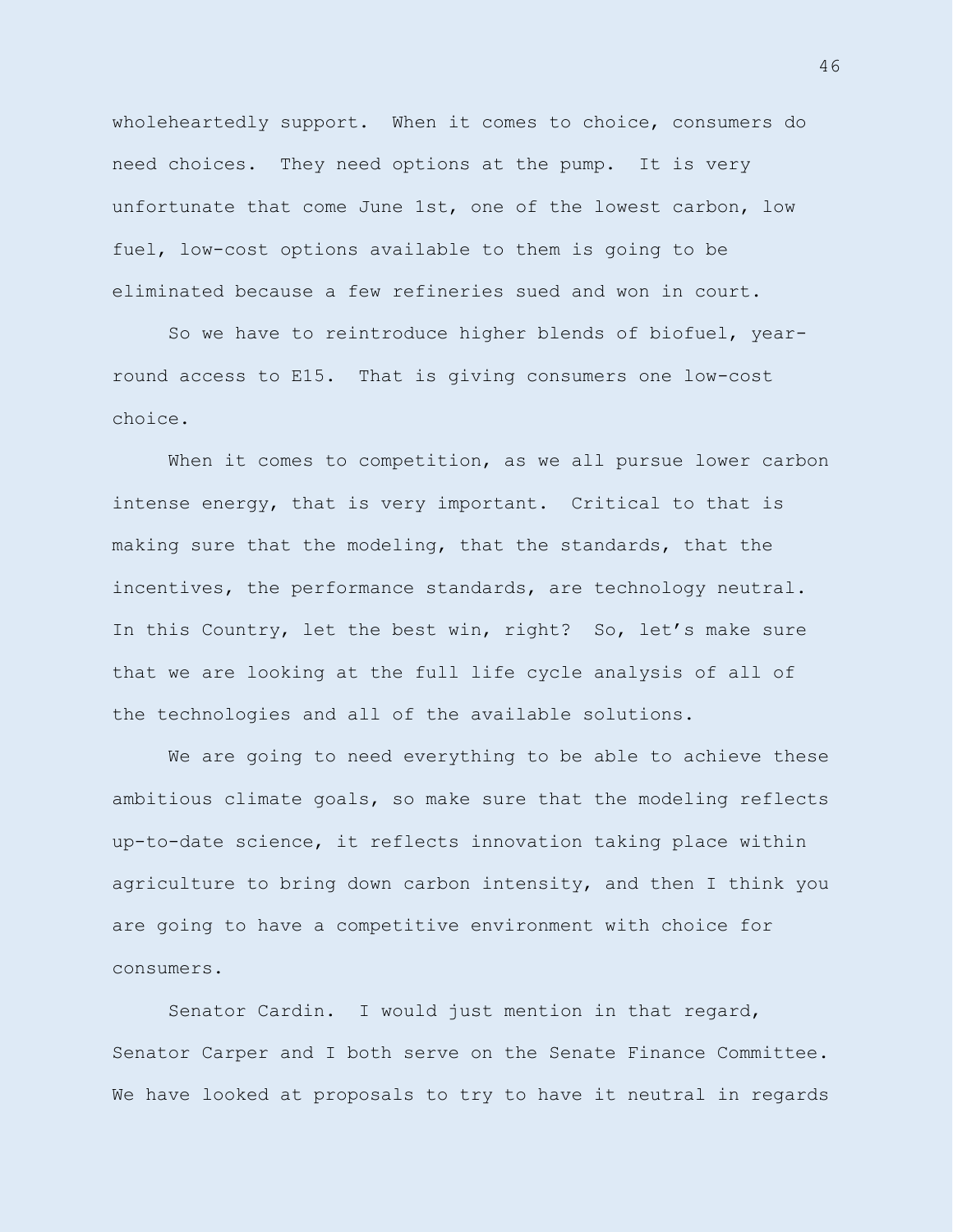to the tax issues and reward those that are lower in carbon emissions and help our environment. We agree with that.

The problem is that today's structure does reward certain high carbon sources, and we really don't have a level playing field. I don't know if the other panelists want to respond on this or not.

Ms. Wind. Yes, thank you for the question. This is Cory-Ann Wind.

I think this is, what I would say is that, so this is what the core of a low-carbon fuel standard does, and so it really does reward the carbon intensity of that fuel.

As you mentioned, going from a crop-based fuel to a waste oil for biodiesel, for example, that fact that they do have lower emissions means that they do have higher incentives in a low-carbon fuel standard. Those higher incentives actually bring down the cost of those fuels.

That is how it is scored in a low-carbon fuel standard, and I think it has been working really well to incent the lowest of the lower carbon fuels.

Senator Cardin. That is some of the debate we are having now on the price of carbon. If we had a true price of carbon, I think we would have a fair competitive standard, giving choice to the consumer.

Thank you, Mr. Chairman.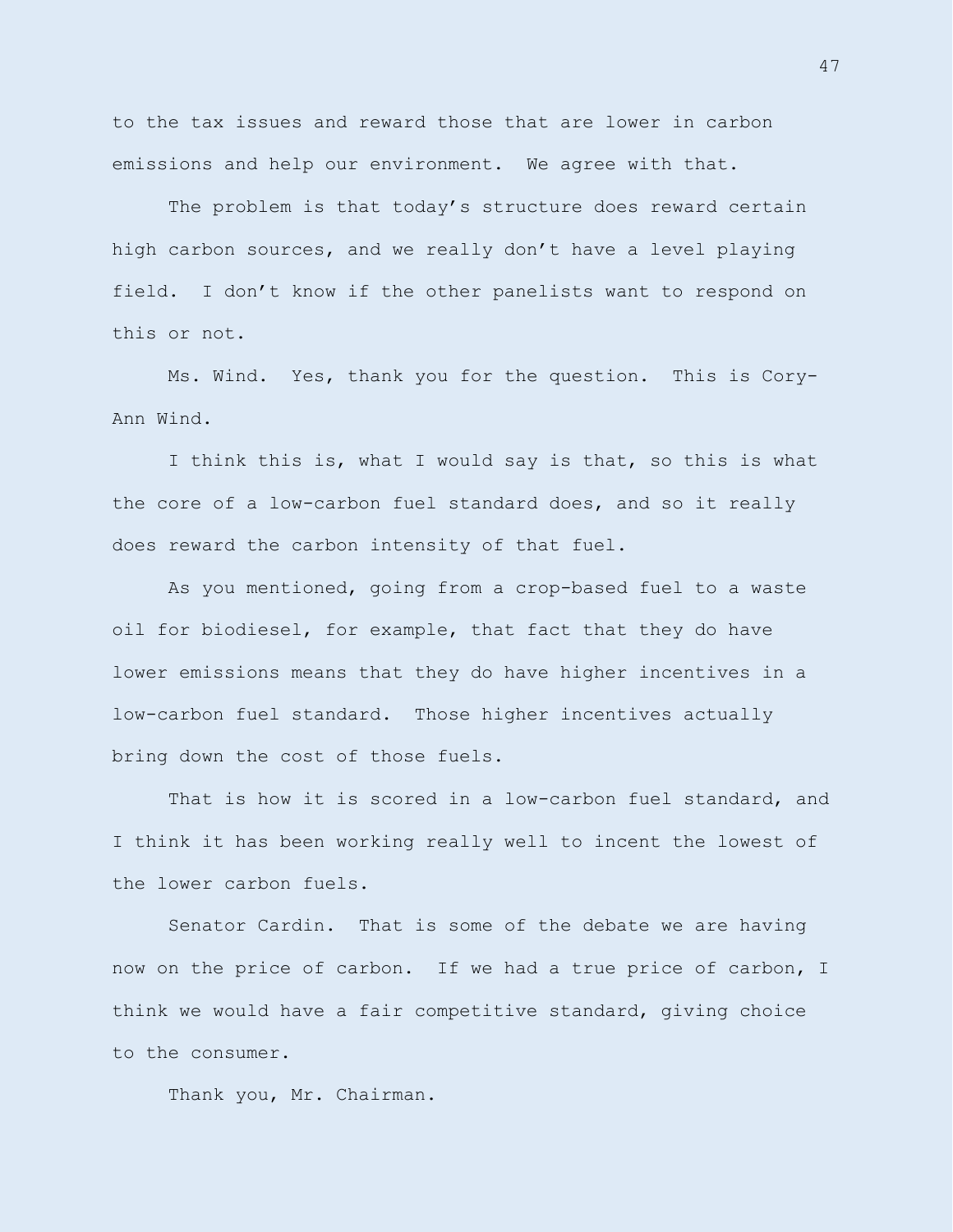Senator Carper. Thank you, Senator Cardin.

Before we turn to Senator Inhofe, I want to ask unanimous consent to submit for the record various materials demonstrating recent strong economic growth, including a statement from the Assistant Secretary for Economy Policy at the Department of the Treasury from January 31st, 2022. According to this statement, real GDP grew 5 and a half percent over the four quarters of 2021, the fastest annual pace in, get this, 37 years. This is in addition to the materials I submitted earlier, which show energy prices today are still lower than they were in 2007, and today's prices at the pump are driven by growth in fuel demand as the economy emerges from the pandemic.

Without objection.

[The referenced information follows:]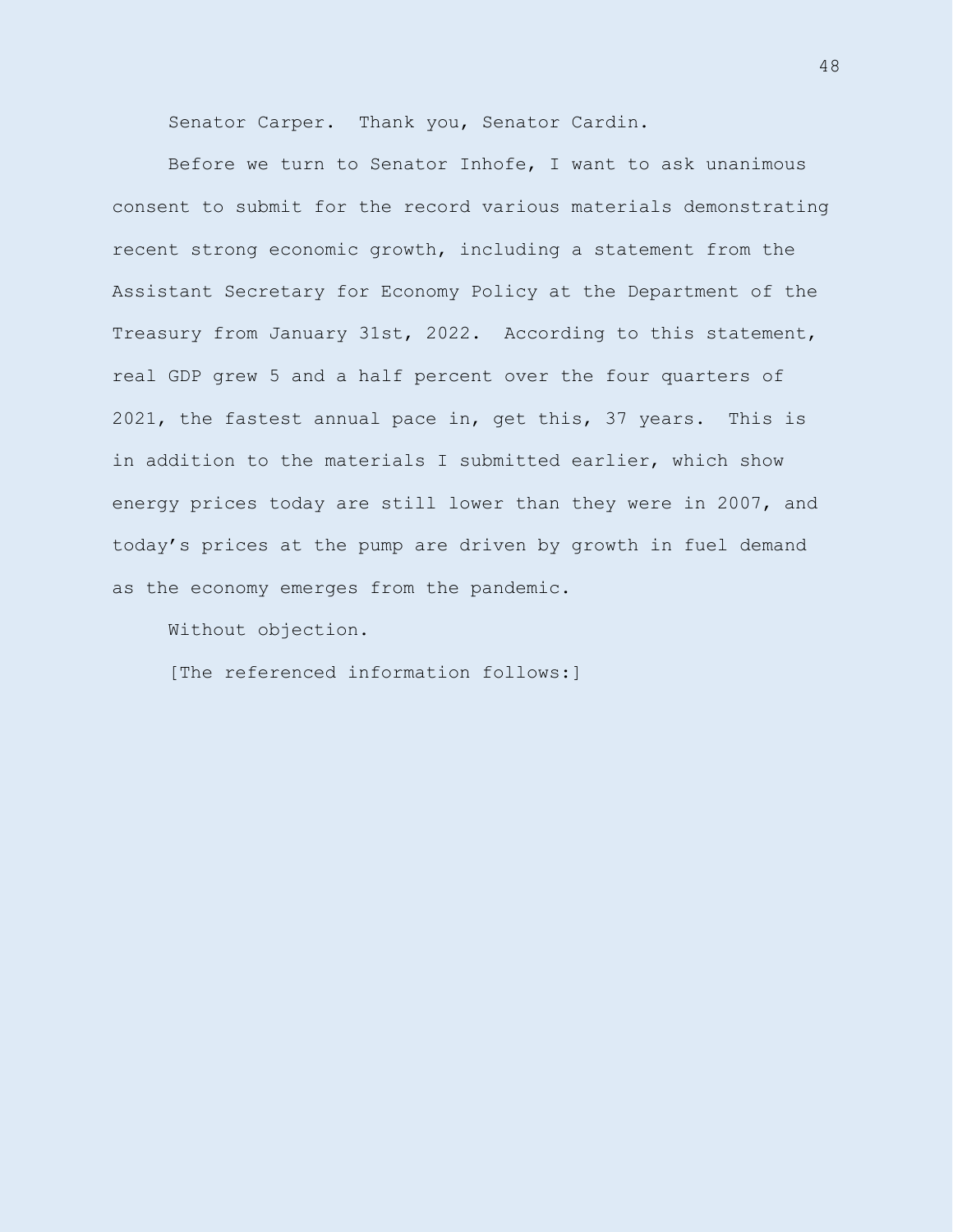Senator Carper. Next is Senator Inhofe. Senator Inhofe will be followed by Senator Whitehouse. Senator Inhofe?

Senator Inhofe. Thank you, Mr. Chairman. Before you start my clock, I am going to experiment with something that I haven't tried before. I have two questions, but the first question has four parts, so rather than put Ms. Johnson in a position of having to write down fast, I am going to ask my staff to hand her the written copy of those four questions, which I will read now.

First of all, Ms. Johnson, will --Senator Caper. The Senator's time has expired. [Laughter.] Senator Inhofe. I didn't do that to you. Senator Carper. All right, go ahead.

Senator Inhofe. Will denial of the small refinery exemptions, which we have two in Oklahoma, ultimately drive gas prices up, and does the data support the assertion that small refinery exemptions lower blending and biofuels? Please describe your understanding of the EPA's stakeholder engagement with refiners regarding the proposed rule. Is there data to support the claim that EPA's denial of hardship relief for small refineries would contribute to closure of American refineries and lost jobs? Anything that has already been answered, you can go ahead and run over that fast. All right?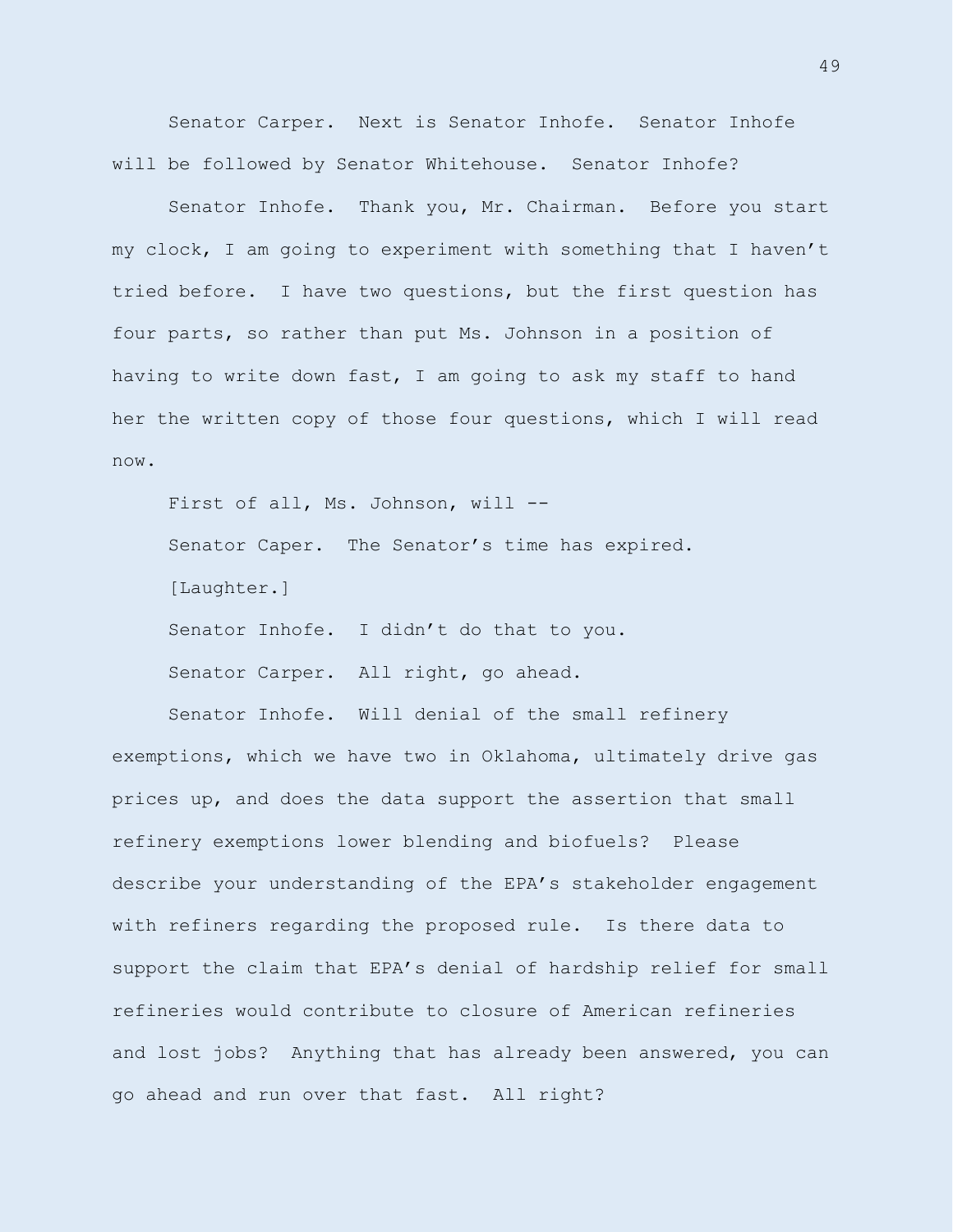Ms. Koch. Thank you, Senator Inhofe, and thank you for the list of questions.

With respect to your first question of whether denial of small refinery exemptions will drive compliance costs higher and gas prices higher, it is a certainty. If EPA publishes its proposed denial, the parties holding the RINs that small refineries need for compliance will be in a position to demand exorbitant prices because small refiners will be captive buyers on the eve of the compliance deadlines, multiple compliance deadlines on top of one another, because EPA has been so delayed in its rulemaking.

This is assuming that RINs are available at all, so my small refineries do not have the RINs that they need for compliance. They are physically unavailable. No more 2019s are available for compliance; no more 2020s are available for compliance because, as EPA described, parties' uncertainty about what the ultimate volumes will be are holding onto their excess RINs.

It is a recipe for crushing small refineries. It is a recipe for escalating RIN prices. They will get much worse if EPA moves forward with its proposal. Gas prices will increase with RIN prices for parties that can partially or fully pass through their costs; for example, large integrated oil companies and large exempt retailer chain, and small refineries will be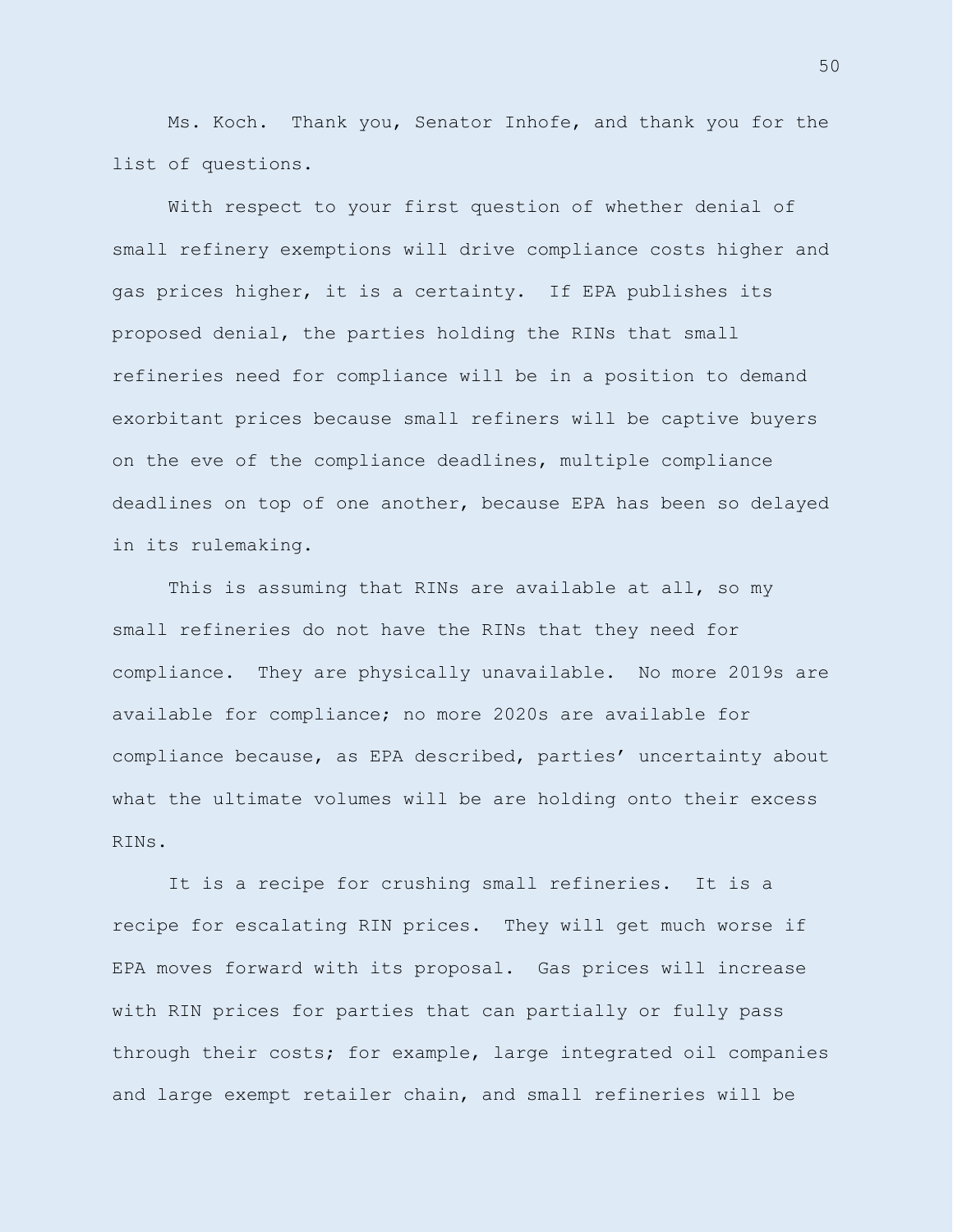forced to violate the law without hardship relief, shut down, curtail, or go bankrupt. Those are the Department of Energy's predictions.

With respect to your second question, Senator, does the data support the assertion that small refinery exemptions lower blending of biofuels, I want to answer that in two parts. First of all, EPA's current proposal relates to compliance years 2019, 2020, and 2021. It is impossible to blend any more fuel in those years. Those years have already closed, so no, no biofuel blend rate will go down.

Essentially, the other proof is that, there is a lot of discussion about the 2016 to 2018 timeframe when the prior Administration granted more hardship relief than it had historically. During the period of time when small refinery hardship increased, so did the blend rate, and the simple reason is: small refineries cannot meaningfully impact the blend rate. The blend rate, the blending is done downstream. The only question is whether or not small refineries are going to make massive wealth transfer to the large integrated oil companies and large exempt blenders that hold the RINs needed for compliance.

Your third question was to describe stakeholder engagement with refiners regarding the proposed rule. I can say this: small refiners were blindsided by EPA's proposal to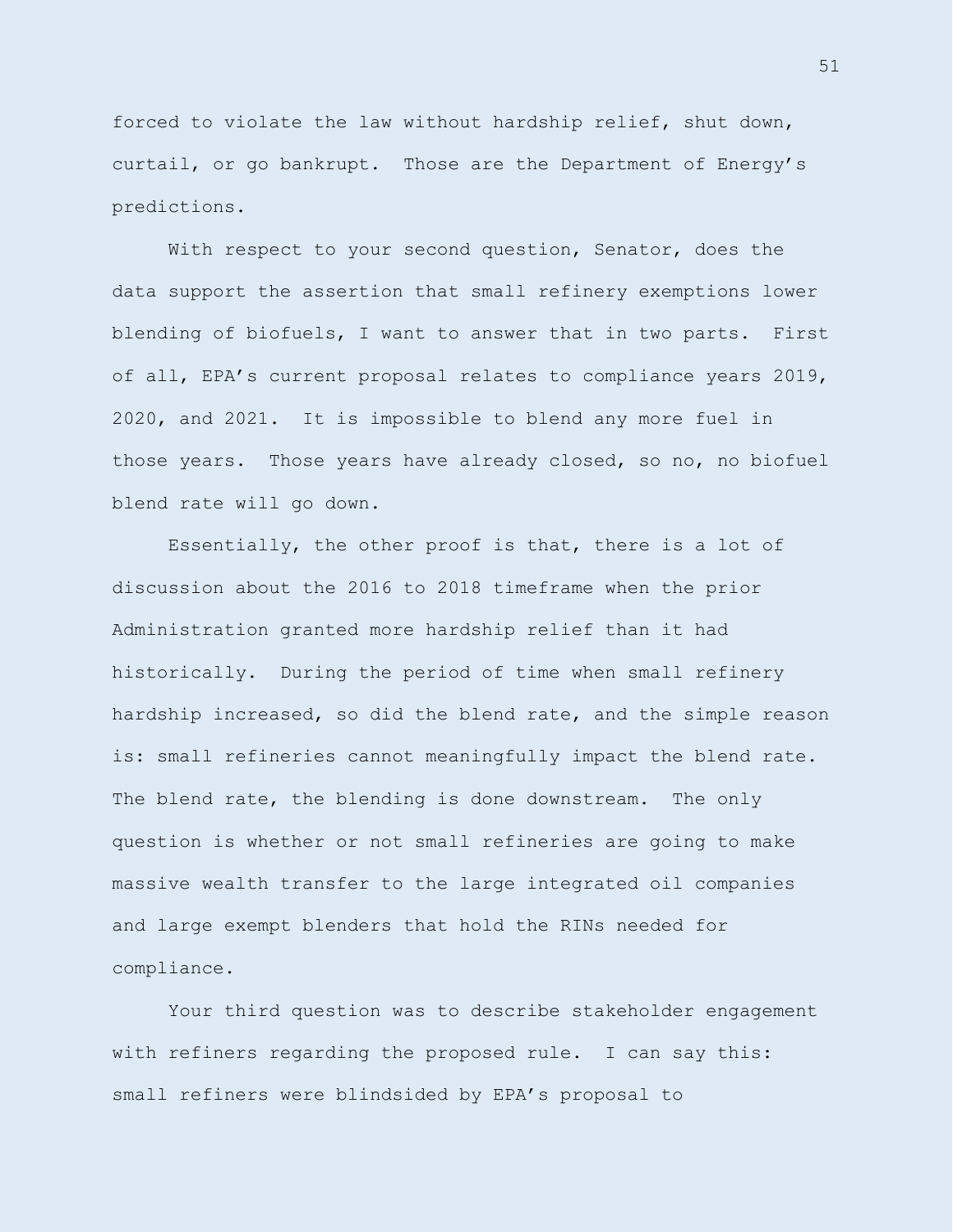retroactively deny all 2019 to 2021 petitions years after their statutory deadline to issue their decisions had passed. EPA checked a box. They met with us on August 25th of 2021. They shared no substance about their plans to issue retroactive mass adjudications and denials for small refineries.

The proposal matches entirely, instead, the asks of the biofuel industry, which seems to have had meaningful engagement with EPA. EPA also seems to have engaged with the USDA, and by the way, you, Congress, decided that the appropriate consultation was with the Department of Energy, not Ag, and the Department of Energy is, as I have said, has determined that EPA's plan to deny hardship relief will result in the shutdown and closure of refineries.

Your last question, Senator, was whether there is data to support the claim that EPA's denial would contribute to the closure of American refineries and lost jobs. I won't repeat what I said previously, but essentially, a number of small refineries do not have the RINs they need for compliance. If they are denied relief, they will be captive buyers in a market with escalating RIN prices.

EPA has acknowledged that there was a shortcoming in the production of RINs for the 2019 compliance year, and that the RINs that are available in the market are not in the hands of small refineries. Small refineries will necessarily violate the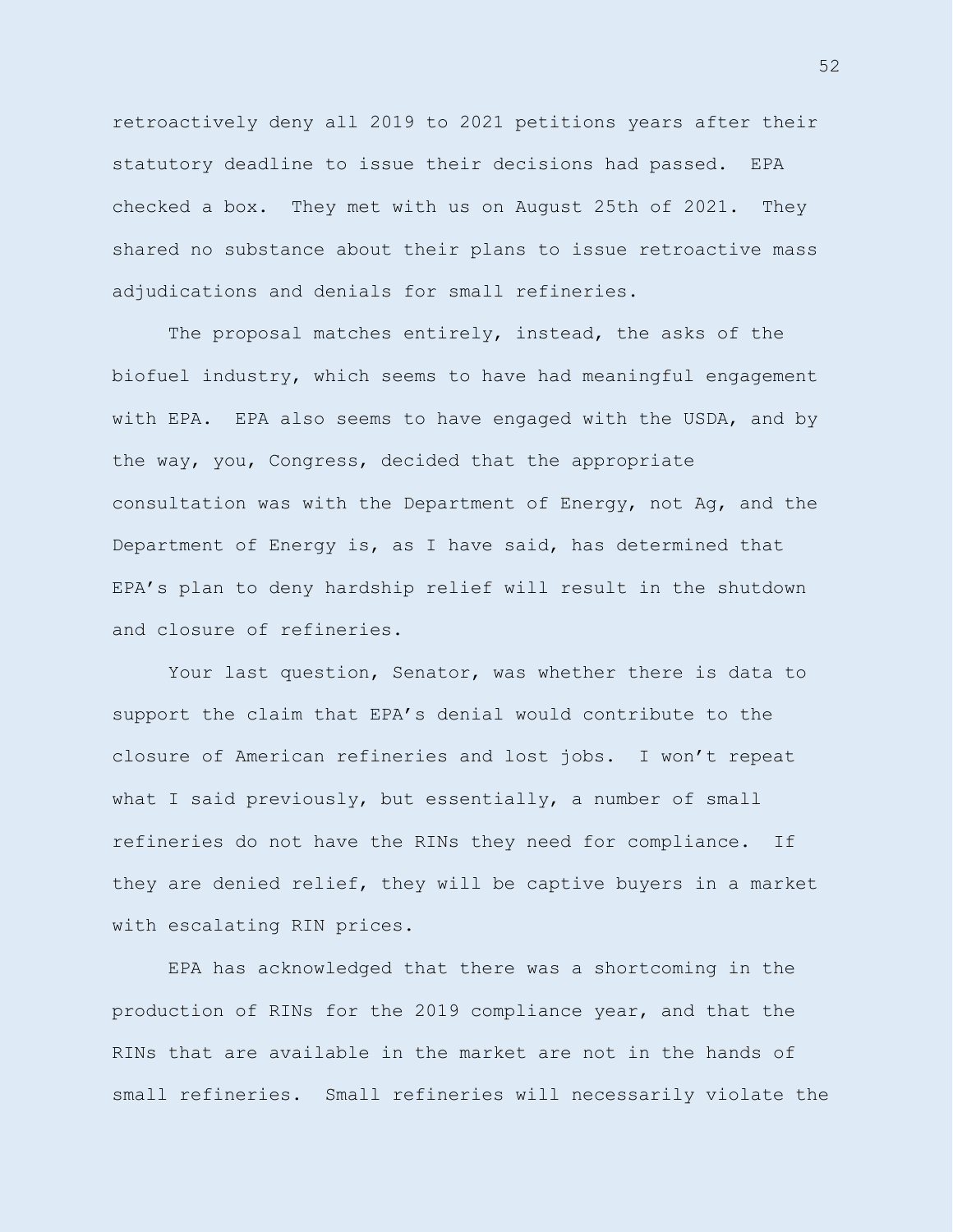Clean Air Act because they will not have the ability to get the RINs that they need for compliance, which will then force them to decide between spending money on RINs if they have it, shutting down, and/or going into bankruptcy.

Senator, I hope I have answered each of your questions. Senator Inhofe. Excellent.

Senator Carper. And you have done it in just the right amount of time. The Senator's time has expired. Go ahead, just briefly. Very briefly.

Senator Inhofe. I do have one last thing for Mr. Pugliaresi, and that is, is there anything, I know you talked about this and you answered a question addressing this also, but is there anything in terms of the risks associated with an entirely electric fleet that you didn't adequately cover?

Senator Carper. Just very briefly if you would, please, very brief in your response.

Mr. Pugliaresi. Yes. The biggest problem is, we are energy independent now. In order to move to an electric fleet, we have to move to a series of critical materials and minerals, on which we will be highly dependent. Some of them are sourced from countries that are not necessarily friendly to the United States.

If I may just correct one question that I thought was very interesting, it is very important to understand that Oregon has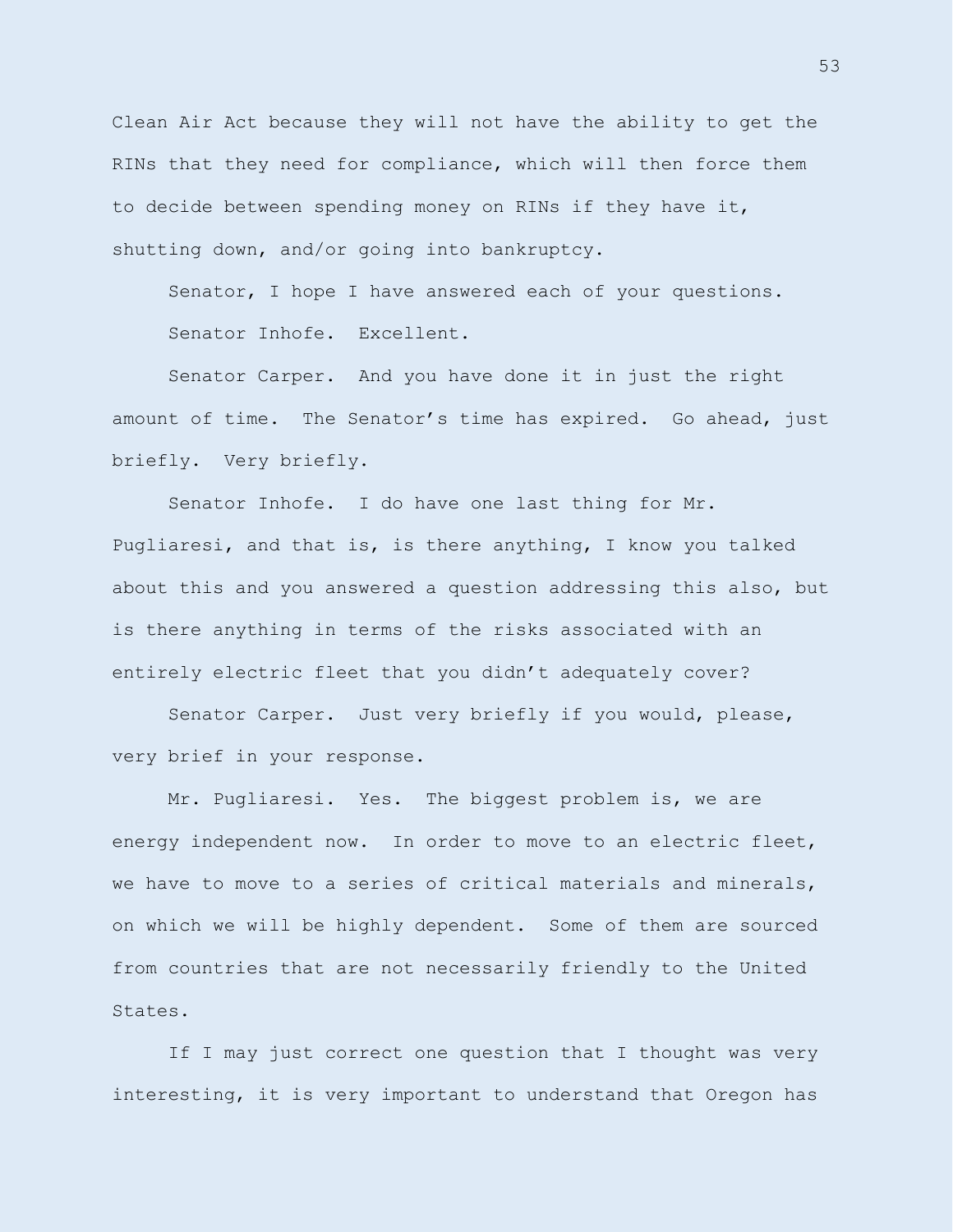the fifth highest gasoline prices in the Country, so it may be lower than some other adjoining States, but gasoline prices are quite high in Oregon.

Senator Carper. All right, thank you.

Senator Whitehouse, you are up. Thanks very much.

Senator Whitehouse. Thank you, Chairman, and thanks everyone for being here.

I have long supported the biofuels and ethanol standard, but it has kind of been an act of faith that someday the market would come around and that corn ethanol, in particular, was kind of a pathway effort that would let cellulosic ethanol and other forms come forward.

I am interested, Ms. Wind, in your testimony about the carbon intensity of the ethanol and biodiesel that Oregon uses, that it has decreased. I am wondering how confident you are in the measure of carbon intensity of your corn ethanol fuel stock.

Ms. Wind. Yes, thank you for that question, Senator. We do use the Argonne grade model to calculate carbon intensities in the State of Oregon, which is the accepted national model to do so.

With respect to the ethanols that we are receiving in Oregon, the import of that fuel, it is producer-specific, and so we can keep very close track of the different ethanols that we are getting, even the corn ethanols. What we are seeing is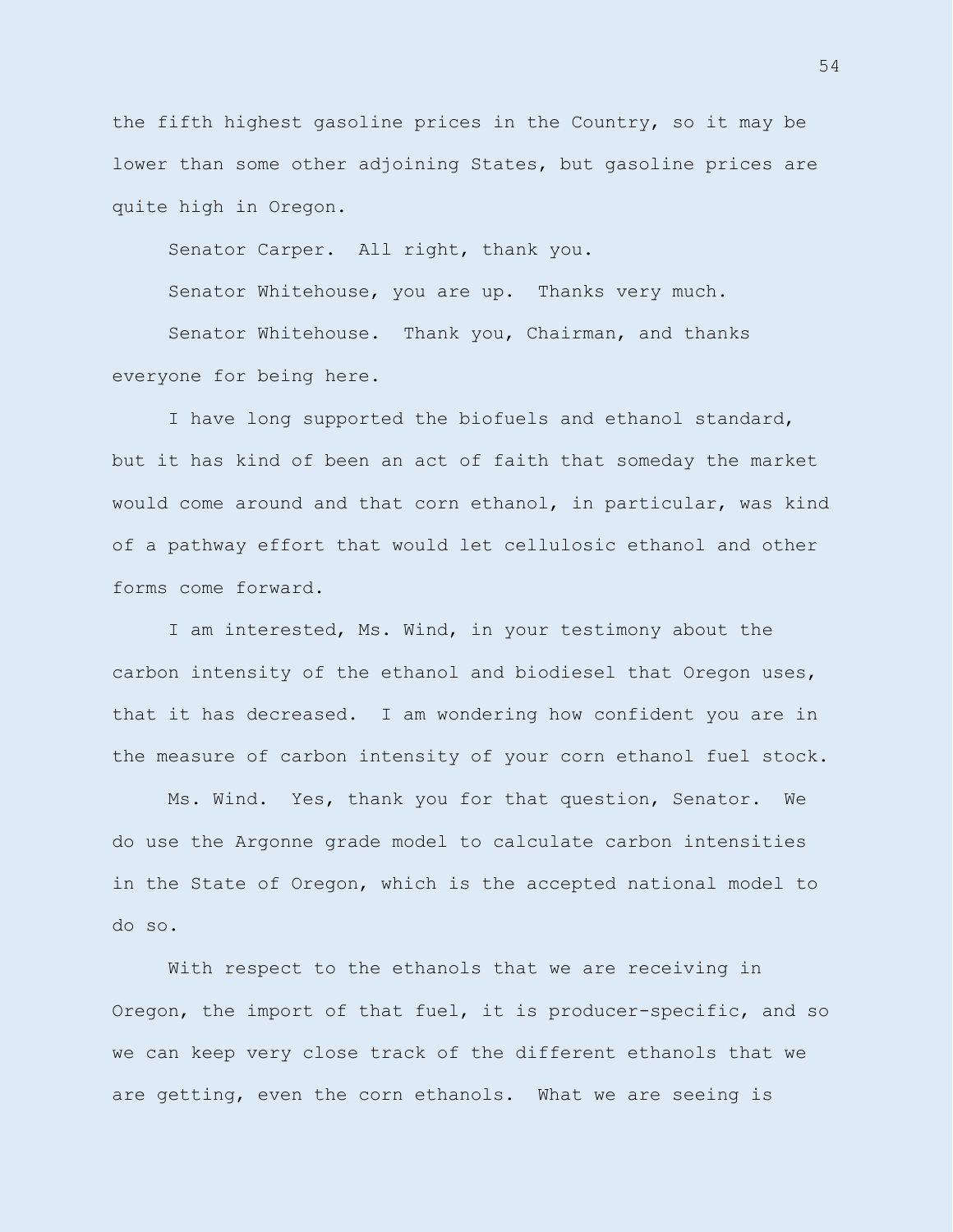incremental decreases in the carbon intensity.

So, for ethanol over the past six years, it has continued to incrementally go down, probably about 10 percent. The carbon intensity of the biodiesels have had more of a significant decrease, but it is steady, and it shows that there is value in a low-carbon fuel standard to continue to draw down those carbon intensities. These facilities are getting more efficient and better at their energy inputs, and that is reflected in the lower carbon intensity scores.

Senator Whitehouse. You mentioned cellulosic ethanol, I believe. What is the market share within the ethanol market of cellulosic ethanol, or in your portfolio, if you know that better than the national market?

Ms. Wind. Yes, thank you for that, Senator. As far as cellulosic ethanol, we don't have any cellulosic ethanol coming into the State of Oregon. What the ethanol that is coming into Oregon, it is not cellulosic, but it is decreasing in carbon intensity.

Senator Whitehouse. Is it? How much of it is corn? Ms. Wind. It is 100 percent corn.

Senator Whitehouse. Okay, there we go. One of the things that I think we need to do in order to find a pathway to climate safety is to put a price on carbon. That seems to be a fairly commonly held view among economists and banks and so forth and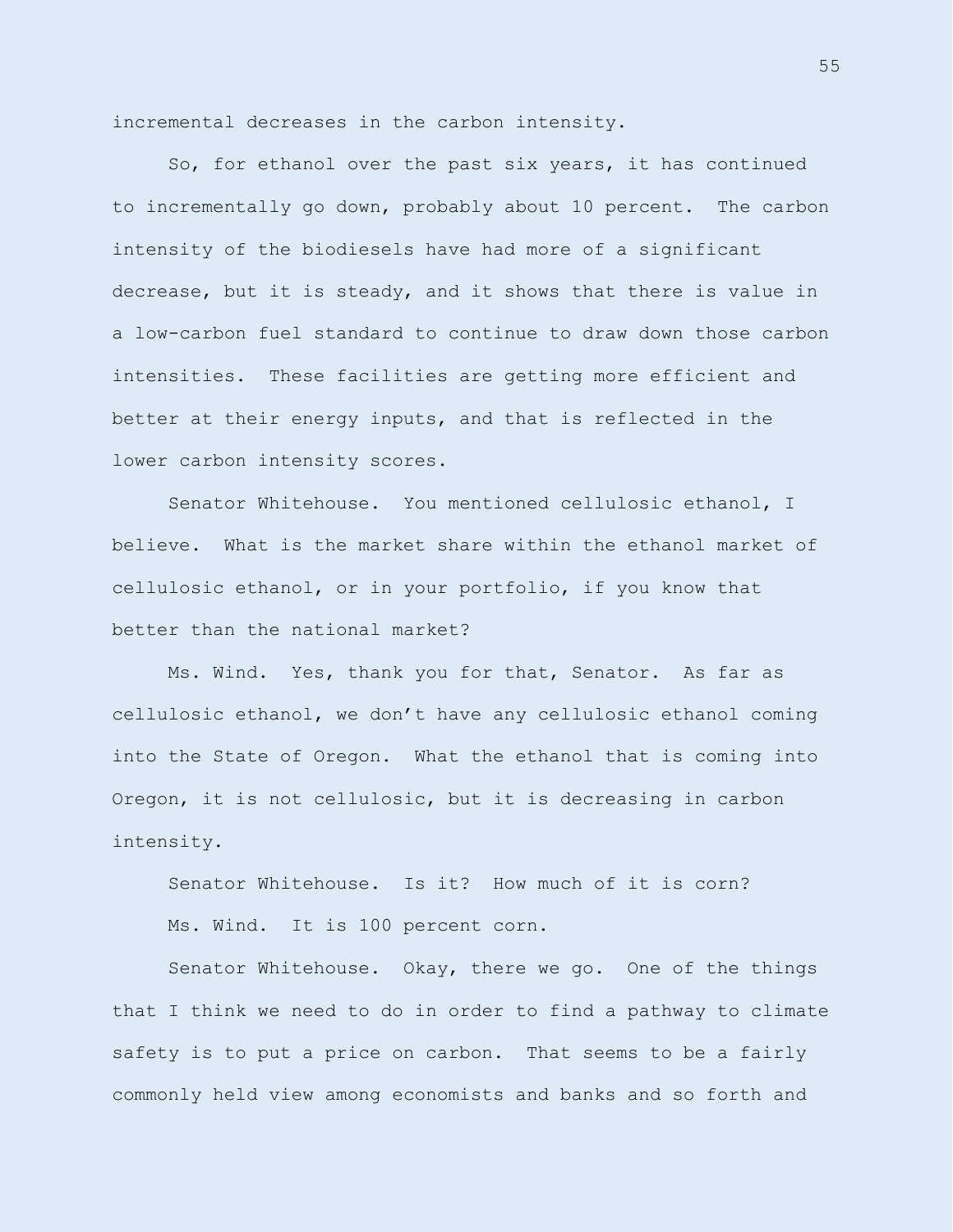among people who are looking hard at the climate problem for emissions reduction solutions.

At present, the absence of one is a really massive subsidy for the fossil fuel industry. The International Monetary Fund calculates it north of \$600 billion per year, just in the United States. Six hundred billion dollars per year is an enormous number, and it provides a very strong motive for a massive political election lobbying operation by the protected and subsidized fuel to defend and protect its subsidy politically. We are in a kind of a difficult position here in Congress.

I am wondering, back to you again, Ms. Wind, if there were a price on carbon, how would that affect the ethanol portion of your fuel market?

Ms. Wind. Thank you for that question. In effect, the way that the low-carbon fuel standard works is that the monetization, the value of the fuel, is in the credit prices that are being traded in the program. This is a market that we do not control. It is a market that contributes to the credit prices, the credit center traded within the program.

Currently speaking, the credits in the State of Oregon are trading at about \$125 per ton. It has been higher, and it has been lower. We publish that on a monthly basis to show transparency to the market. There is certainty in what that credit price is, that is associated with the carbon. That is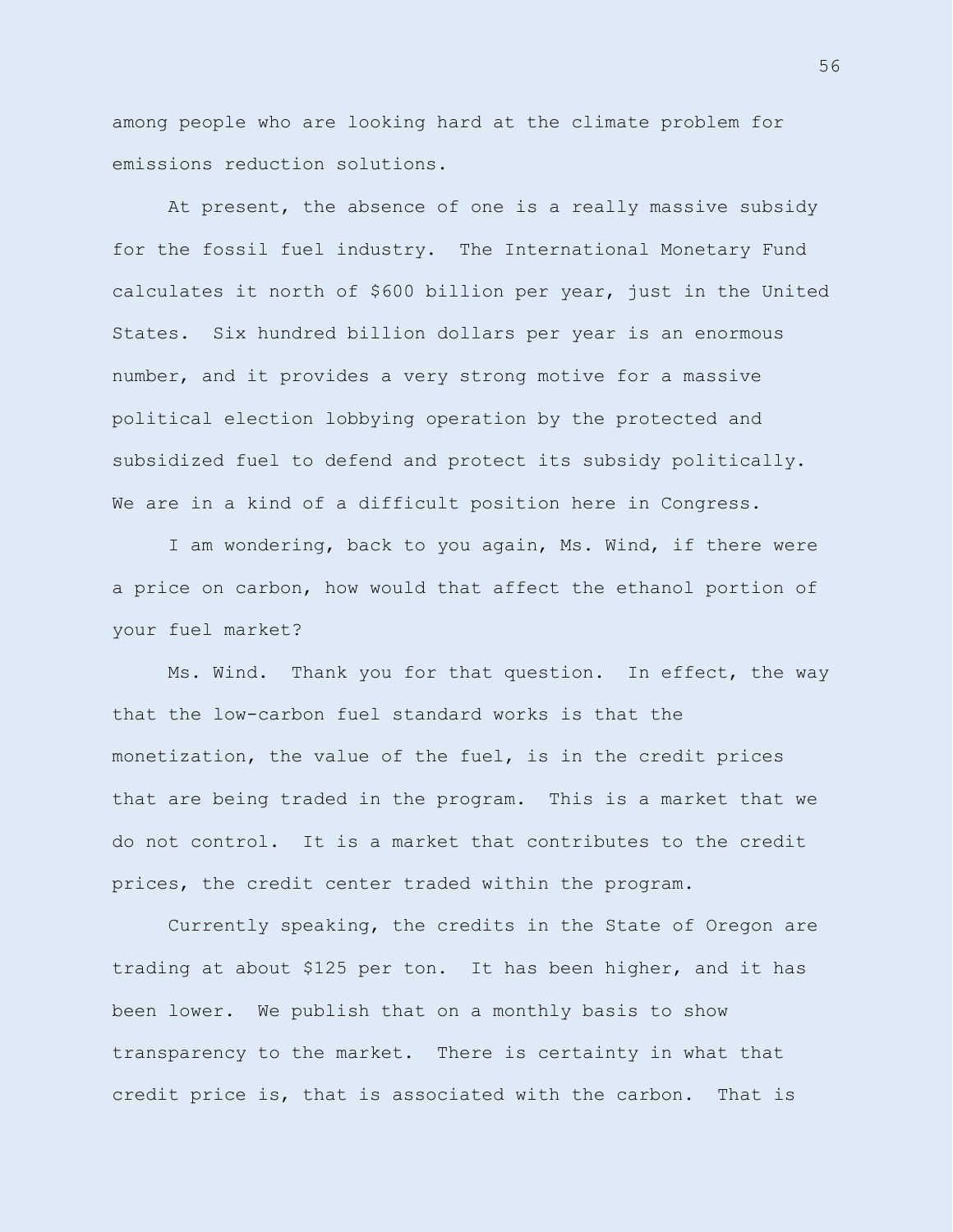how we do it in the low-carbon fuel standard.

Senator Whitehouse. My time is up. Chairman, thank you very much.

Senator Capito. Thank you. Senator Cramer?

Senator Cramer. Thank you, Senator Capito. Thanks to all of you for being here.

This is a topic that has perplexed me since the day I got to Congress. It is not the topic that perplexes me as much as the debate. It never changes. A lot has changed since 2005 and 2007, when the RFS was created, during a time of scarcity of natural resources. Of course, we now have an abundance of natural resources.

In the meantime, we have some other policy decisions. We have an Administration right now pushing for up to \$12,500 per electric vehicle subsidy to change the demand for electric vehicles. I am going to just state some facts, and then I am going to ask for some feedback.

We have this debate over this constantly moving target, right? Several of us have had this discussion. What I would say would be, as a result of lazy legislating, which I am convinced is a historical phenomenon in this Country, Administrations have been given an awful lot of leeway to determine things like RVOs, even when they are stated in the law.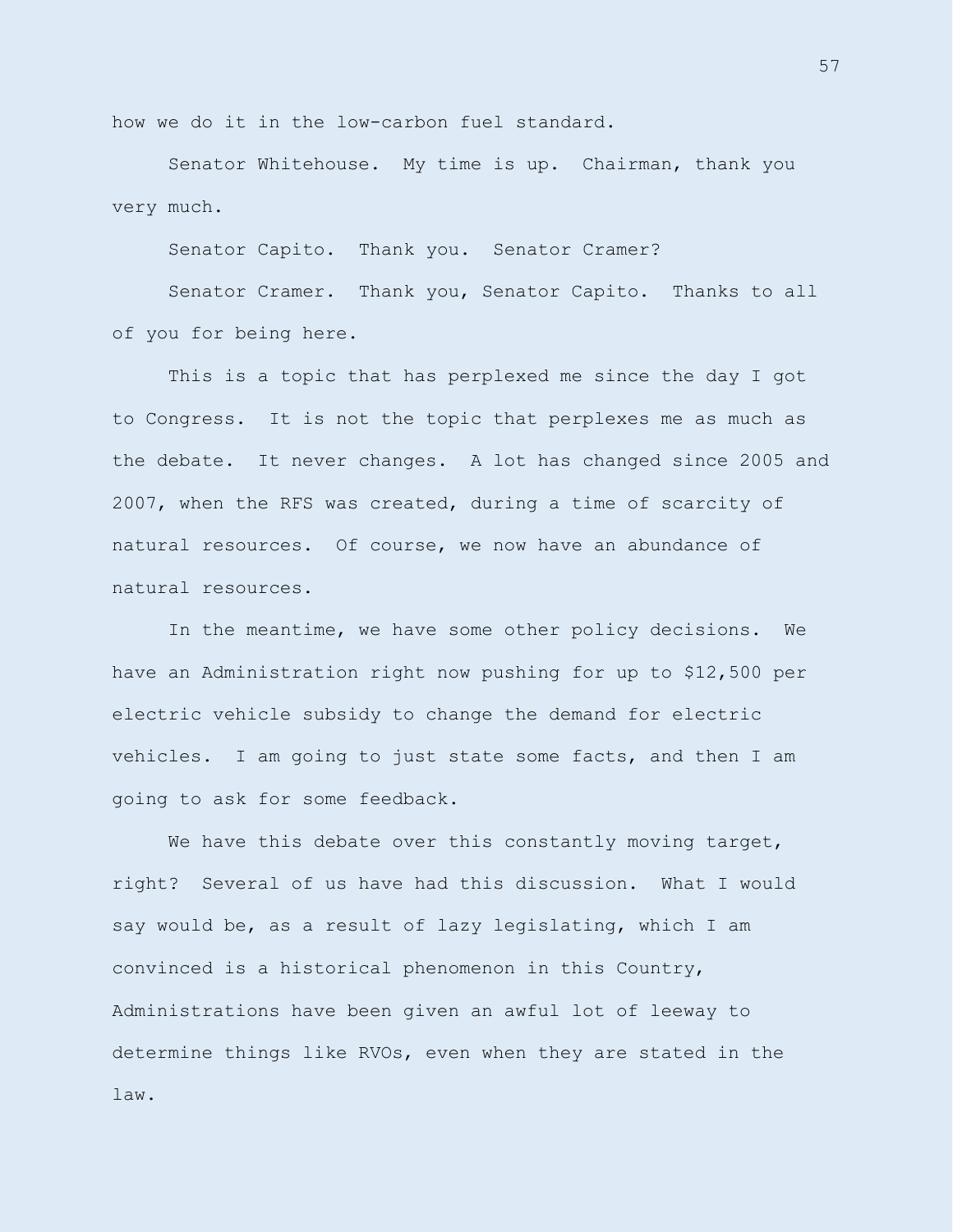Obviously, the hardship, the small refinery hardship waivers are another tool, and then we get upset because, you know, for four years, it is one way, then for four years, it is another way, and then for four years, it is another way. I know a couple of you, and I have had this discussion.

But it seems to me that at the end of this hearing—for the last decade, several people I have discussed this with have liked to deny that at the end of 2022, there is a new rule in place, that the RVOs are no longer in law. They are in law, but they are not required, that the authority to set the RVOs, in other words, the EPA and the Administration has even more unilateral authority after this year.

I would like to just have a little discussion from the panel. What is your understanding, we will start with you, Ms. Koch, what is your understanding of the act when the RVOs switch over, or the EPA gets carte blanche, in my view, authority in 2023 to set the RVOs? Where are going to go if nothing happens and they have that authority?

Ms. Koch. Thank you, Senator. I think that is an excellent question, and something that keeps me awake at night.

I see this freight train heading towards the highest possible RVOs to try to break through the blend wall and to promote E15. The problem is that EPA had discretion in how to set up the program, and it set up the program in such a way that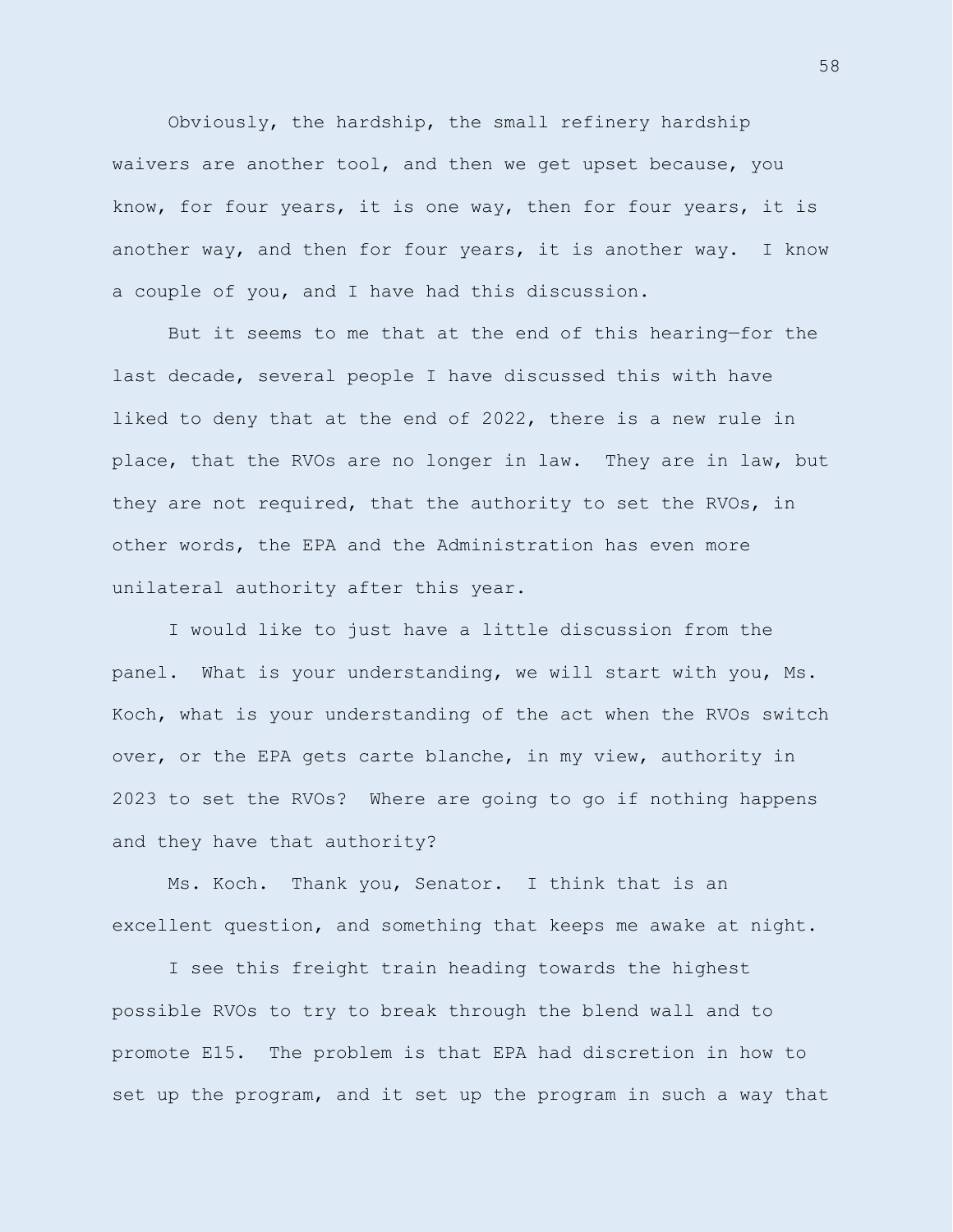it distorted competition.

Growth Energy has stood shoulder to shoulder with the American Petroleum Institute, which represents the large integrated refineries, preventing closing the blender loopholes. Essentially, Growth's theory is that just keep pushing, just keep pushing, just keep pushing, at some point, E15 will happen.

E15 won't happen before every small refinery is shut down, because right now, we are counting on volunteer blending, what we call the blender loophole. Small refineries do not have the ability to blend. Large integrated refineries have the ability to blend more than they produce.

Until this market distortion is fixed, it is a recipe for destroying those refineries that cannot blend. If we want to keep pushing E15, if we have in fact determined that E15 results in reductions in greenhouse gas emissions, which is something that I don't think we at all agree with, we need to fix the structure of the program.

I was interested in the discussion of cost caps. Very many times, limitations on the ability to speculate in the RIN market, limitations on the cost of a RIN, obligating blenders, all of these proposals to fix the things that are preventing renewable fuel blending have not occurred. If we just go straight ahead, we are going to just collaterally damage our industry.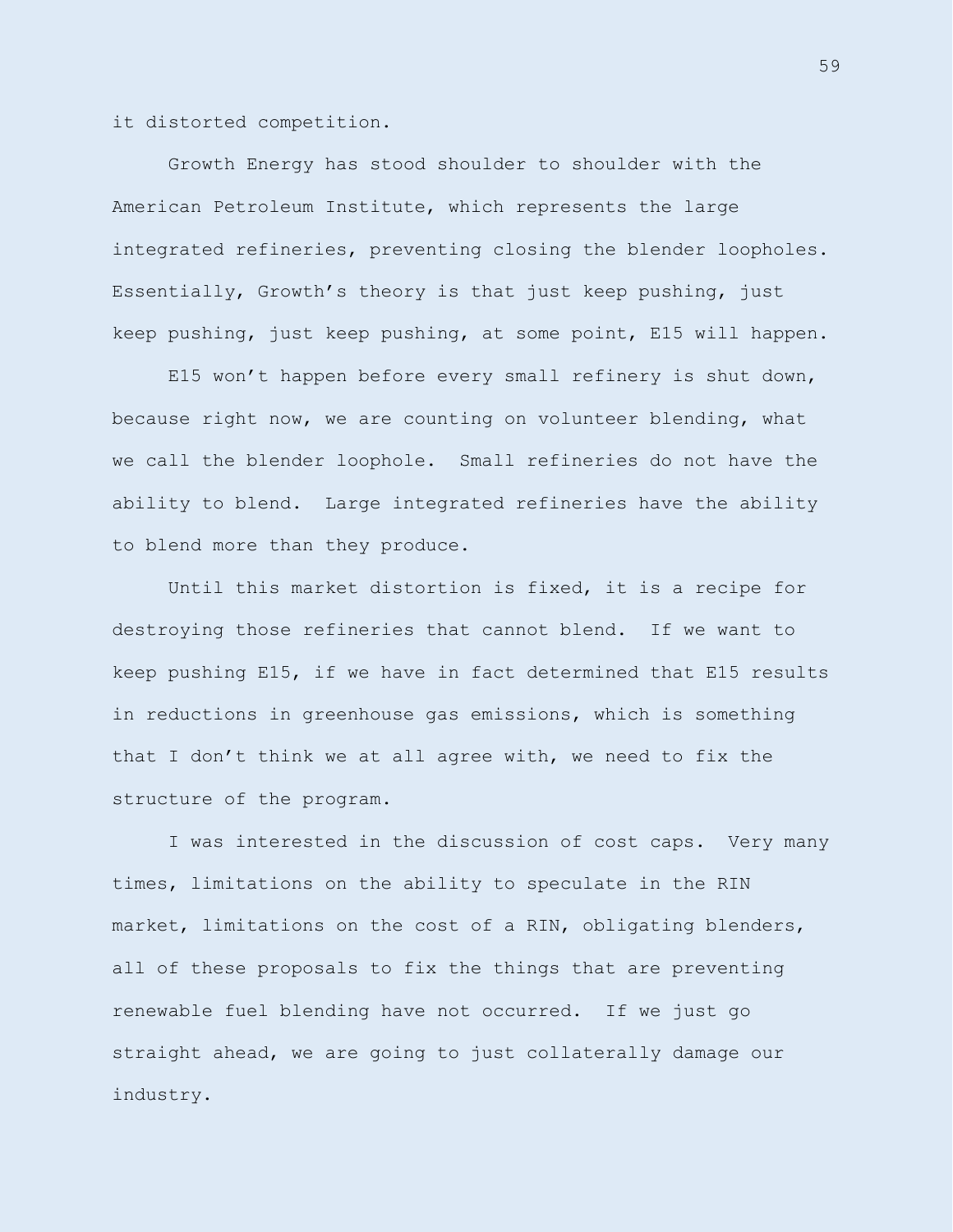Senator Cramer. Ms. Skor, first of all, I want you to be able to respond to that, but couldn't a future Administration, instead of pushing E15, just eliminate, could they go to zero? Would that be possible, one gallon or something like that, in the law?

Ms. Skor. Senator, thank you for the question.

Yes, after 2023, there are no Congressionally set blending requirements, so EPA does have greater flexibility in terms of setting the blending obligations. A few important things they still have, some criteria that they need to consider, job creation, energy independence, environmental impact.

I think one of the things that we have all suffered from, in every sector, is the lack of certainty and stability. If there is an obligation, it needs to mean something. If there is a deadline, it needs to mean something.

One of the things we look forward to in the set is EPA's opportunity to set blending requirements for multiple years in advance, similar to what Ms. Wind was talking about in Oregon. I think that would help address some of the volatility concerns.

Senator Cramer. Thank you. I wish we had more time. Maybe in another round, Mr. Chairman.

The biggest point that I want to make is that 2022 is here now. For 10 years, people looked at me like, don't worry, that is in the future. Well, it is not in the future anymore. We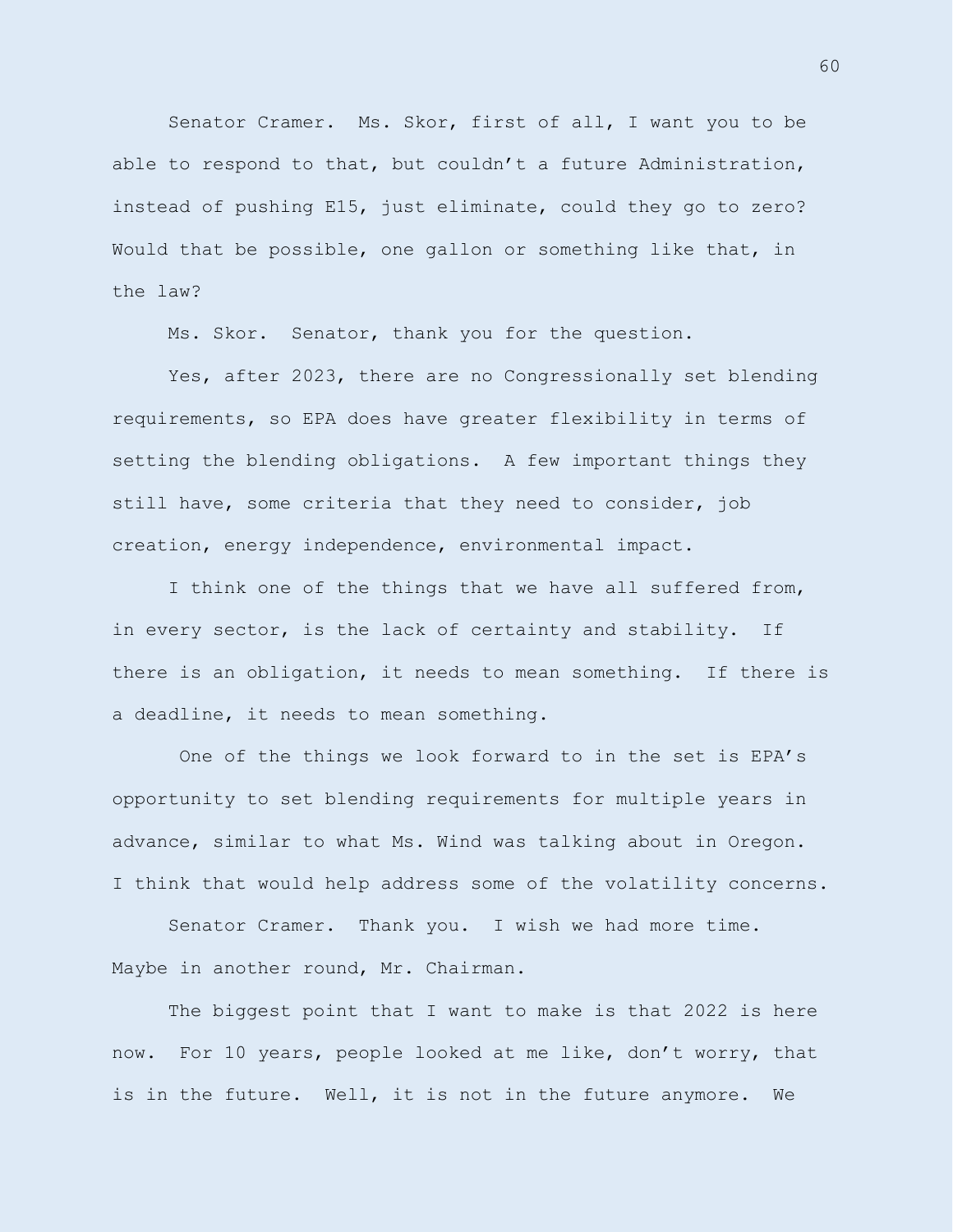have to come up with something. I would rather come up with it with everyone in the room, if you know what I am saying.

Senator Carper. As long as it includes us.

Senator Cramer. As long as you are in the room with me, I am good, yes.

Senator Carper. Thank you, sir. All right. Thanks, Senator Cramer.

Senator Duckworth, I think you are out there on WebEx. If you are, please proceed. Senator Duckworth? No?

Senator Lummis is here in person, live and in person. We will come back to Senator Duckworth when she can rejoin us.

Senator Lummis, you are recognized. Then, I have Senator Stabenow after you by WebEx. Go ahead, please. Thanks.

Senator Lummis. Thank you, Mr. Chairman.

I would like to begin by asking consent to enter three documents into the hearing record. One is an academic study published in the proceedings of the National Academy of Science called Environmental Outcomes of the U.S. Renewable Fuel Standard. The second is a study by the University of Georgia called Analyzing the Downstream Impacts of U.S. Biofuel Policies. The third is an article entitled U.S. Bread and Donut Makers Urge Biden to Roll Back Biofuel Requirements.

Senator Carper. Is there objection? Hearing none, so ordered.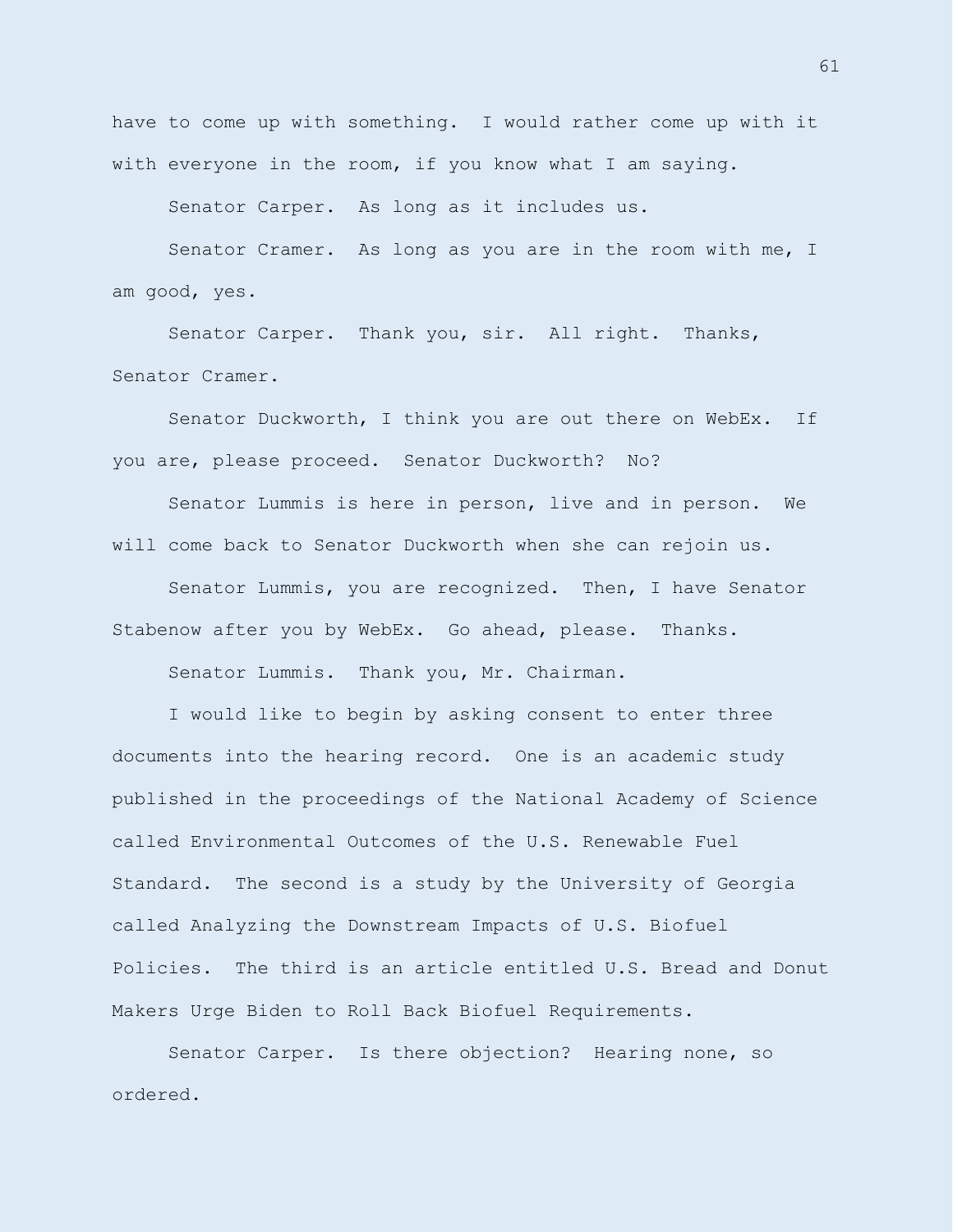[The referenced information follows:]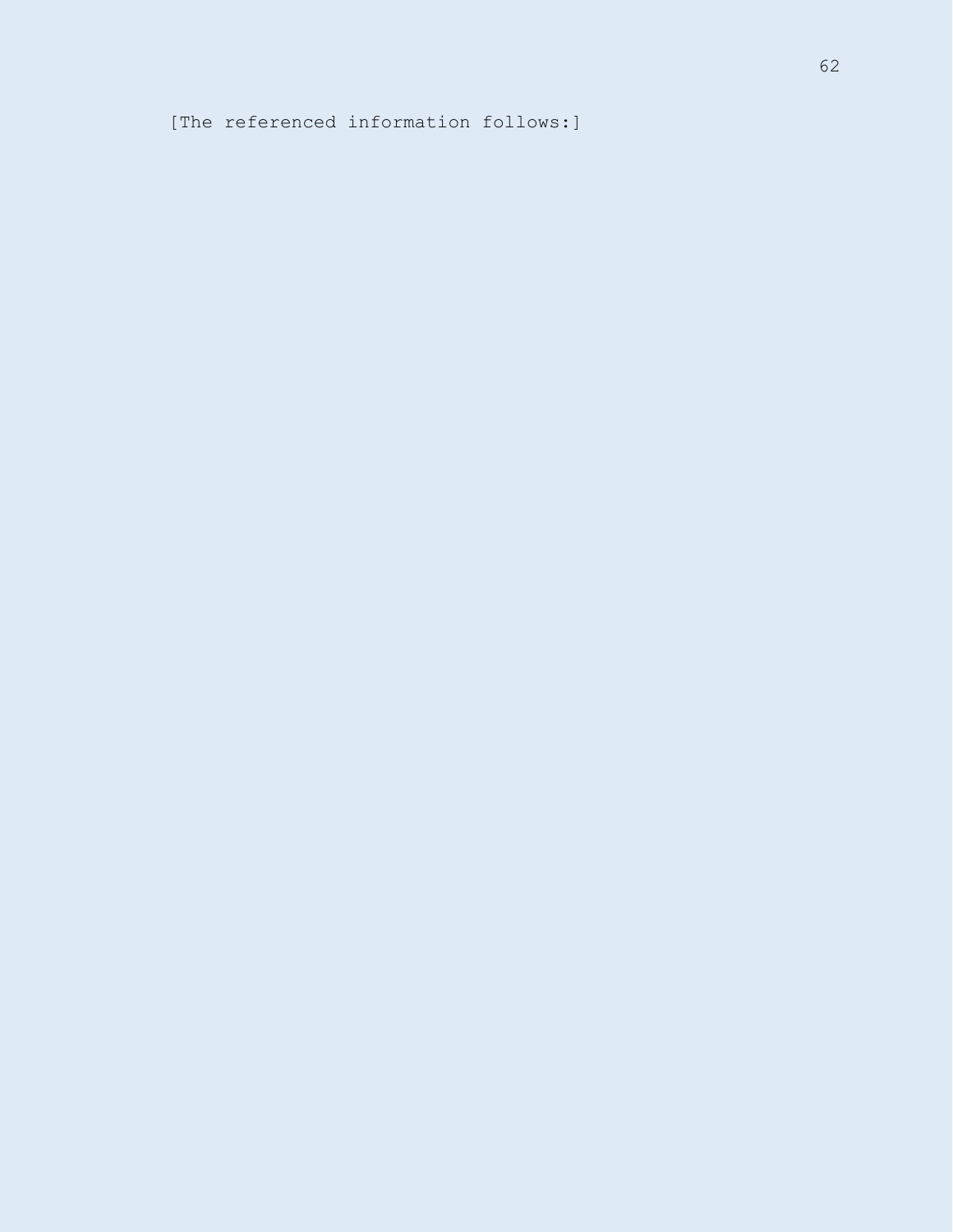Senator Lummis. Thank you.

Senator Carper. You are welcome.

Senator Lummis. Thank you very much. We have already heard testimony that the RFS mandate is adding about 28 to 30 cents a gallon to the wholesale cost of gas on average, and, of course, at a time when fuel prices are extremely high and inflation is extremely high, it works a hardship on consumers. I believe we should look at every avenue to provide relief to consumers.

When I am in Cheyenne, on the ranch I grew up in, in the house I grew up in, I live right next door to a small refinery that lost its small refiner exemption. Furthermore, they were unable to, when refining for hydrocarbons, they were absolutely unable to purchase non-hydrocarbons to blend to meet the renewable fuel standards.

So, they converted the oil refinery to a refinery that now refines soybean oil. That refinery in our little town, in the State with the smallest population in the Nation, went from 260 livable wage jobs to 60 livable wage jobs. We lost 200 employees in Cheyenne, which is a huge number in our little community.

This has had an enormous impact on our community, and this happened during the previous Administration's tenure. I didn't see them slow-walking the loss of the small refiner's exemption.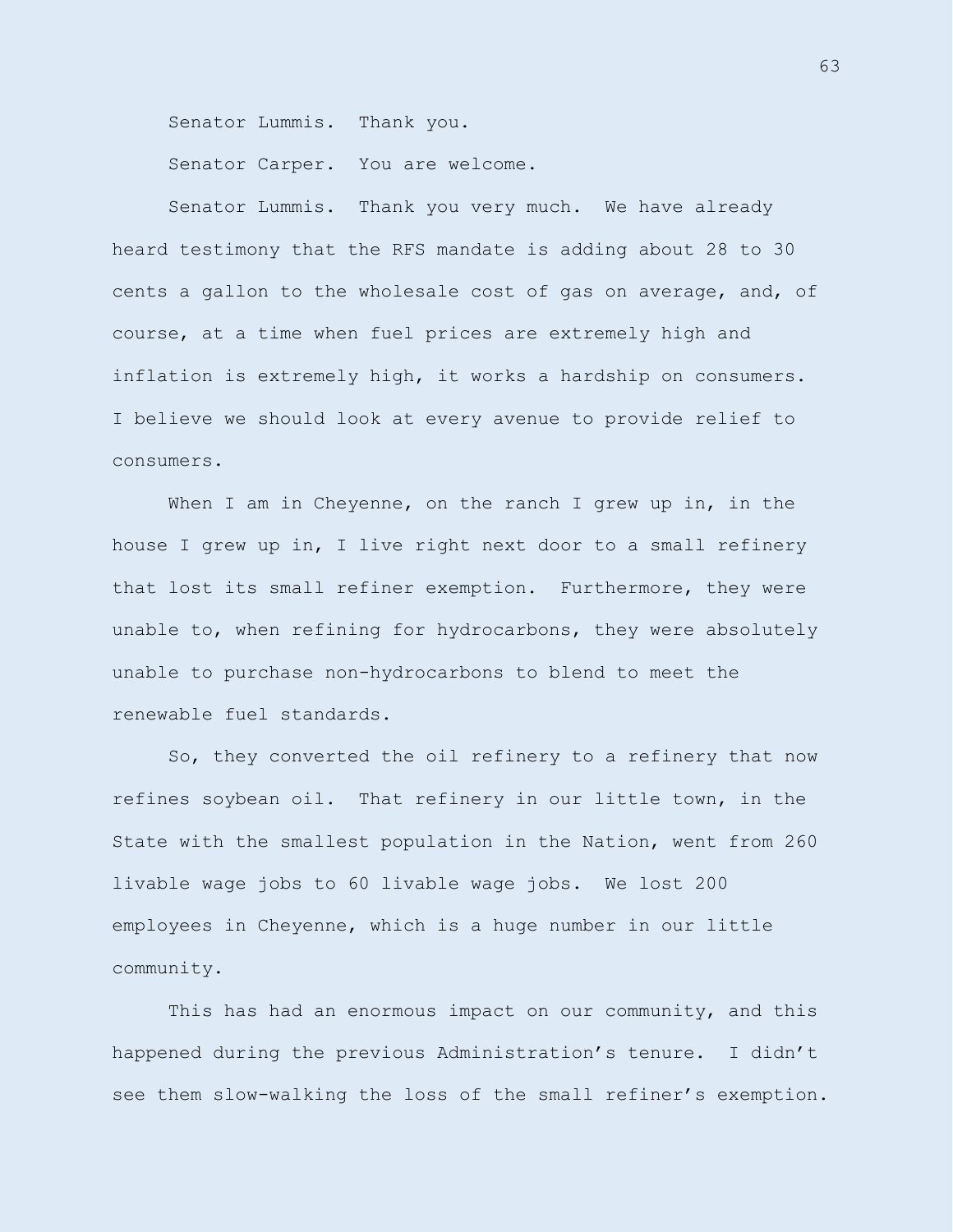I saw them putting the hammer down and costing small communities like mine hundreds of jobs.

Ms. Koch and Mr. Pugliaresi, when Congress created the biofuel mandate, we predicted that the program would disadvantage small refineries, and of course it has. It increasingly precludes refineries from selling the products they produce and requires them to buy products they don't produce, if they can get them. This squeezes the smallest firms first and most severely. Higher cost producers are harmed the most and first in time.

So, is this an effort to just make sure that, much as we did with banks, you are too big to fail or too small to succeed? In the case of small refiners, are they too small now to succeed?

Mr. Pugliaresi. Senator, we think about the American refining complex. We traditionally had a lot of oil production produced and processed on the Gulf Coast, and then the products moved up the continent. But of course, with the emergence of production in North Dakota and energy independence in the U.S., our small refiners and regional became much more important. I think they provide a vital role.

As I have said, I think the solution remains in order for all these different facilities with their different cost structures and their different markets to adapt, they need an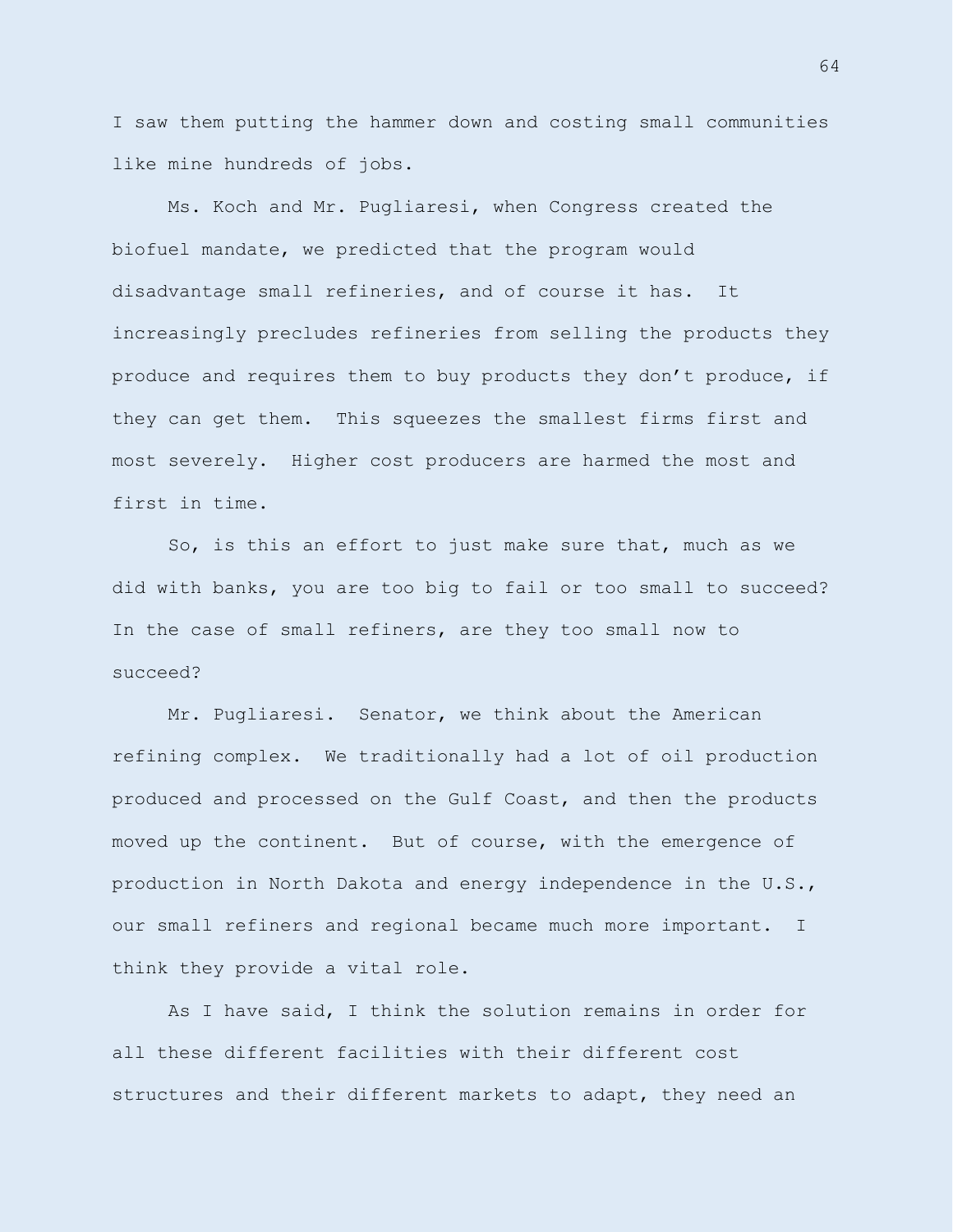open market, and the fundamental problem they all face is these mandated requirements to blend to certain targets, which do not necessarily yield any benefits even to the farmers.

The program is, as I said, we are fighting over very small volumes. If we were to open it up and have some broad support for moving biofuels forward, we would all be a lot better off. These kinds of dislocations would tend to disappear.

Senator Lummis. Ms. Koch, same question.

Ms. Koch. Senator, I really appreciate your question. It reminds me of something one of my small refineries said to me: we dance between the toes of giants. What that means is, the smallest refinery in Cheyenne, Wyoming, the smallest refinery in Newell, West Virginia, the smallest refinery in whatever rural community, from Pennsylvania to California, danced between the toes of giant, integrated, multinational oil companies until the Renewable Fuel Standard came along and said, you know what, we are going to tilt competition in favor of the large integrated oil companies, but don't worry, we have got your back.

Congress said specifically, we recognize that the volume mandates and the inability of small refineries to have access to capital to become large, integrated oil companies that don't have access to pipelines, that disproportionately produce diesel fuel, don't have access to blend stocks, don't worry, we have got your back. You will be okay. We can provide an exemption.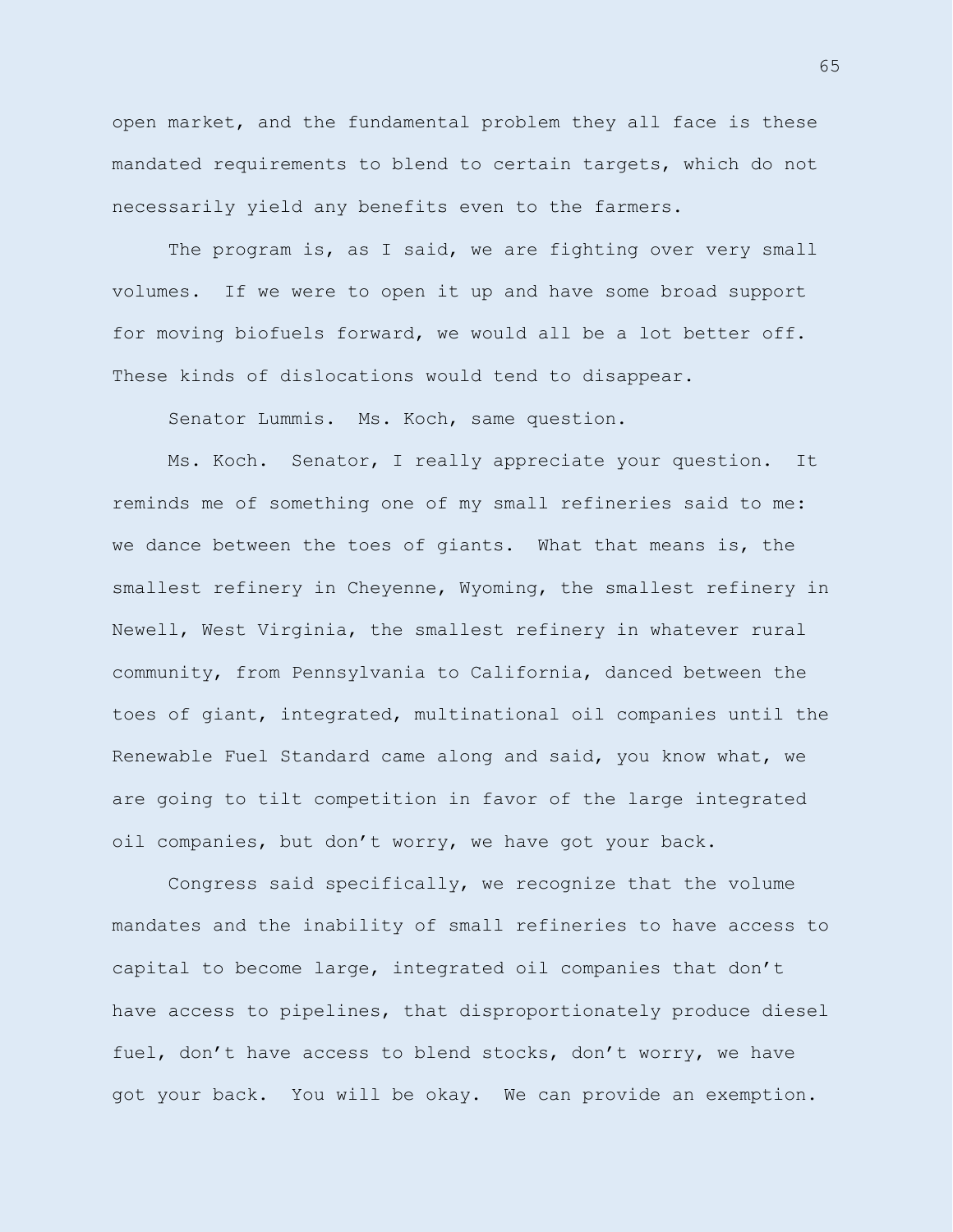Small refineries blend every drop of blend stock they possibly can, but they don't always have access, and they don't always have the ability, so what happens is that they are captive buyers in a wildly inflated RIN market. That is how they are harmed.

I just want to be clear. When we talk about 2019, 2020, and 2021, where EPA has proposed to deny hardship relief, not one more drop of renewable fuel can be blended. So what we are talking about is EPA compelling small refineries to make massive wealth transfers to large, integrated oil companies because they don't have access to feedstock, because they cannot blend. It is un-American.

Senator Lummis. That is, I think, that should be the focus of some of the work that we do to have a better Renewable Fuel Standard Program, because we are just assuring that only the big integrated companies will succeed, and all of the small businesses will fail. They are, once again, moving people out of small, rural communities and into the bigger areas that have the bigger refineries. It is happening in so many industries that it is having a profound effect on America's jobs and demographics.

There has to be a way to encourage renewable fuels at the same time that you don't make it all about the small fail and the big survive and thrive.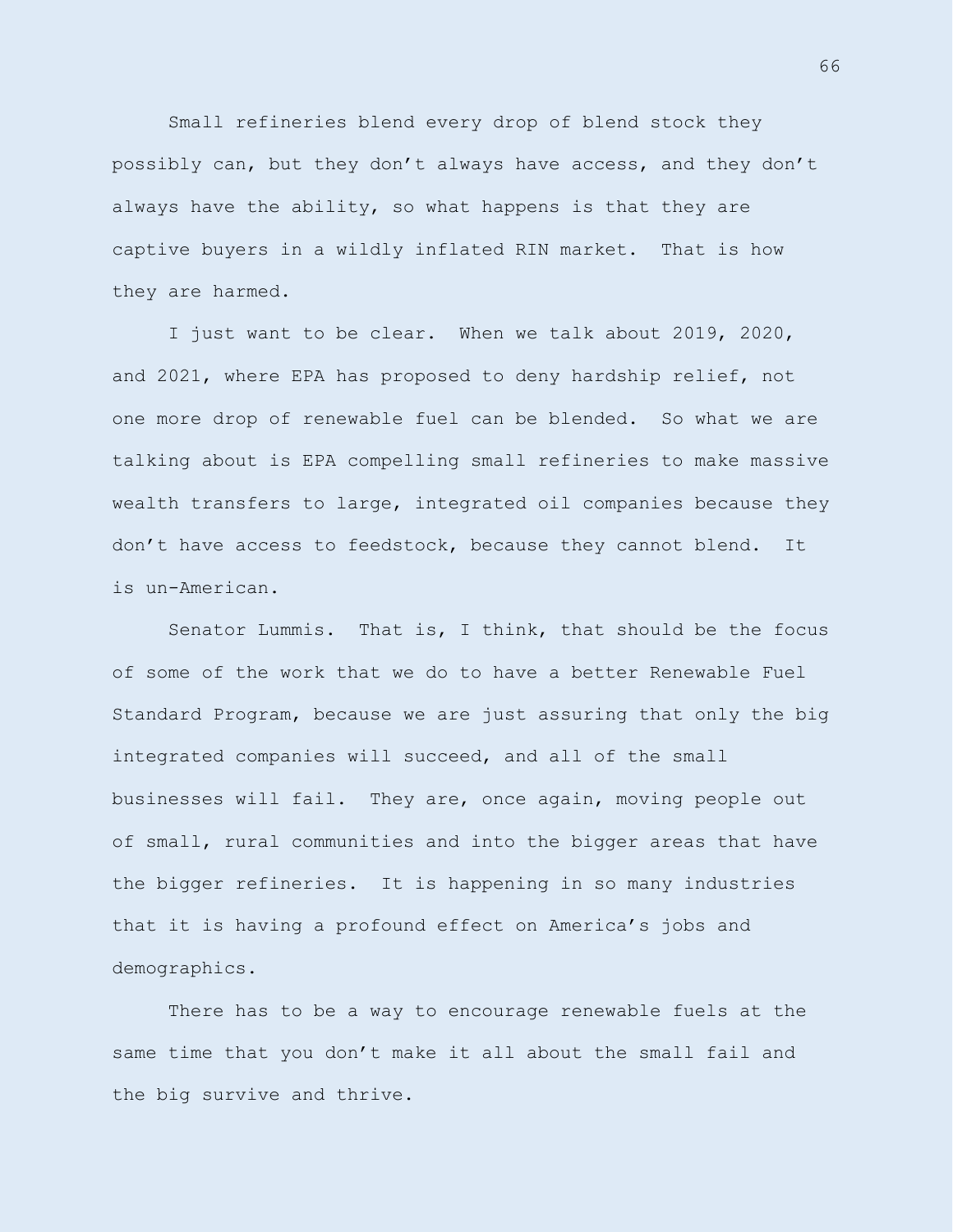Thank you, Mr. Chairman. I yield back.

Senator Carper. Thank you very much for being here, and for those questions.

Senator Duckworth, have you joined us yet on WebEx?

Senator Duckworth. Yes, I have, Mr. Chairman.

Senator Carper. All right, Senator Duckworth, you are recognized, please. Thank you.

Senator Duckworth. Thank you.

Ms. Skor, some of the comments made in today's hearing demonstrate there is seemingly no end to the list that opponents the RFS Program will seek to pin on American biofuels. Critics now appear to be blaming biofuels for rising retail gas prices, notwithstanding the reality that what consumers pay at the pump is largely determined by a, oil prices, and b, basic supply and demand.

Ms. Skor, could you address the claim that RIN prices and biofuel production are somehow responsible for increasing retail gas prices?

Ms. Skor. Thank you, Senator, and yes, those are false claims. So, the price of the RIN has no bearing on the price of fuel at the pump. Those are entirely separate markets. The dominant factor driving the price of fuel for consumers at the pump is the price of crude oil in addition to supply and demand. That is something that is affirmed by our government agencies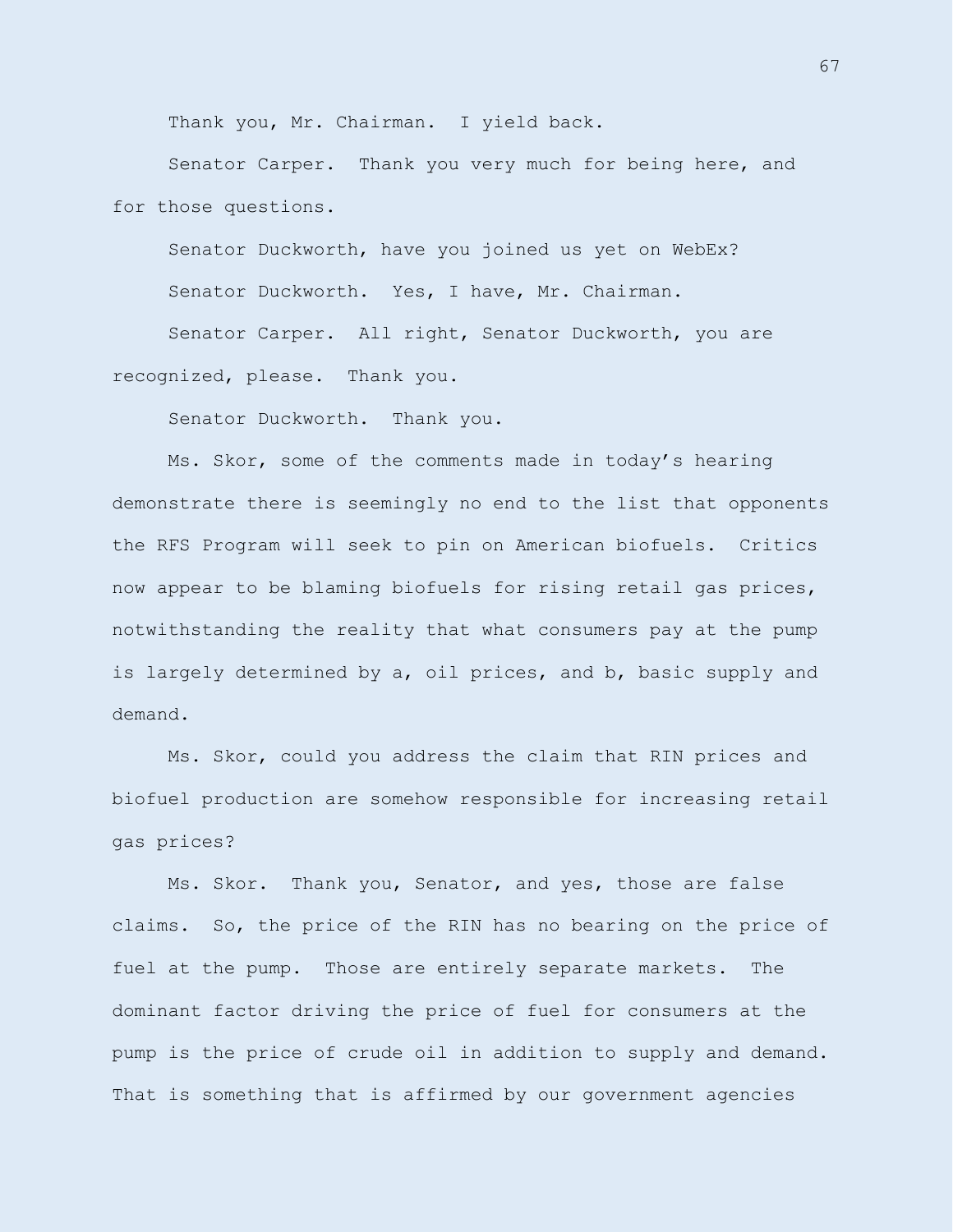and other modeling.

What I think what is really important to understand is the role of biofuel in bringing down the price of fuel for the consumers. The evidence today is the price of E15. Consumers in 31 States today, they can go up to the pump, and they could put in standard 87. That is a 10 percent blend. Some of them could choose an 88 octane. That is a 15 percent blend.

When they have a little bit more ethanol, that actually brings the price down. They are saving up to 10 cents per gallon. There are also stations where you can buy zero percent ethanol. There, you are paying a premium up to 50 cents not to have ethanol. So most assuredly, biofuels like ethanol help bring down the cost of gas prices.

Senator Duckworth. Thank you.

Ms. Skor, based on how big oil describes the burdens of purchasing RINs, it is impressive that oil refiners survived the bipartisan enactment of the RFS more than 15 years ago. My understanding is that EPA, under the last three Administrations, the American Petroleum Institute and numerous individual oil companies are all on public record confirming that oil refiners, large and small, recover RIN costs downstream and are therefore not irreparably harmed by the amount of money they pay to acquire RINs.

Could you help us understand how, despite the arguments of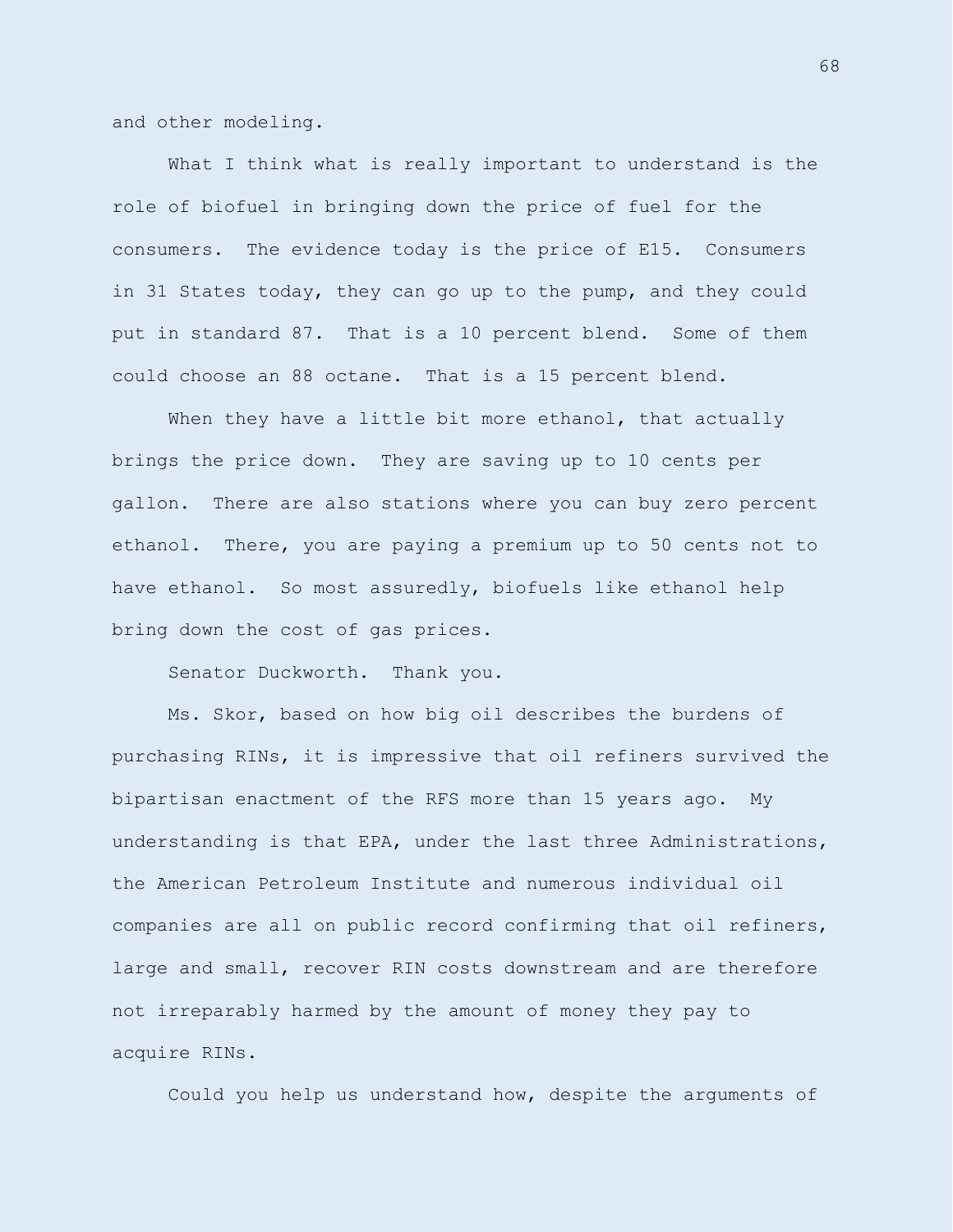big oil over many years, oil refiners have managed to purchase RINs and stay in business?

Ms. Skor. Thank you for the question.

Yes, the RIN affords refiners flexibility in terms of how they demonstrate compliance with the RFS. They can blend biofuel, like ethanol, and they can hand in a RIN, or they can purchase a RIN. So they have got the flexibility to be able to do this. The RFS has been in place since 2007. So we have had more than a decade for the business to understand their annual obligations and make business decisions accordingly.

Again, important to understand, the RIN marketplace and the volatility that you see when you have refiners who are choosing not to blend and wait until the eleventh hour, and then seek some type of exemption or waiver or extension from the agency, I think that is really where you are seeing the volatility come into play. But the bottom line is when it comes to consumer price at the pump, the more biofuel, the more they are going to save.

Senator Duckworth. Thank you, Ms. Skor.

Mr. Chairman, I would like to ask unanimous consent to enter into the record EPA analyses from 2015, 2017, and 2021 that confirm what Ms. Skor just explained, along with two documents that counter the recent study that has garnered attention this week, one from the Renewable Fuels Association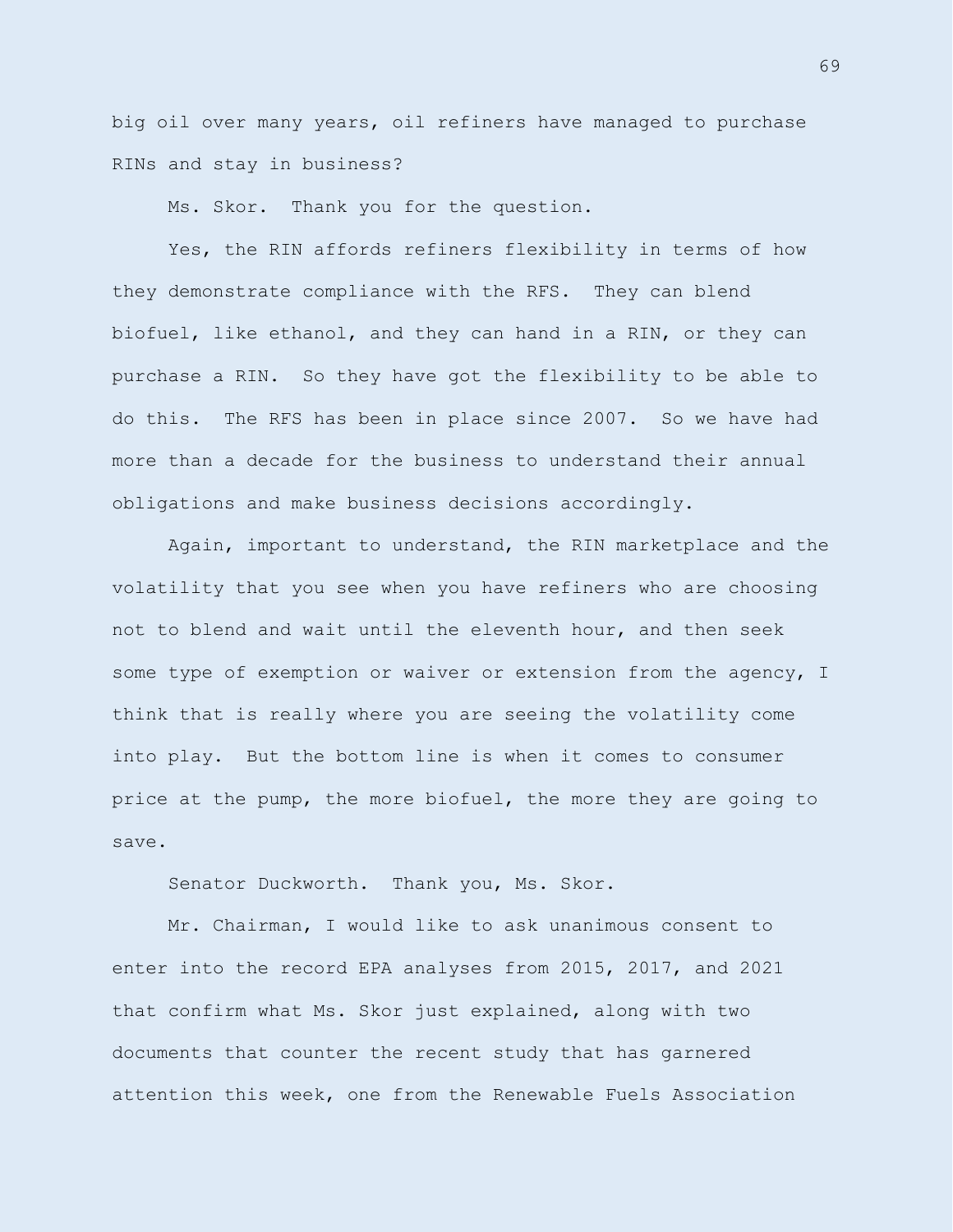and another from the National Corn Growers Association indicating, among other things, that the USDA found that ethanol's carbon intensity was 39 percent lower than gasoline and, according to the EPA, the RFS has not expanded cropland, it has, in fact, decreased them by increased efficiency on existing cropland, not by expanding acreage. According to the USDA, the amount of fertilizer required to produce a bushel of corn has fallen dramatically in recent decades since the creation of the RFS.

Senator Carper. Is that your unanimous consent request? Senator Duckworth. Yes.

Senator Carper. Is there objection? Hearing none, so ordered. Thank you.

[The referenced information follows:]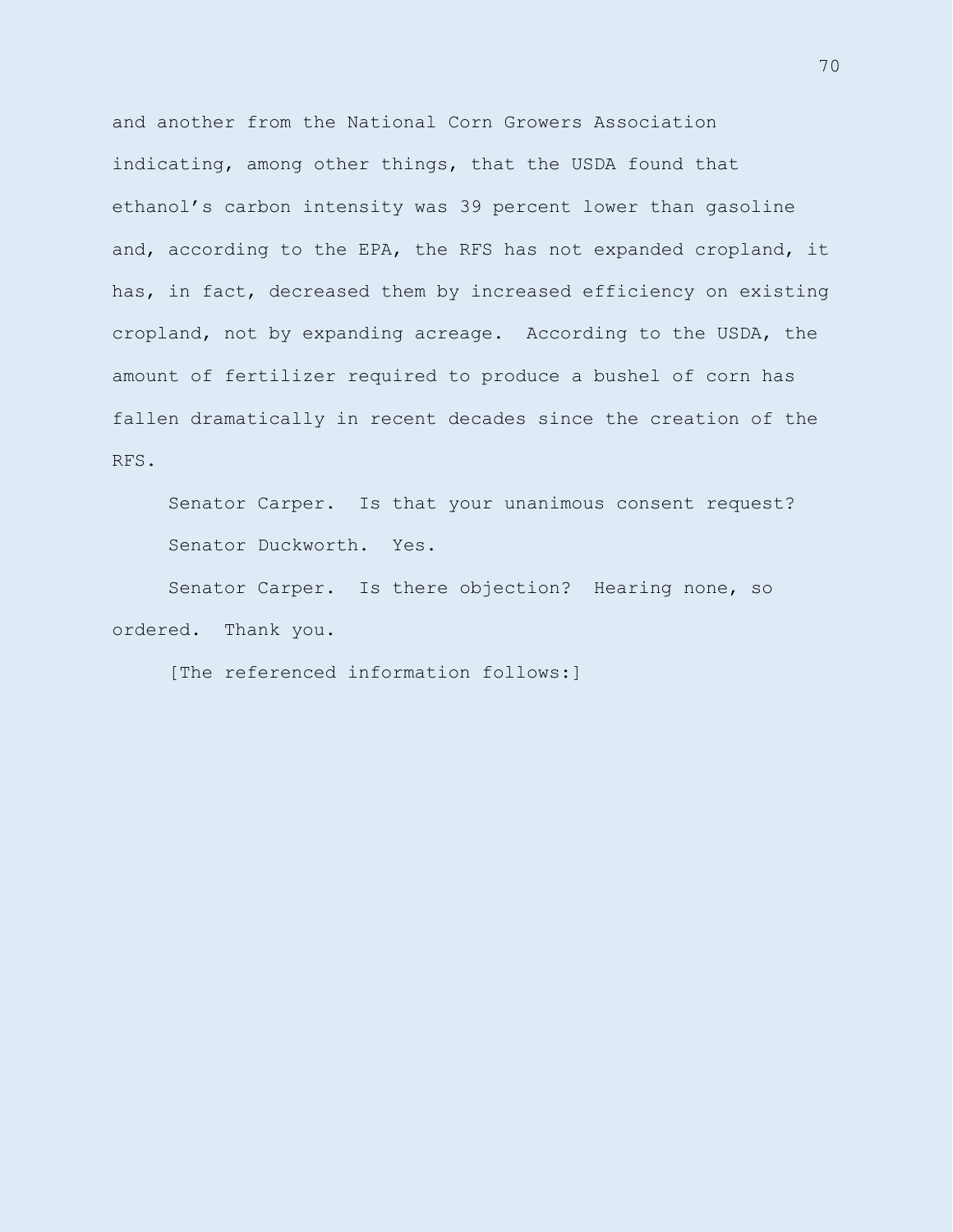Senator Duckworth. Thank you.

I also ask unanimous consent to include in the record for this hearing reports from Environmental Health and Engineering. It is a report addressing biofuels and greenhouse gas reduction; the Life Cycle Associates 2020 report documenting the one billion metric tons of GHG reductions attributed to biofuel use since 2007.

Third, a study published by USDA scientists in 2021 titled The Greenhouse Gas Benefits of Corn Ethanol: Assessing Recent Evidence, which found climate-smart agriculture practices reduce emissions. Finally, fourth, a study published by Argonne National Laboratory that found corn ethanol is reducing the carbon footprint and diminishing GHG emissions.

Senator Carper. Is there objection? Hearing none, so ordered.

[The referenced information follows:]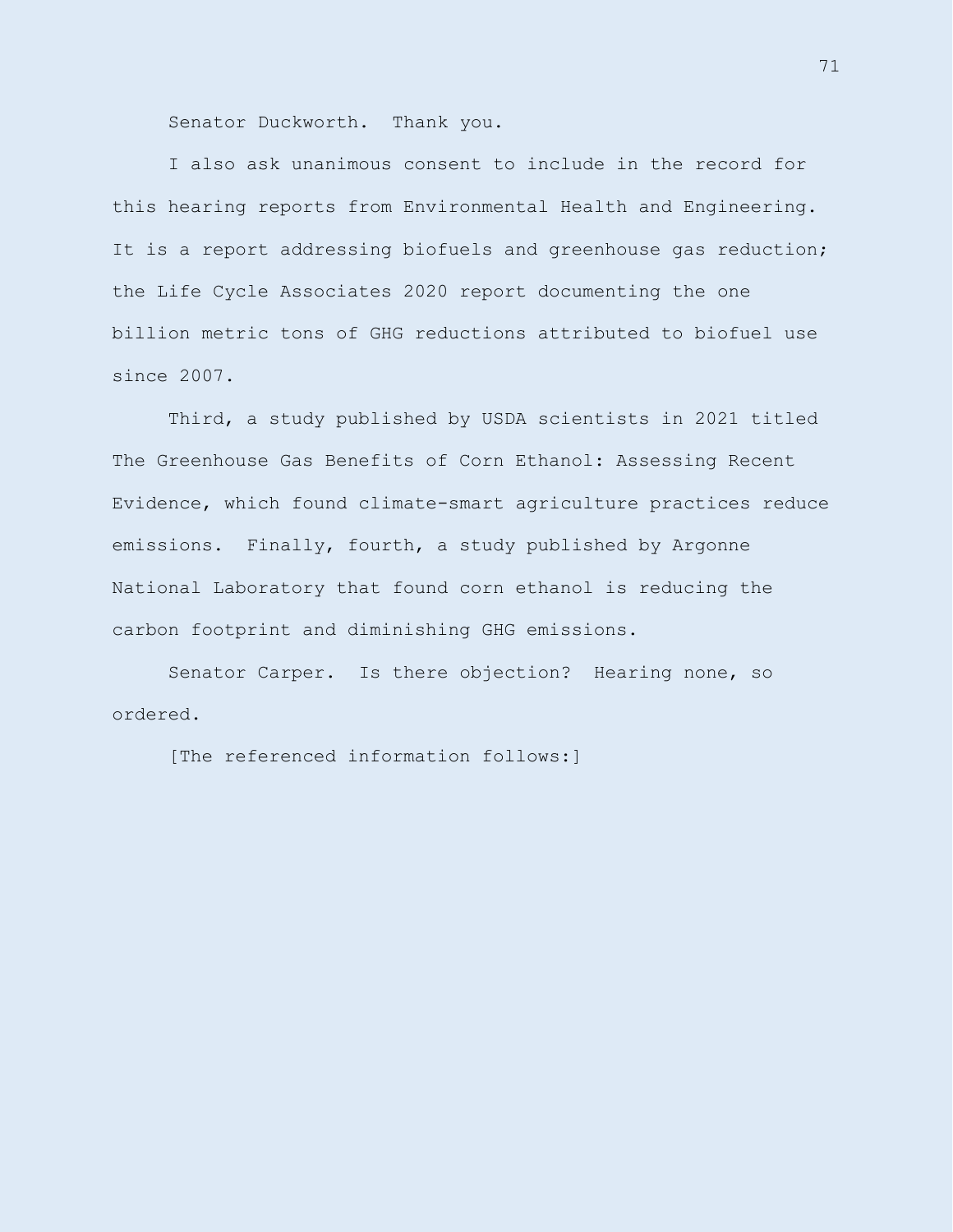Senator Duckworth. Thank you.

These studies confirm what we already know: American grown, blended biofuels have been reducing GHG emissions for years, and the RFS has played an integral part in these efforts.

I am out of time. Thank you, Mr. Chairman.

Senator Carper. All right. Thank you, thanks so much.

Senator Ernst, you have been patient, but Senator Stabenow has been patient as well on WebEx. If you don't mind, I am going to let her go first, and then you are immediately right after her. Thank you for your patience.

Senator Stabenow, you are there?

Senator Stabenow. I am, Mr. Chairman, and thank you to Senator Ernst. I appreciate so much working with her on these issues. I appreciate very much your doing this hearing.

I want to take just a step back, way back, for a moment, and kind of frame this. I think this has been framed as big refiners, small refiners, and so on. This is really about whether we are going to continue the dirtiest kind of fuel or have cleaner fuels.

If you go back 100 years, actually, Henry Ford and Thomas Edison first tried to do a vehicle with a battery but could not get government support to help them create the innovation. Two years later, the biggest permanent tax credits for oil and gas were embedded in our federal tax code, and they have been there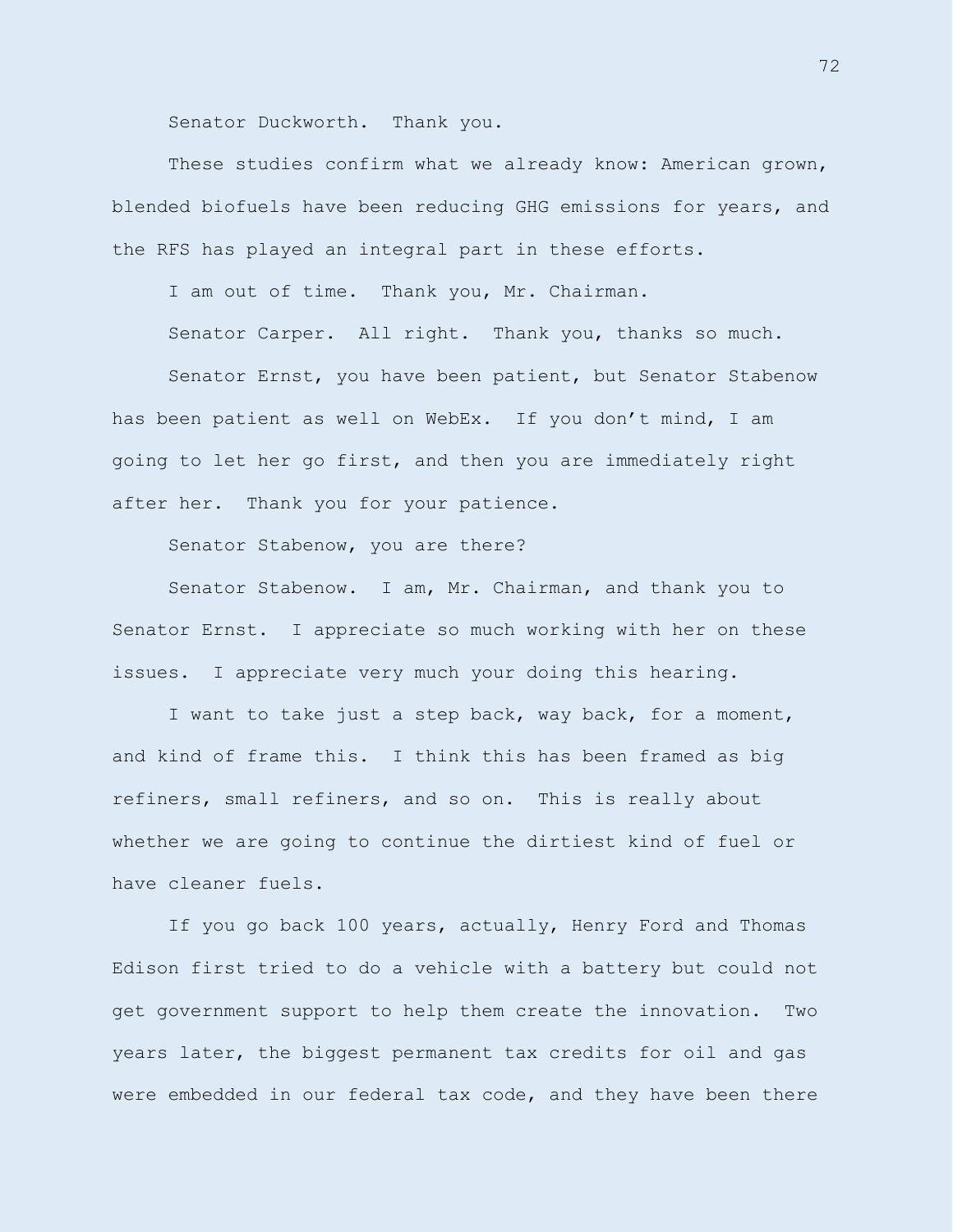100 years. We, at that time, picked a winner, and they won.

Now, we are trying to just balance that out with giving opportunities to biofuels, electric vehicles, wind, solar, and so on, all of which start and stop. It is not a consistent policy. It is not embedded in the tax code.

I want to ask Ms. Skor, when we look at, from a business standpoint, the importance of policy and regulatory certainty when you are making investment decisions, innovation decisions, and so on, how important is that?

Ms. Skor. Thank you for the question, Senator. That is incredibly important. I think there is a very good example in terms of, my industry is producing right now cellulosic biofuel. That is up to 100 percent and beyond in terms of the GHG reductions. But we are not getting credit for it, because the technologies have been pending EPA review for over five years.

We as a Nation, we are leaving carbon reductions on the table. Then the impact is you have innovators sitting on the sidelines because they see a lack of certainty, a lack of a marketplace moving forward. Therefore they are going to sit this one out.

It really does stifle the innovation, the investment, that we need to continue to bring down the carbon intensity of corn ethanol, which we are doing a great job of doing that, and also to be able to get our industry to net zero and participating in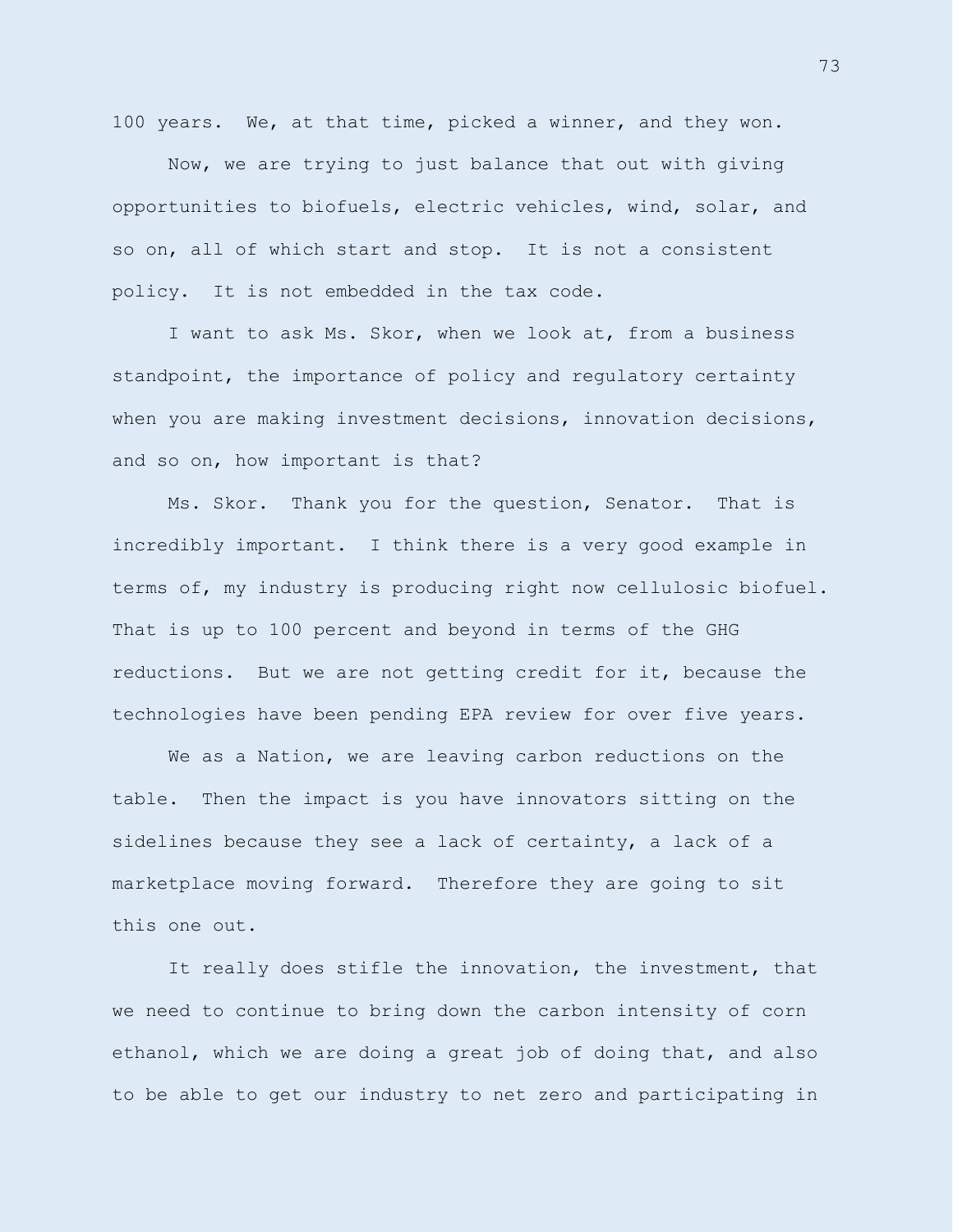the hard-to-electrify space. That is a place where we are going to be able to perform as a really important feed stock.

Senator Stabenow. Thank you. Just one more time, for the record, are biofuels responsible for high gas prices?

Ms. Skor. No, quite the opposite. The more biofuels that we introduce into the fuel supply, the more we bring down the price at the pump for every driver.

Senator Stabenow. Thank you. It is also jobs, right, in rural America and certainly in rural Michigan.

One of the questions I have to ask as somebody who not only is a supporter of biofuels and rural jobs, but also electric vehicles being made in my great State, both are important to reducing carbon emissions in the transportation sector. I think it is important, just for the record, to say that is why the United Auto Workers, who make great automobiles and the new electric vehicles, strongly support the Renewable Fuel Standard as well. In fact, the UAW is the largest private union in Iowa with members employed by companies making farm equipment. They consistently talk about the fact that they are supportive.

Ms. Skor, does Growth Energy agree that both electric vehicles and biofuels are critical to reducing carbon emissions and petroleum use?

Ms. Skor. Yes. Let me add that we appreciate that UAW submitted very strong remarks to EPA in support of a robust RFS.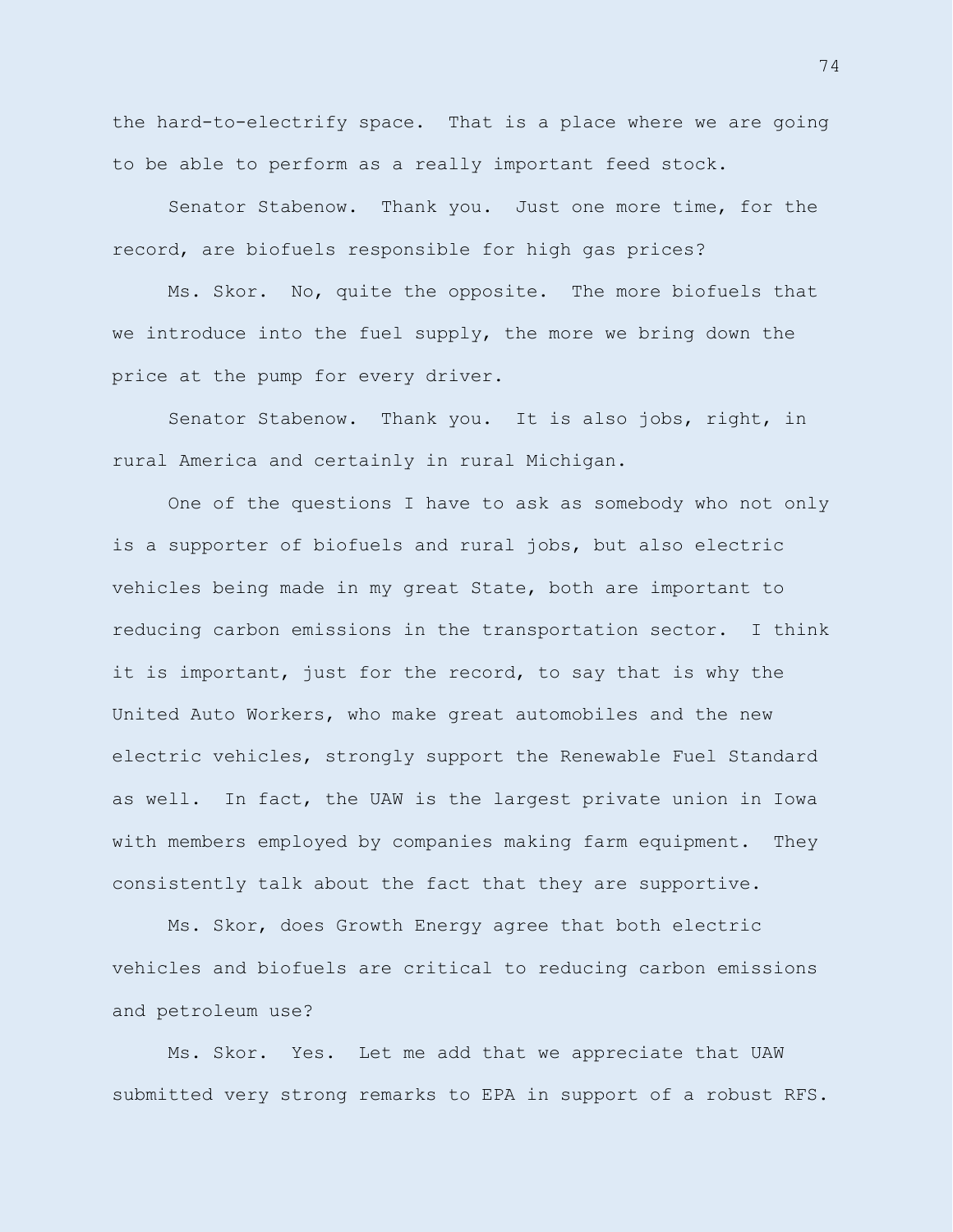We have very ambitious climate goals, and there is no one-sizefits-all solution. We are going to need every tool in the toolbox, which means biofuels alongside electrification.

The benefits of biofuels, those are going to be for the immediate, the mid-, and the long-term. In the immediate term, we have about 270 million cars on the road today. So biofuels allow us to have a solution for those cars, to bring down the emissions, to clean up the emissions and do so affordably and in an available way for all consumers.

In the mid- to long-term, if we are a strong industry today, that allows us to have the innovation that we are continuing to do to further drive down the carbon intensity of our low-carbon fuel, but also participate into the hard-toelectrify space. For that, we need accurate carbon modeling, and we need to make sure that the incentives provide a fair, level playing field for all of the parties who want to be able to compete and participate.

Senator Stabenow. Thank you, I agree.

Mr. Chairman, I will yield back, and yield to my friend from Iowa, Senator Ernst.

Senator Carper. Senator Ernst, your patience is rewarded. Thank you.

Senator Ernst. Yes, thank you so much. I appreciate that; thank you, Mr. Chair.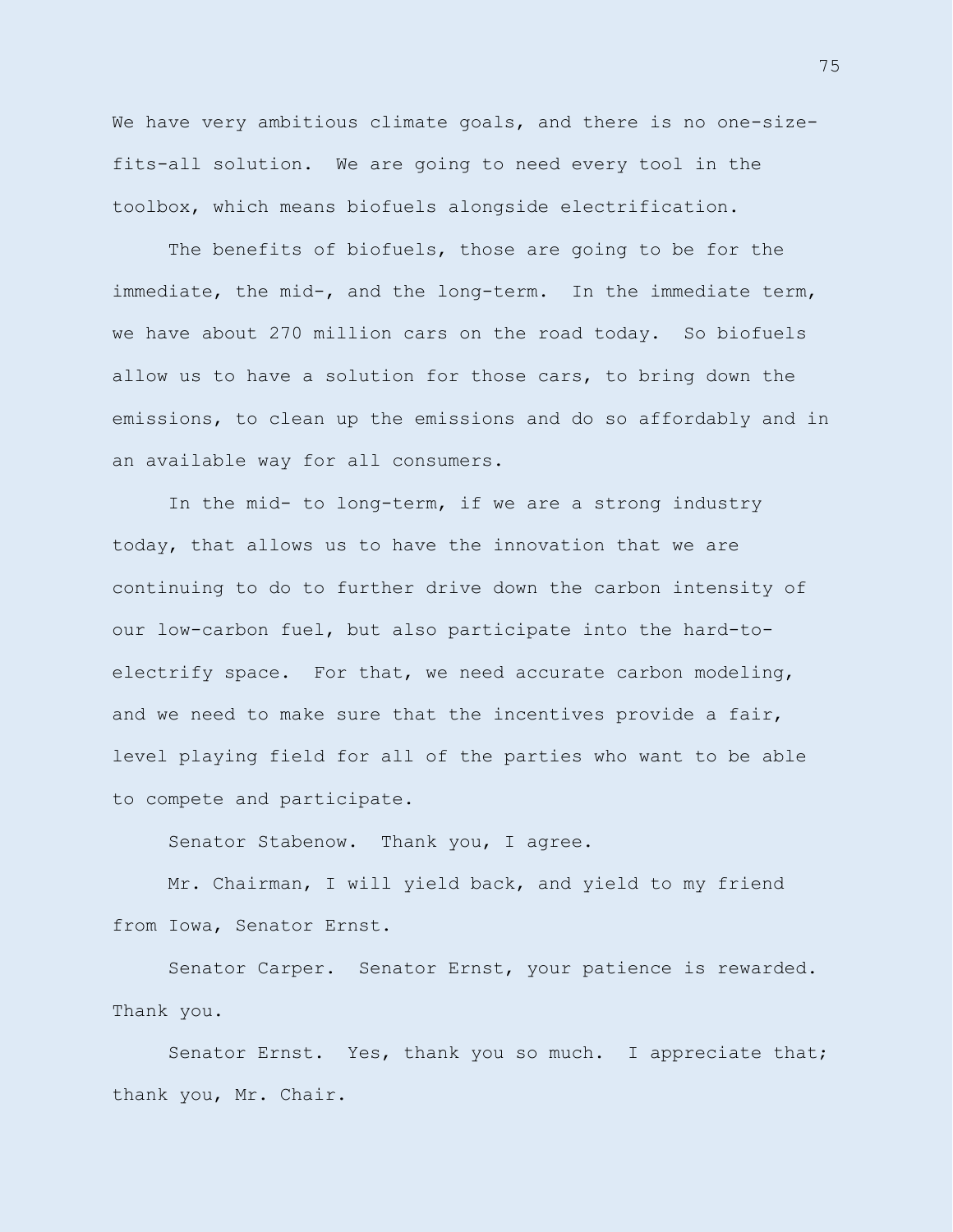I ask for unanimous consent to submit to the record comments from the Renewable Fuels Association and the Clean Fuels alliance.

Senator Carper. I think we are going to set a record here for unanimous consent requests. Without objection, so ordered.

[The referenced information follows:]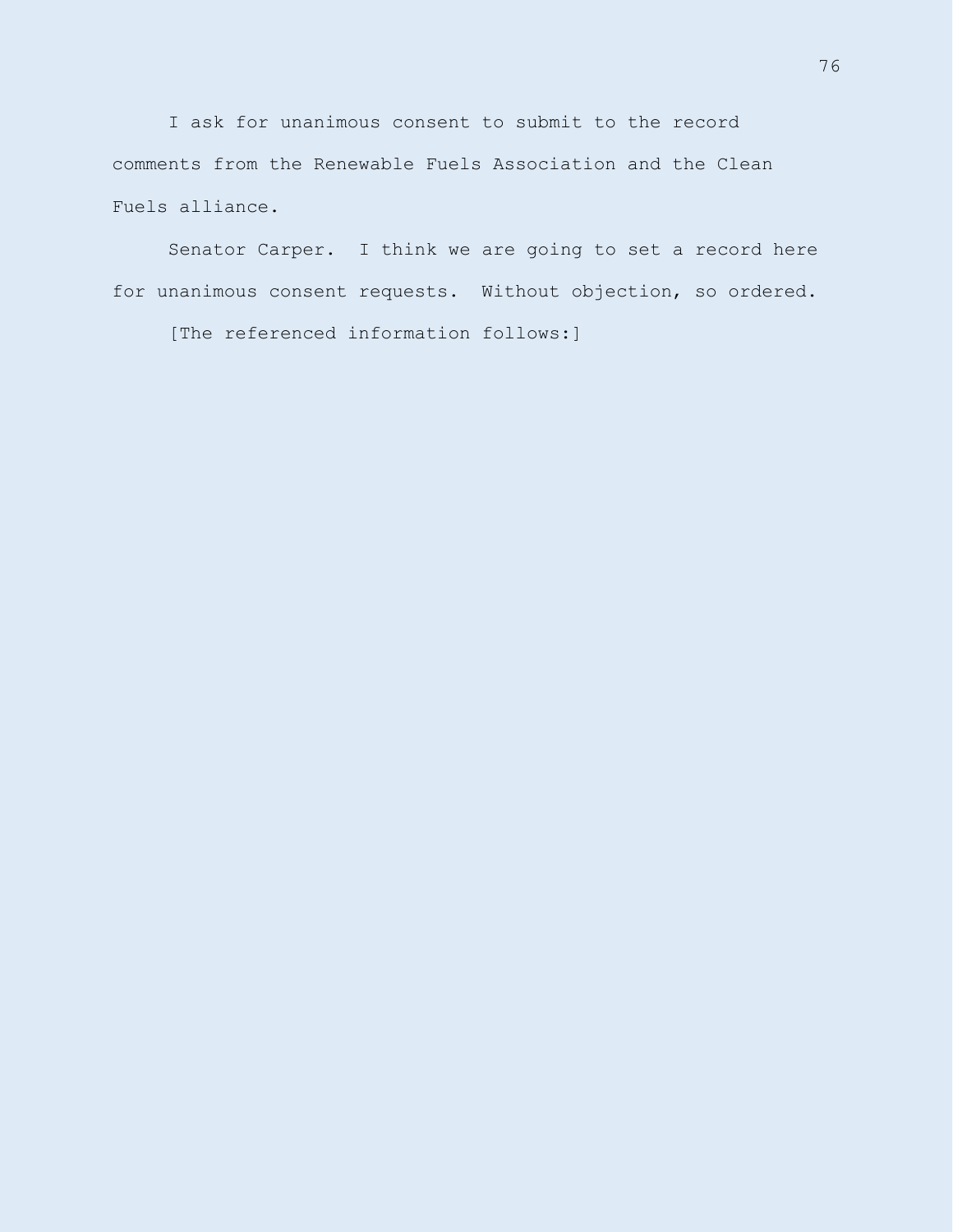Senator Ernst. Outstanding, thank you so much.

Just to address some of the issues that have been brought forward by our witnesses and members of the committee as well. Just looking back at the average closing price of crude oil, in 2020, it was \$39.68 a barrel, and the average closing price in 2022 so far is \$85.72 a barrel. Today, it was \$95.46 per barrel of crude oil.

Is that due to the RFS, to our witnesses? Emily?

Ms. Skor. I will go ahead and take that one.

Absolutely not. The primary factor in terms of the cost fuel at the pump is going to be the cost of crude oil. It has nothing to do with the RFS.

Senator Ernst. Thank you, Ms. Skor. I think a point that our members are trying to make today is the cost of fuel is because of the RFS. It is not. It is about the price of oil. So, I reject that. I hope that our folks out there listening are paying attention to that. The price of our fuel is the price of the oil.

We have had the RFS around for a number of years, and the reason we have is because Congress asked for the RFS to be established so that we could reduce our greenhouse gas emissions. The folks across the Midwest, our farmers, our producers, responded to the call to Congress. They developed systems that produce clean, reliable energy sources.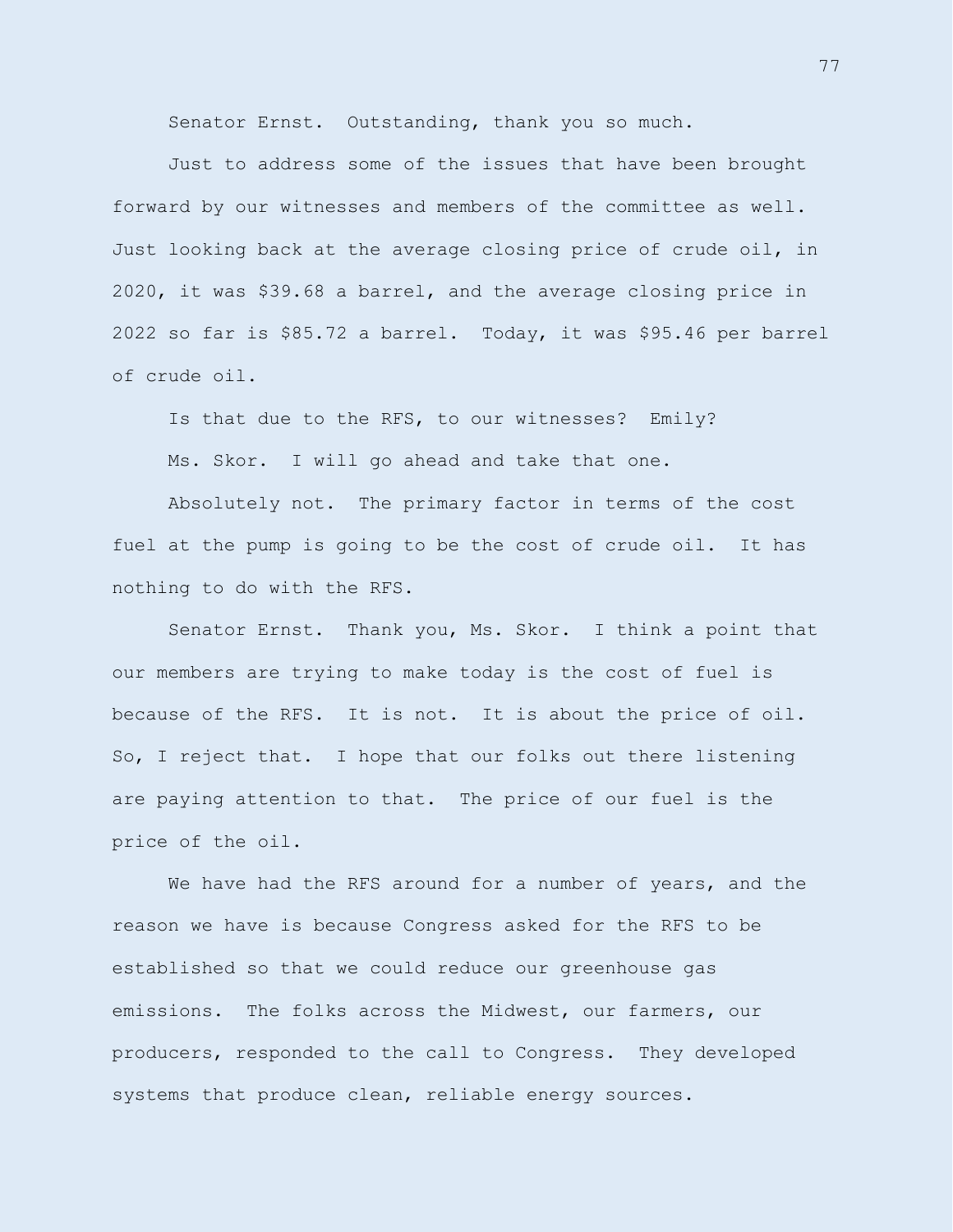I also reject the premise that oil refineries and their rural communities are more important than my rural communities.

As we are looking to 2023 and beyond, America's farmers and the biofuel sector are best positioned to work with this Administration and others to put the Renewable Fuel Standard back on track and be part of the solution to secure a clean energy future. As much as the Biden Administration dreams of an all-electric world, the reality is, liquid fuels are here to stay. With 98 percent of cars and trucks today, and nearly 80 percent of new vehicle sales projected in 2050 running on gasoline or flex fuel, biofuel is the key pathway to decarbonizing the transportation sector and the RFS is the policy engine that makes this possible.

Congress passed the Energy Policy Act of 2005 and the Energy Independence and Security Act of 2007, which mandated the RFS, in part, to help reduce America's dependence on foreign nations. Folks, I firmly believe energy security is national security. While President Biden claims to support America's clean energy economy, he is turning his back on the RFS in favor of electric vehicles, which will only make us more dependent on China.

Science is on our side here, too. Biofuel has enabled the U.S. to cut emissions from the transportation sector for over a decade. Between 2008 and 2020, the RFS saved nearly one billion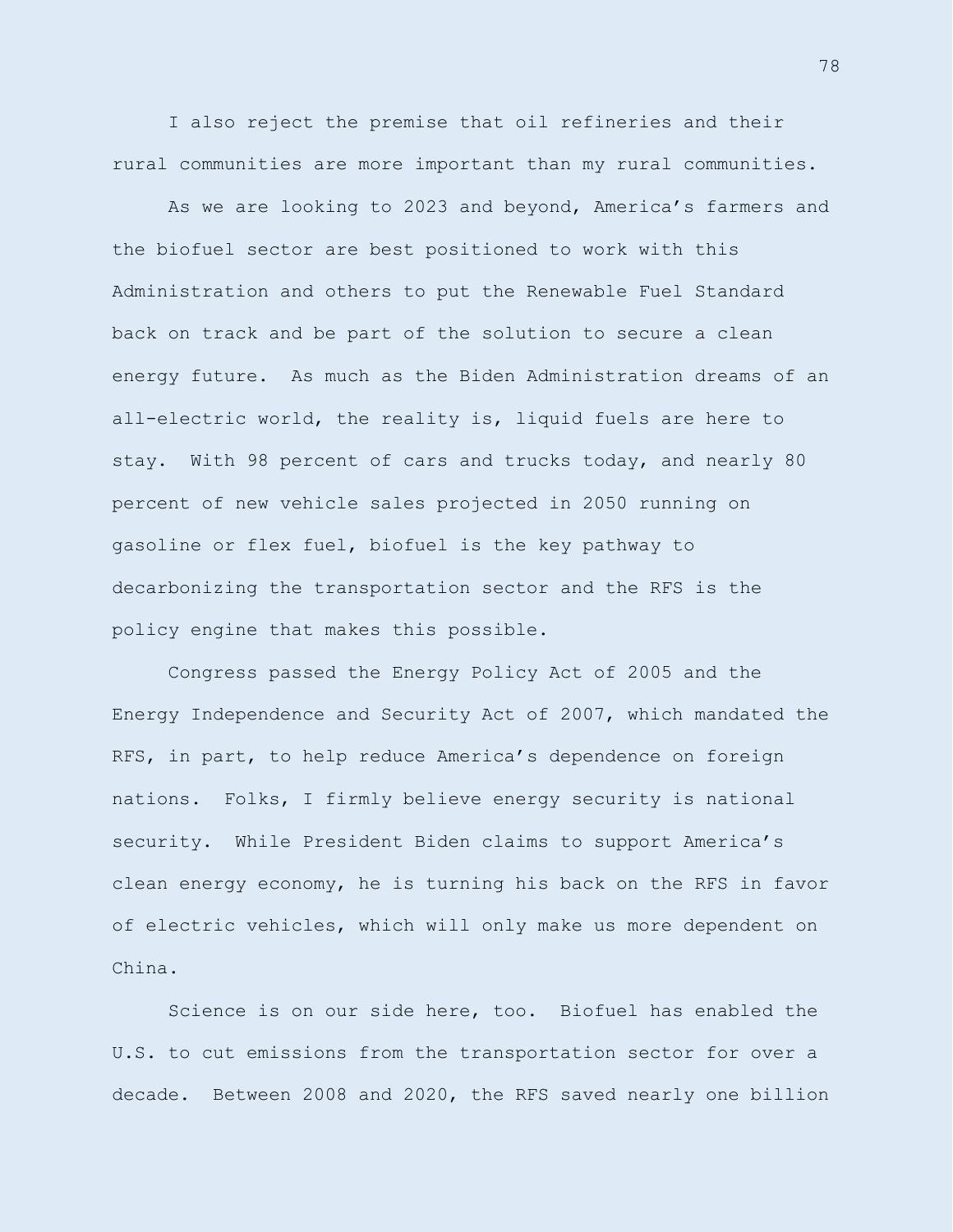metric tons of carbon dioxide equivalent greenhouse gas emissions, and it is only getting cleaner. The latest research shows corn ethanol is 46 percent less carbon intensive than petroleum-based gasoline, and biodiesel is 74 percent less carbon intensive than petroleum-based diesel.

Biofuel can further reduce greenhouse gas emissions with carbon capture and sequestration technologies and on-farm conservation practices, which many of our Iowa farmers are already doing.

So let's follow the science and use biofuel as part of a clean energy policy, but it is not the only clean energy source. Biofuel is also great for our economy and our pocketbooks. Iowa corn and soybean farmers had record-high crop yields in 2021. The biofuel industry accounts for over \$5 billion of GDP, generates \$2.6 billion of income for households, and supports nearly 46,000 jobs in Iowa alone, in my rural areas.

Ethanol is also the cheapest form of fuel for consumers right now, by about 50 cents, and certainly with record high inflation, it only makes sense to make this fuel source more readily available.

That is why I continue to urge the Administration, allow summertime sales of E15 as soon as possible. It will not only support our consumers, it will also support the nearly 300 retail stations in Iowa who want to provide a cleaner choice at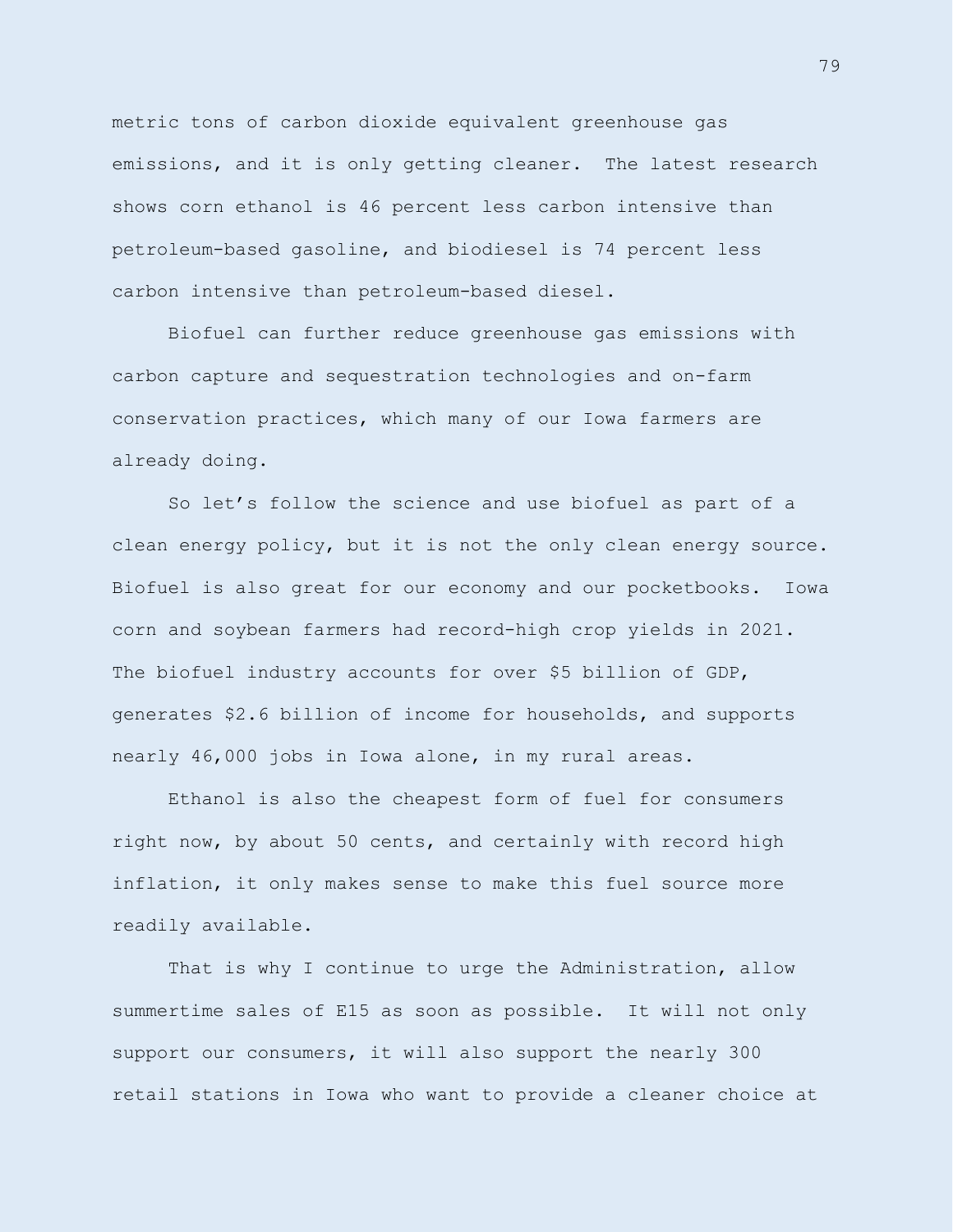the pump.

Folks, the RFS is the law, and refiners have had over 15 years to come into compliance. Blend renewable fuels or buy RINs. It is your choice. Any claim that RIN prices are increasing gas prices, it is a bunch of hogwash. Refiners claim they need exemptions because RINs cost them money, but the last three Administrations have said RIN prices do not cause harm to refiners.

Small refinery exemptions go against Congressional intent, and the Supreme Court reinforced this. A strong RFS supports rural America and increases consumer access to affordable, homegrown, clean-burning biofuel today, tomorrow, and, we also hope, for many years to come.

Thank you. I will yield back.

Senator Carper. Thanks, Senator Ernst. Thanks for your attendance; thanks for your patience, and your questions and comments.

Several members and witnesses asserted that the increase of gasoline at the pump is attributable to crude oil prices. So I asked my staff, I said, well, let's actually look at the numbers. If you go back to February 2021, the price of oil at the pump was \$62.28. The price today is roughly \$94 per barrel. That is an increase of about 51 percent. Those are interesting numbers.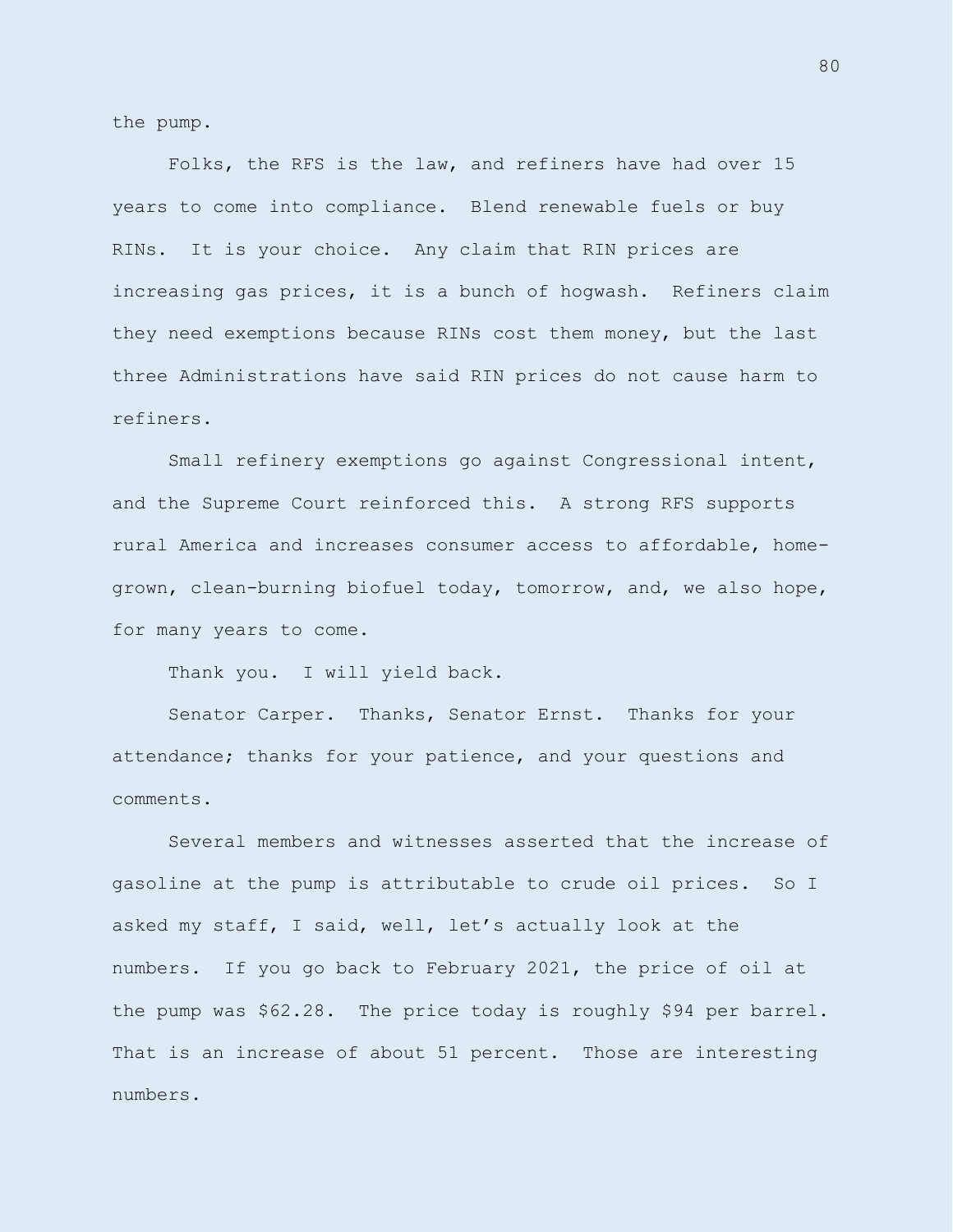I have a couple of questions and Senator Capito, you may have some wrap-up questions as well.

Before we do that, Senator Wicker, Roger is going to try to get here. Maybe he is joining us remotely. Senator Wicker, are you out there anywhere? No, he is not going to be able to come. Okay, thanks.

A couple of questions. The first one that I would like to ask, Ms. Wind, with respect to eligible fuels, unlike the Renewable Fuel Standard, which requires eligible liquid and gaseous fuels and electricity to be derived from renewable biomass sources, low-carbon fuel standard programs, like Oregon's, are generally intended to be both fuel neutral and technology neutral. With this in mind, the Oregon Clean Fuel Program has a broader definition of transportation fuels than the Federal Renewable Fuel Standard.

My question, Ms. Wind, is how has this broader definition of transportation fuels benefitted the Oregon program, and how has this encouraged investment in producing cleaner fuels in your State?

Ms. Wind. Yes, thank you for that question, Senator Carper.

That is true. The State of Oregon, with the low-carbon fuel standard, we do basically value any of the transportation fuels that are lower carbon than gas and diesel. So in addition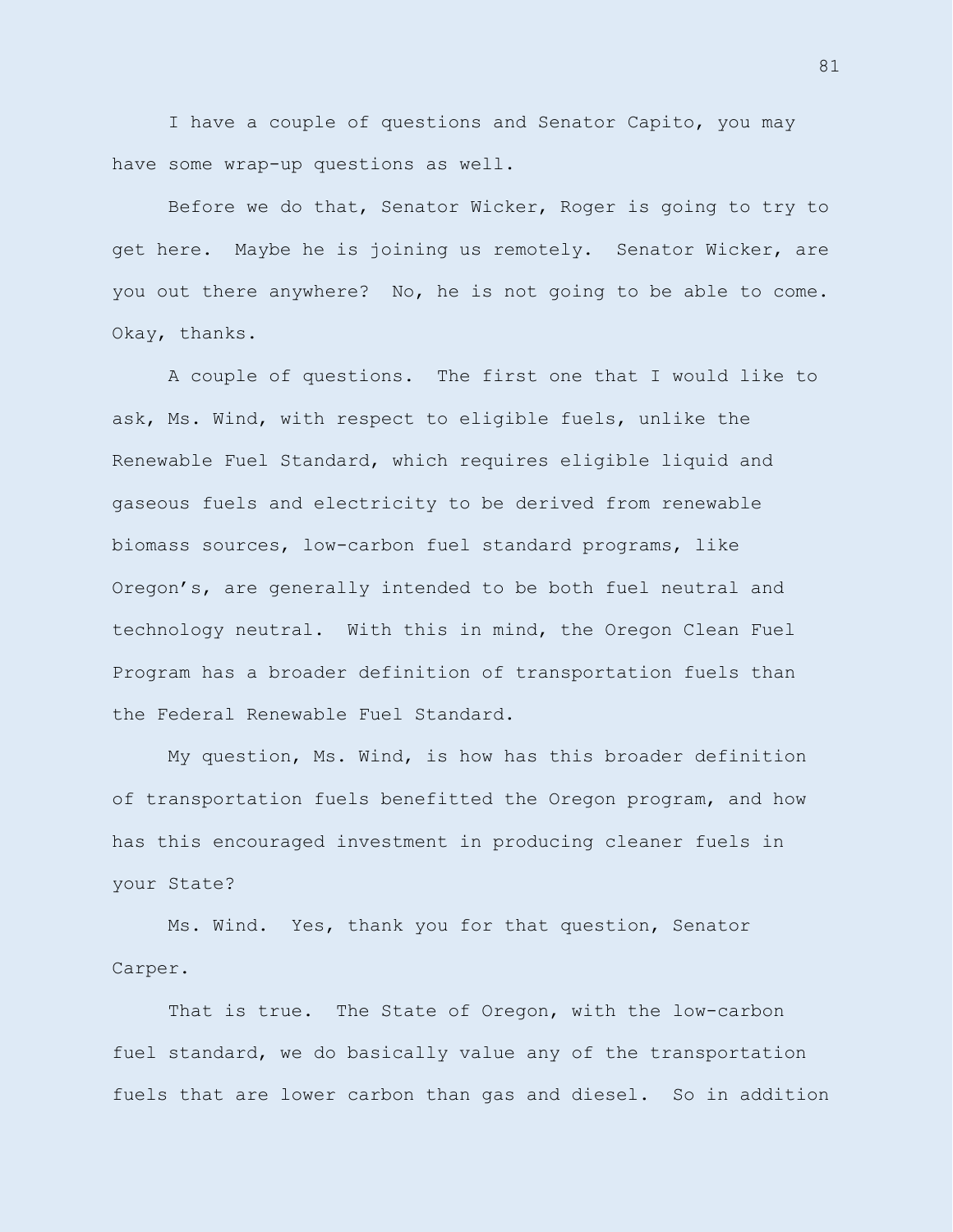to the biofuels and electricity, we also do have renewable natural gas. We have propane and renewable propane, and we are going to be investing more in hydrogen, as well.

What we would like to see is that, even with natural gas and with propane, that we switch from the fossil versions to the renewable version. But even the switch from say, fossil gasoline or fossil diesel, there are benefits from the propane and the natural gas. If those are the fuels that, because of the lower cost of those fuels, are what is leading to more infrastructure, more vehicles in the alternative fuel space, and then switching to the renewable versions lowers the carbon intensities even more, those are the kinds of things that we also see in the State of Oregon and will likely continue to see as we move into the future for the Oregon Clean Fuels Program.

Senator Carper. Okay, thanks, Ms. Wind.

I have a follow-up question also to Ms. Skor. Ms. Skor, with restrictions on what qualifies as an advanced fuel under the Renewable Fuel Standard, could a technology neutral program, like Oregon's Clean Fuels Program, allow more opportunity for your member companies to participate in the current structure of the Renewable Fuel Standard?

Ms. Skor. Thank you for the question.

Yes, we are a low-carbon fuel, so we do very much appreciate the concept of a low-carbon fuel standard.

82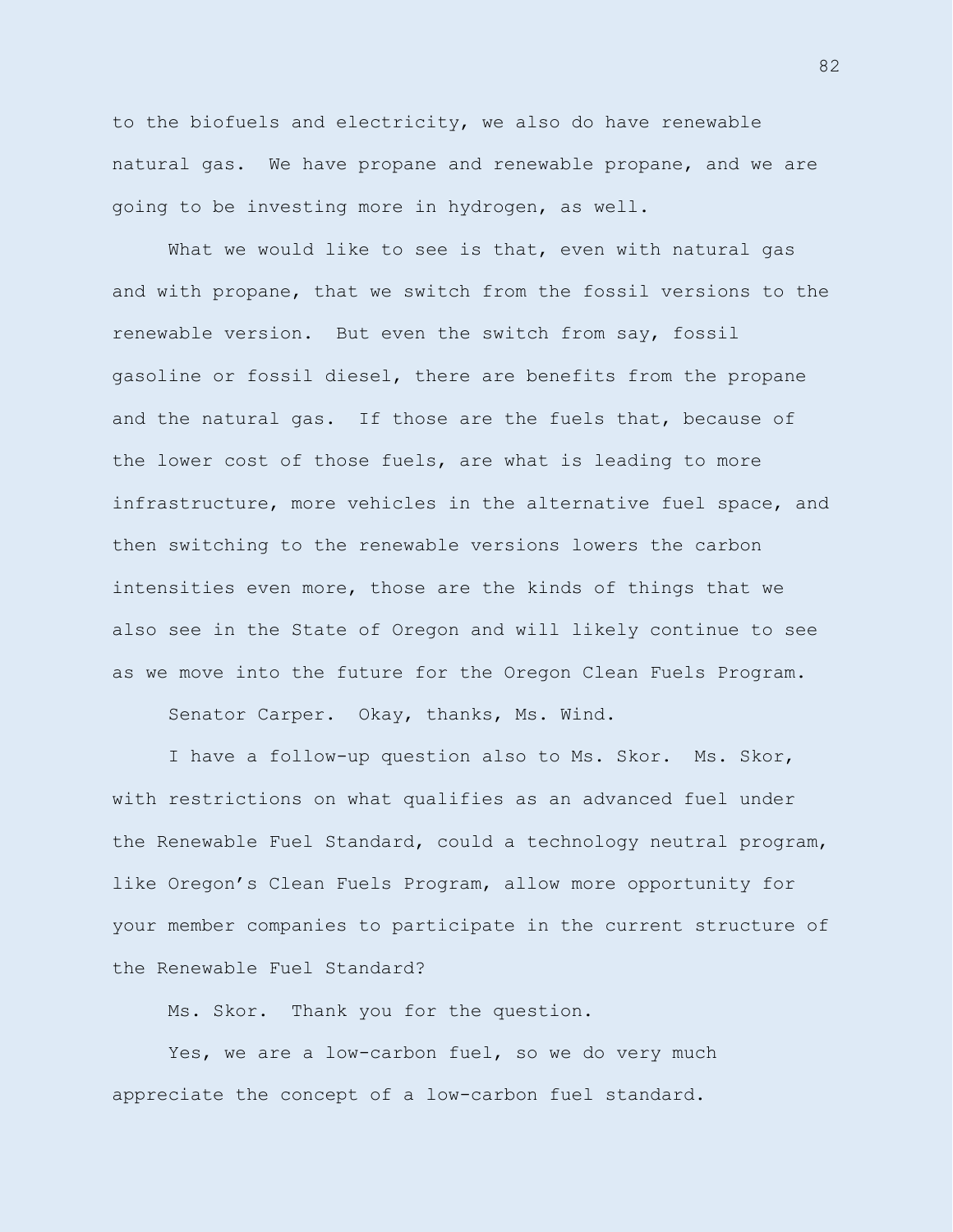Importantly, as you stated, Senator, making sure that this is technology neutral. This is where the carbon modeling comes into play. We have to make sure that you are evaluating the full life cycle analysis of biofuels like ethanol, that you are considering all of the low-carbon farming practices that continue to bring down the carbon intensity of our fuels.

If you have a program that is truly technology neutral, that reflects the current state-of-the-art science and the innovation taking place throughout industry, that allows for use of higher biofuel blends, like an E15, that is a place where we can play and I think will be able to really help in terms of achieving some of our collective low-carbon goals.

I will add that that is a very complementary to the RFS, so the two programs work well in tandem. I think Ms. Wind talked earlier about that value stack, to continue making sure the lowest of the low would go into a market like in Oregon.

Senator Carper. I have two more quick questions, two more quick ones, and then I am going to yield to Senator Capito. We have a vote underway as well.

This is a question for the entire panel. I appreciate the perspectives, I think we all do, that our panel has shared with us today. I want to compliment our staffs for pulling you all together. Thank you for joining us in person and remotely. I hope that this dialogue can help inform thoughtful action to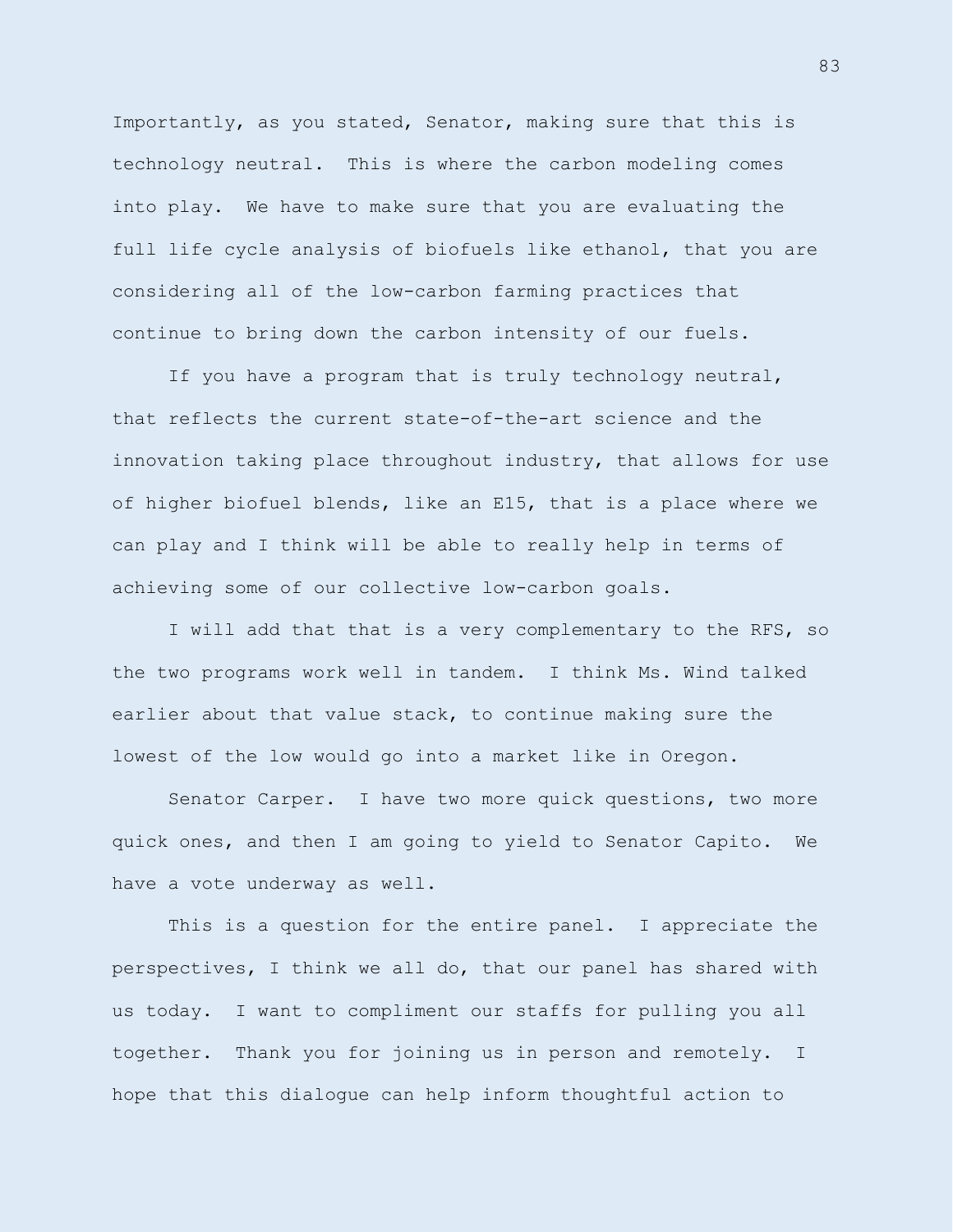support the future of this important program.

With that said, I also recognize the challenges in forging a path forward for the Renewable Fuel Standard that satisfies everyone and the potential need for compromise and collaboration.

In closing, I just want each of you to take just half a minute, if you will, and tell us where you believe there might be common ground for all of us on this panel as we deliberate this issue going forward, and we will. Ms. Skor, would you like to go first?

Ms. Skor. Certainly, thank you.

I heard a lot of consensus about the importance of competition, about the importance of marketplace certainly, and the importance of consumer choice as we make sure that we drive toward low-carbon fuel options for consumers that are affordable and available. This is a place where biofuels really have a role to play.

What we need is a Renewable Fuel Standard that is enforced so there is some certainty, and those making business decisions throughout the fuel supply chain, including agriculture, biofuels, and on the refining side, so we understand what the obligations are and we bring down that volatility.

We look forward to seeing the EPA fix and finalize the blending obligations for 2020 and 2021 and 2022 as expeditiously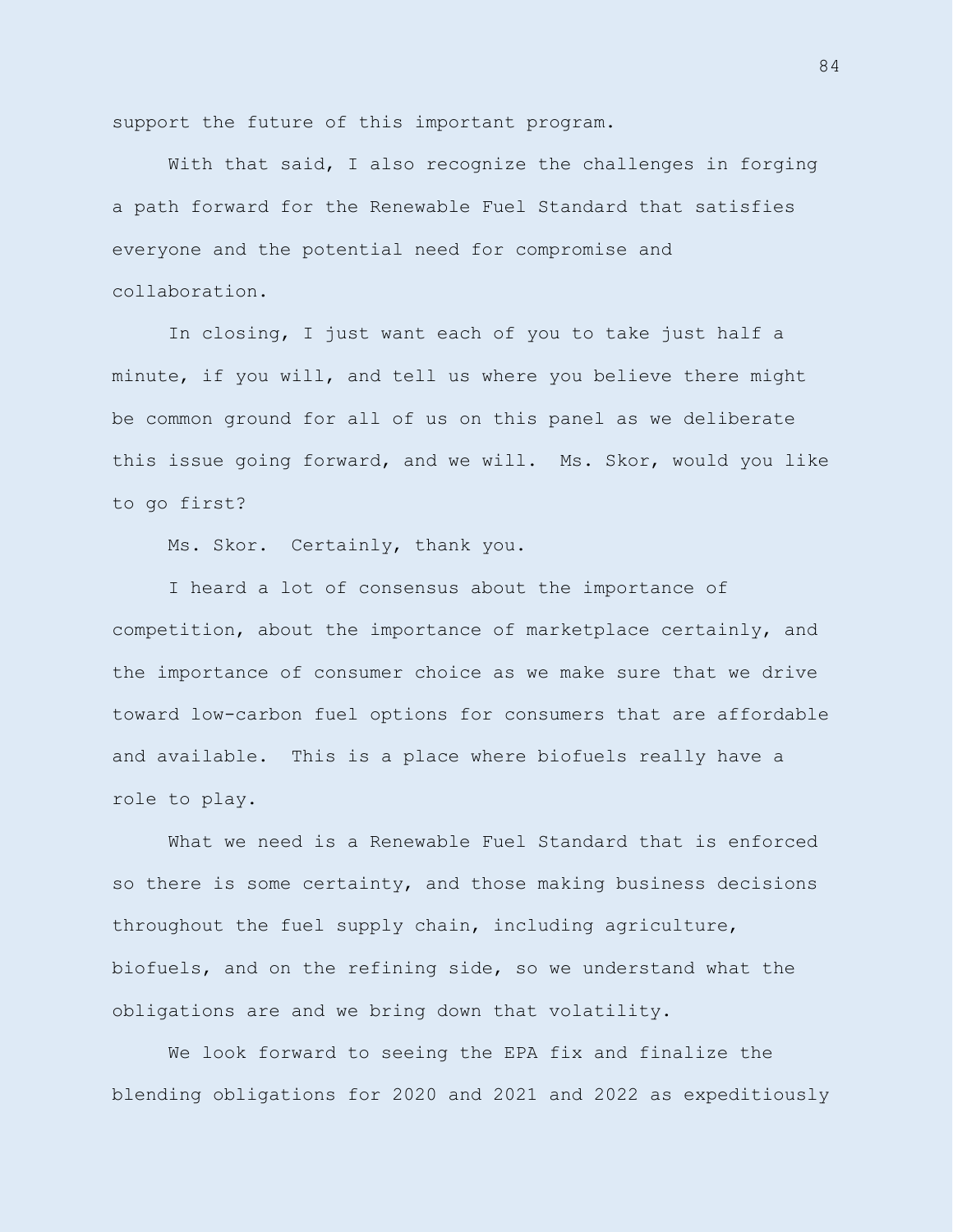as possible. That kind of certainty is going to be something that is going to be good for all parties.

Senator Carper. Thank you.

Senator Ernst, do you have one more question?

Senator Ernst. Thank you, Mr. Chair. Just very briefly, because I think I have gotten most of the answers for my questions. But I would like Ms. Skor, Emily, would you respond, give a statement or thoughts on the anti-ethanol study that was done earlier this week?

Ms. Skor. I appreciate the comment, thank you. Yes, I am familiar with that. It is really very concerning when you look at the manipulation of the science and data, the unorthodox methodology that leads to really, fictitious and erroneous conclusions.

In short, you have a piece of work that is untethered from reality. You look at the totality of science and the consensus of EPA, Department of Energy's Argonne National Labs, California Air Resources Board, Oregon's Department of Environmental Quality, and of course, many academicians and scientists. Ethanol is lower carbon than gasoline, and that advantage continues to increase.

Senator Ernst. Thank you, Ms. Skor. Thank you, Mr. Chair. Senator Carper. Sure.

Senator Capito has one last question, then I want to ask

85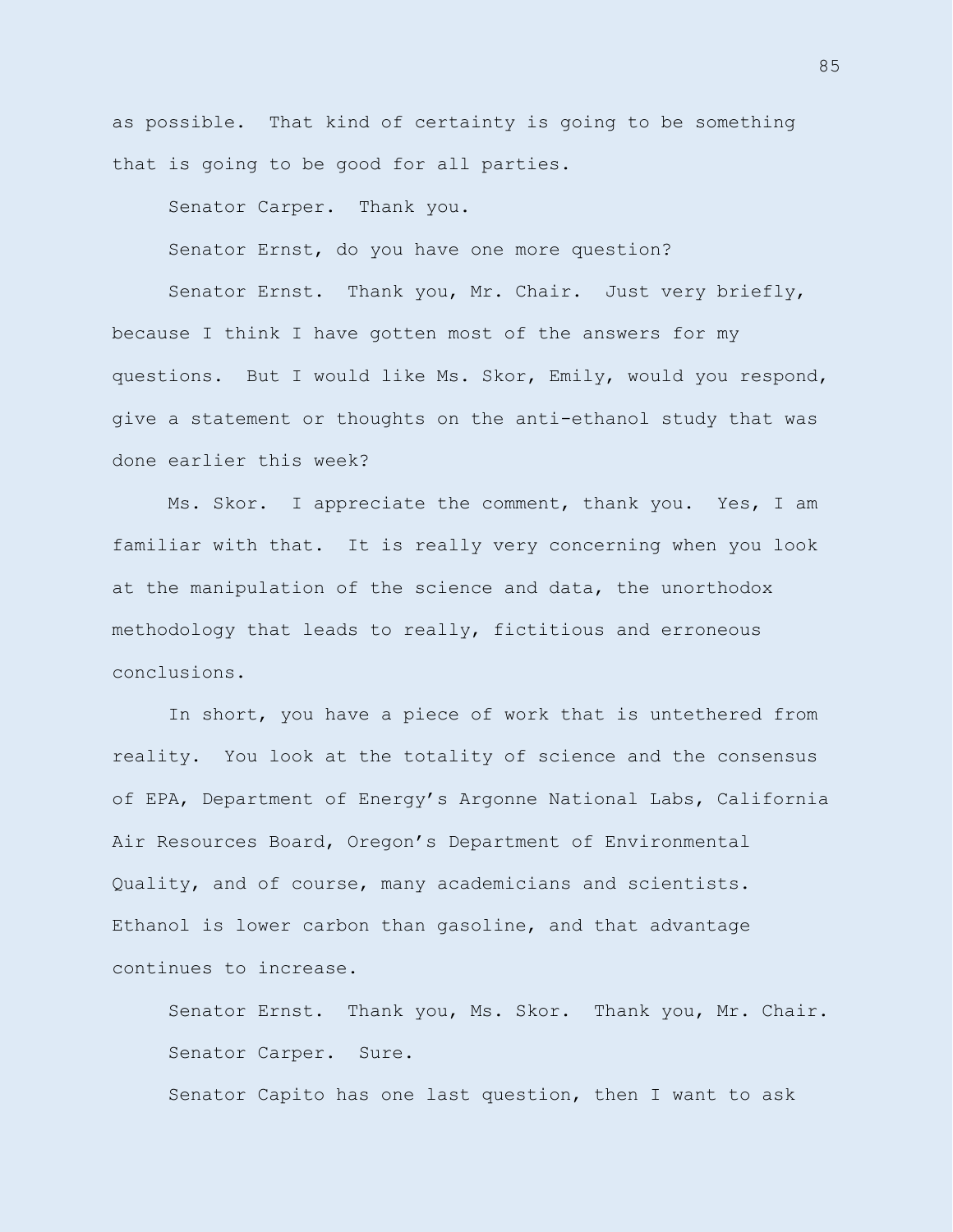the remainder of my time to go to three of our witnesses, and then we will wrap it up.

Senator Capito?

Senator Capito. Thank you, Mr. Chairman.

Yes, I do have to run really quickly after I just make a comment or two. It has been a very interesting hearing. I think there is consensus that there is a lack of certainty. Maybe certainty in different areas that you might share different areas that don't have certainty, but you are looking to us to provide some of the certainty, so that EPA can move forward.

In my view, nothing screams lack of certainty than having an exemption that is then revoked two years later. That, to me, is just unconscionable, no matter what it is happening to, if it was a corn producer, if it was a refiner, if it is a coal miner. Anything, an EV car maker, if you have the okay, and it says that you are going to have the permit to move forward, how can you possibly conduct business if somebody is going to come back two years later and revoke it? I think that, to me, is lack of certainty.

I do have the study here that shows, from the University of Wisconsin, that U.S. corn-based ethanol is worse for the climate. I am not going to argue that. I don't know. I think that we need to get what is a life cycle, when does it start,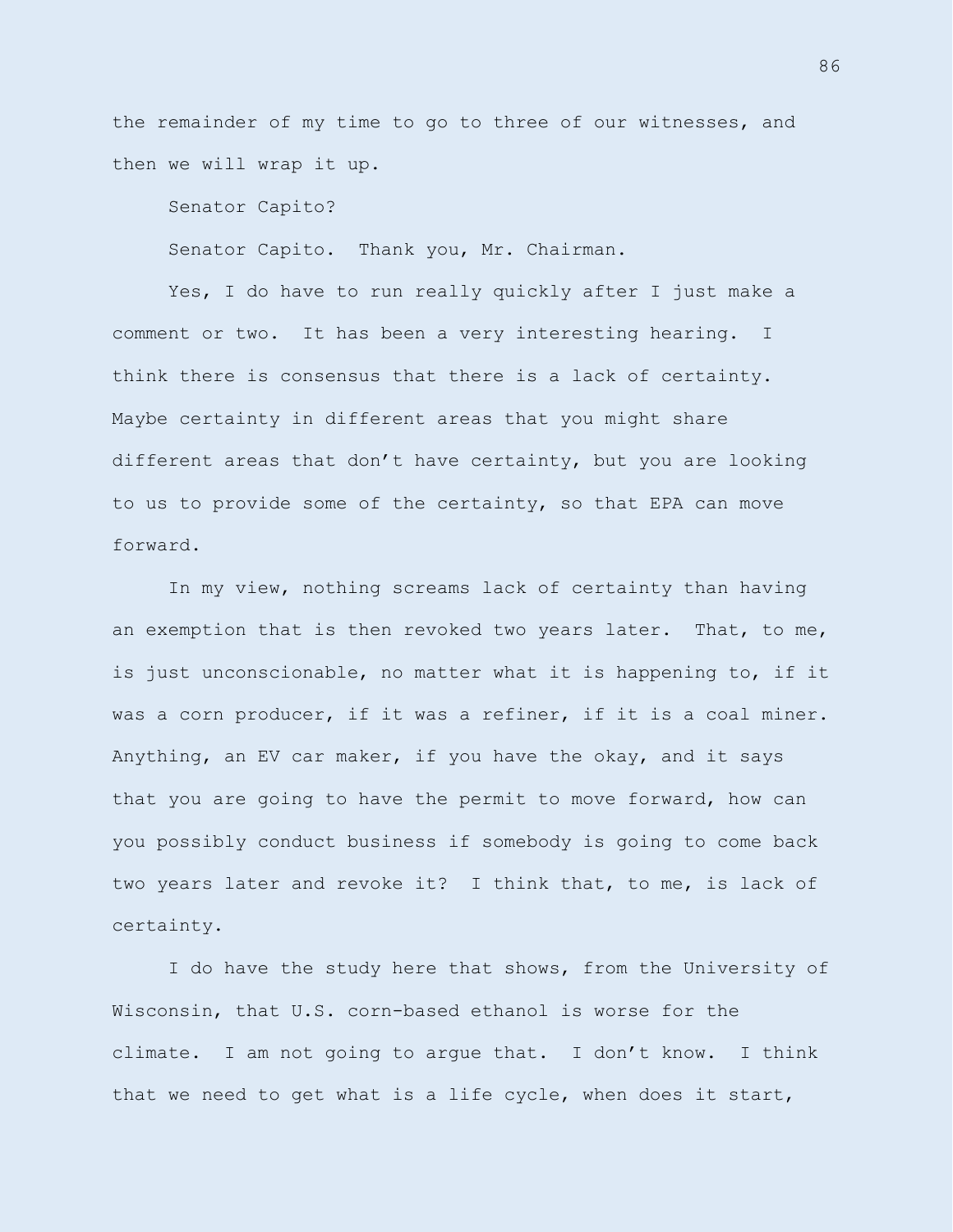how long does it go, what kind of emissions are included in producing ethanol from corn or growing corn or getting crude out of the ground. I think we need to have some consistency here and certainty here that we are using the same measurement data, because I think it confuses the American public, quite frankly, and many of us here who are making those decisions.

I just want to thank you, Mr. Chairman. I don't really have a question. I just thank the witnesses for being here for us, and I thought our members asked some really good questions. Thank you.

Senator Carper. Yes, it has been valuable. This committee, as you know, is pretty good at finding the middle in the complex, difficult issues, unanimously in some cases. This is a hard one. We look forward to working with your team and others that are on this committee trying to find a path forward going forward.

I like to say if it isn't perfect, make it better. This situation is not a perfect situation. We have to do better than this. Thank you.

I am going to go back to our panel again. I would ask a question I call a common ground question. I would ask each of you to take a minute to let us know where you believe there is common ground among all of you. I think only Ms. Skor has the opportunity to respond, so let me just ask our other witnesses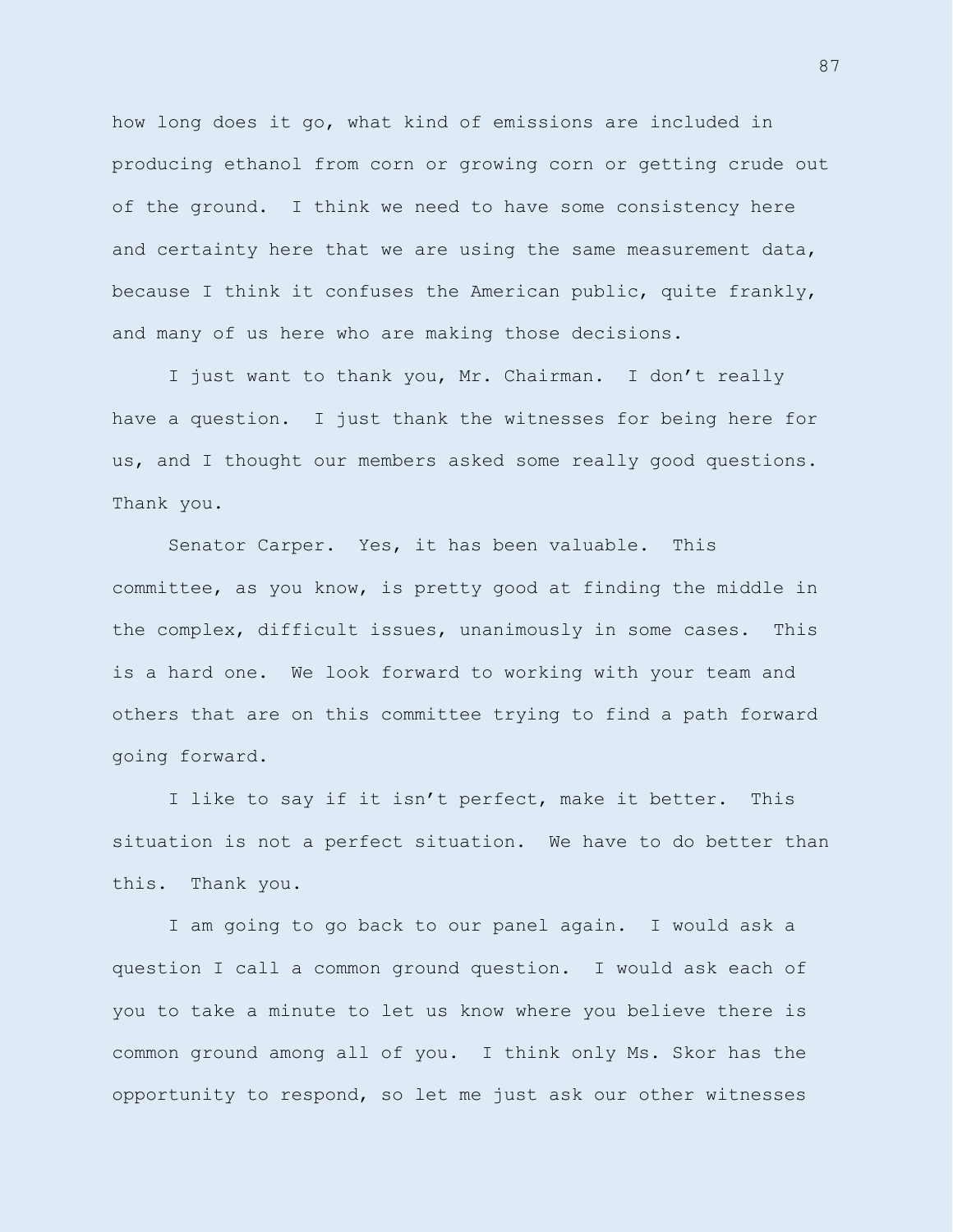if they would respond, as well.

Ms. Wind, why don't you go first? Common ground.

Ms. Wind. Thank you for the question, Senator Carper. I think I would, yes, common ground, echo what Ms. Skor and Ranking Member Capito have mentioned, uncertainty. It is something that we hear quite a bit from the stakeholders that participate in the Oregon Clean Fuels Program and in the market. Certainty, as far as regulatory certainty, as far as the standards being established for our program, that is why we are undertaking our current rulemaking now to expand those standards out to 2035 to provide that certainty.

I think along with certainty, transparency in what we do in the way that we do our life cycle accounting and the bonding and the information that is used to establish those carbon intensities, as well as the market aspects of our program, the credit pricing and the transactions for that. It is something that is the pillar of how we implement the program in Oregon and, I think, has served us really well.

Senator Carper. Thank you, ma'am.

Mr. Pugliaresi?

Mr. Pugliaresi. Yes, thank you, Mr. Chairman. I was thinking, one of the problems is maybe we should try to do a better job of getting a common set of facts.

Senator Carper. Sometimes that helps.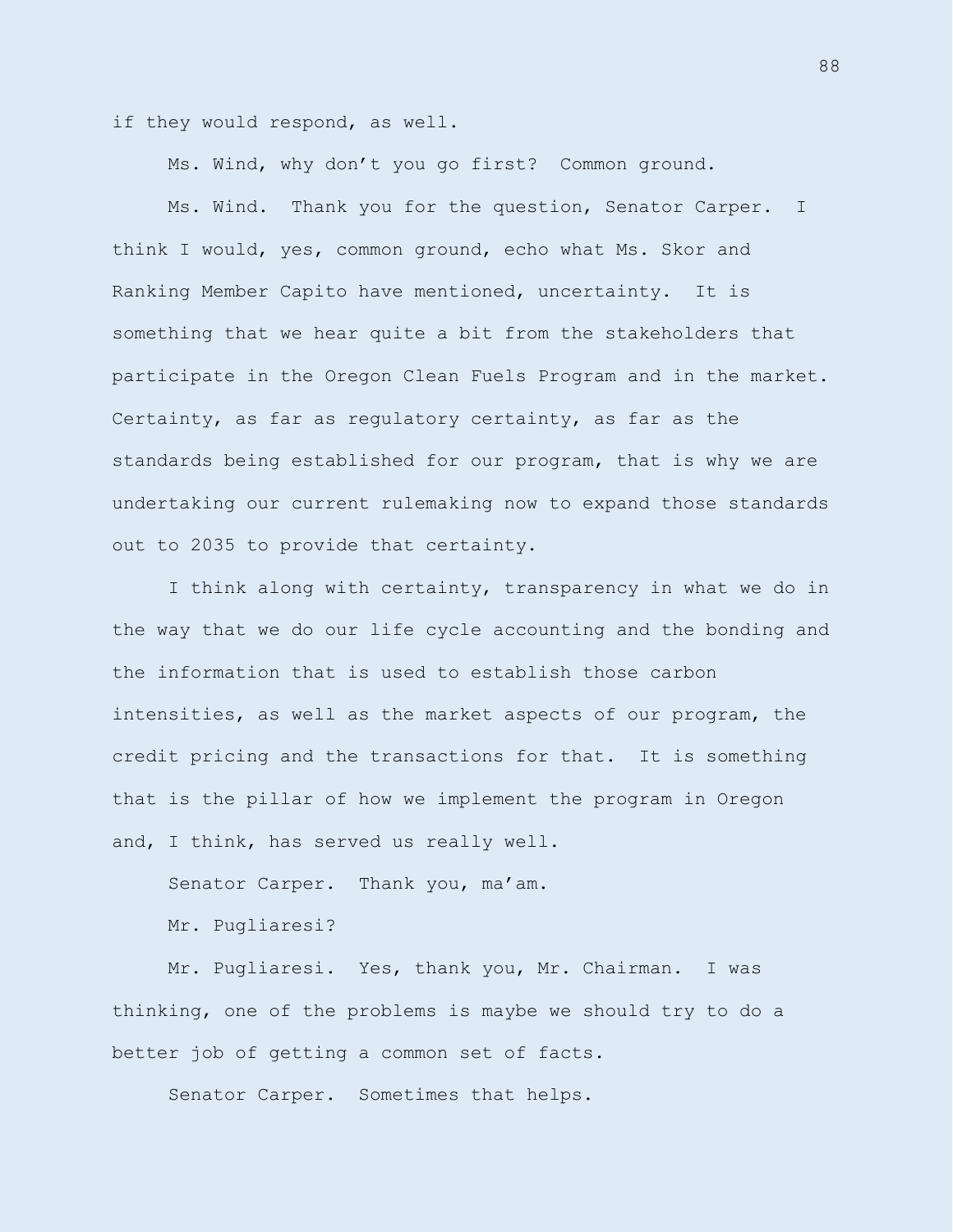Mr. Pugliaresi. Yes, sometimes it helps.

I think that one of the things I would like to ask the committee to do is, let's have the Energy Information Agency publish data for us on what the FOB export price of gasoline is and what the wholesale domestic price of gasoline is. Let's have them break down the components, because there is a lot of discussion of crude oil is causing prices to go up. Of course it is, but there are other components in the manufacturing of transportation fuels.

I think if we could get them to do a little more work on this, we might get some consensus for a sense of where are the hotspots, so to speak, beyond crude oil, that are driving up gasoline prices.

Senator Carper. Good, thank you for that suggestion.

Ms. Koch, same question.

Ms. Koch. I think common ground is that small refineries do not oppose biofuels, so biofuels that are lower emitting are not a problem. Where we depart is on the ability of everybody to share in the ability to blend or pay unreasonably high RIN prices.

But I would say that we have commonality in wanting lower emitting biofuels. Where we depart on that point also is on whether or not ethanol is, in fact, a lower emitting fuel. As we have been talking about, the recent studies suggest that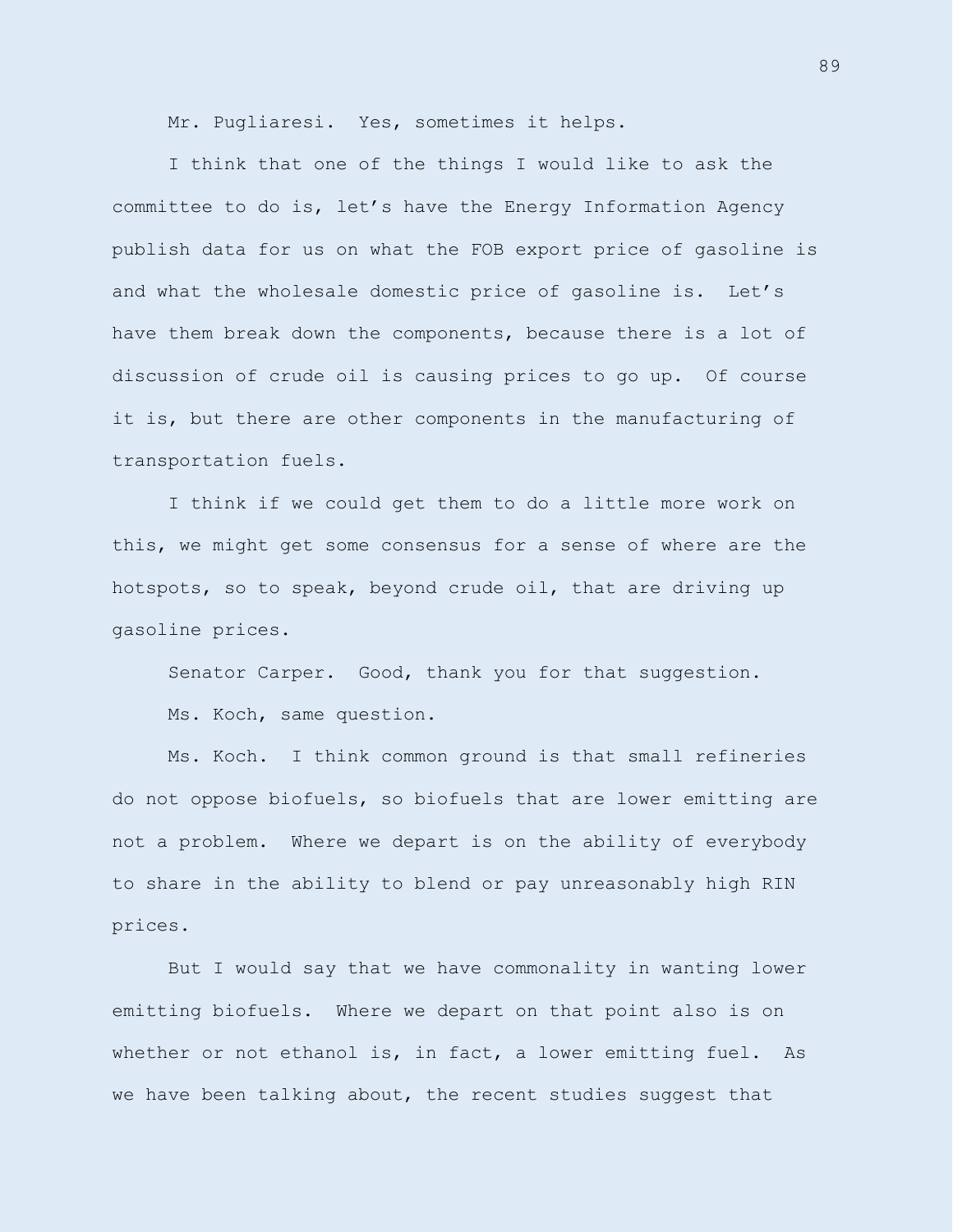ethanol could be 24 percent higher emitting of greenhouse gas emissions than petroleum-based fuels.

To Mr. Pugliaresi's point, information is key. Senator Ernst explained that blending is a choice. It is not a choice when you don't have access to biofuels. I think the EIA could help us enormously by instead of resisting Freedom of Information Act requests related to how much is each refinery paying to buy RINs, what is each refinery's actual cost of compliance.

We understand that sufficient RINs are available for compliance, but not in the hands necessarily of the people who need them for compliance. Whose hands are they in? More forthcoming data would certainly help to dispel, maybe, some of the disagreements. I think that that would be important.

There are substantial barriers to blending, which I agree with Ms. Skor, there are. I think we disagree as to what those barriers are, but there are substantial barriers. We have to have a change to the Renewable Fuel Standard if we want it to be sensible, if we want it to not distort competition, and if we want to bring down the price of gasoline and diesel.

Senator Carper. Thank you.

I have a real quick question for Ms. Skor. I am going to ask you to just be very brief in your response, because we have a vote underway, and I don't want to miss that vote.

90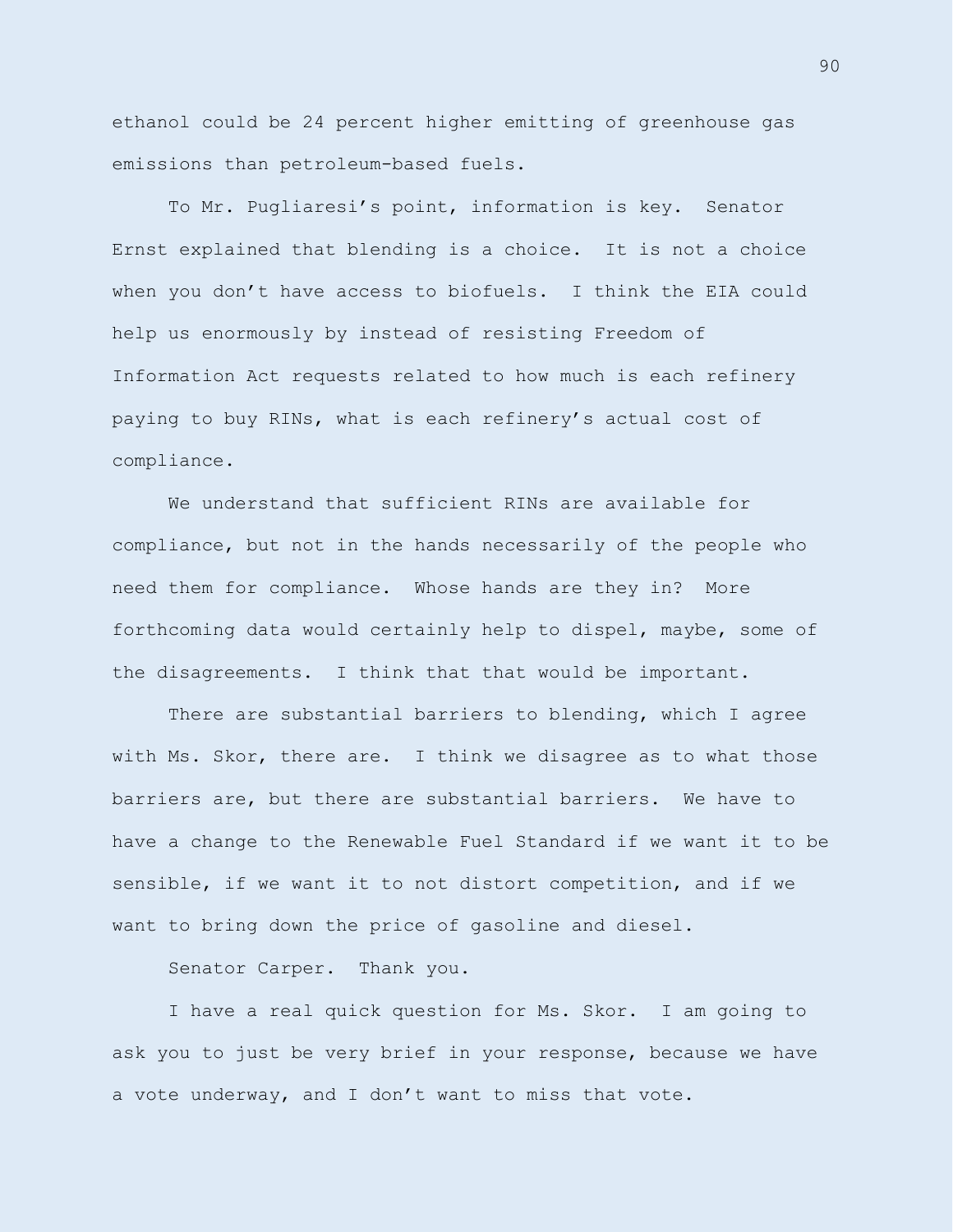Ms. Skor, it is my understanding that the previous Administration significantly increased the number of small refinery waivers it issued compared to the Obama Administration, including issuing waivers for refineries owned by integrated companies like ExxonMobil. Is that your understanding?

Ms. Skor. That is correct, Mr. Chairman. In the previous Administration, EPA increased the number of small refinery exemptions by a factor of six. That was a six-fold increase. Over 80 small refinery exemptions resulted in four billion gallons of demand destruction, and without any information or transparency, in the theme of information, as to how it is that they determined that those particular refiners met the very narrow threshold that is, you have to demonstrate disproportionate economic harm as a result of RFS compliance.

We are pleased to see that this EPA is taking a different approach and really looking to follow the law and the narrow scope of that relief avenue, which is available.

Senator Carper. Thank you for that response.

In closing, let me just say, we have had great participation here, certainly from the witnesses, but also from the members in-person and remotely. I am grateful for all of that. I am grateful to our staffs for pulling together a great panel.

This is not an easy issue. It is the first time we have